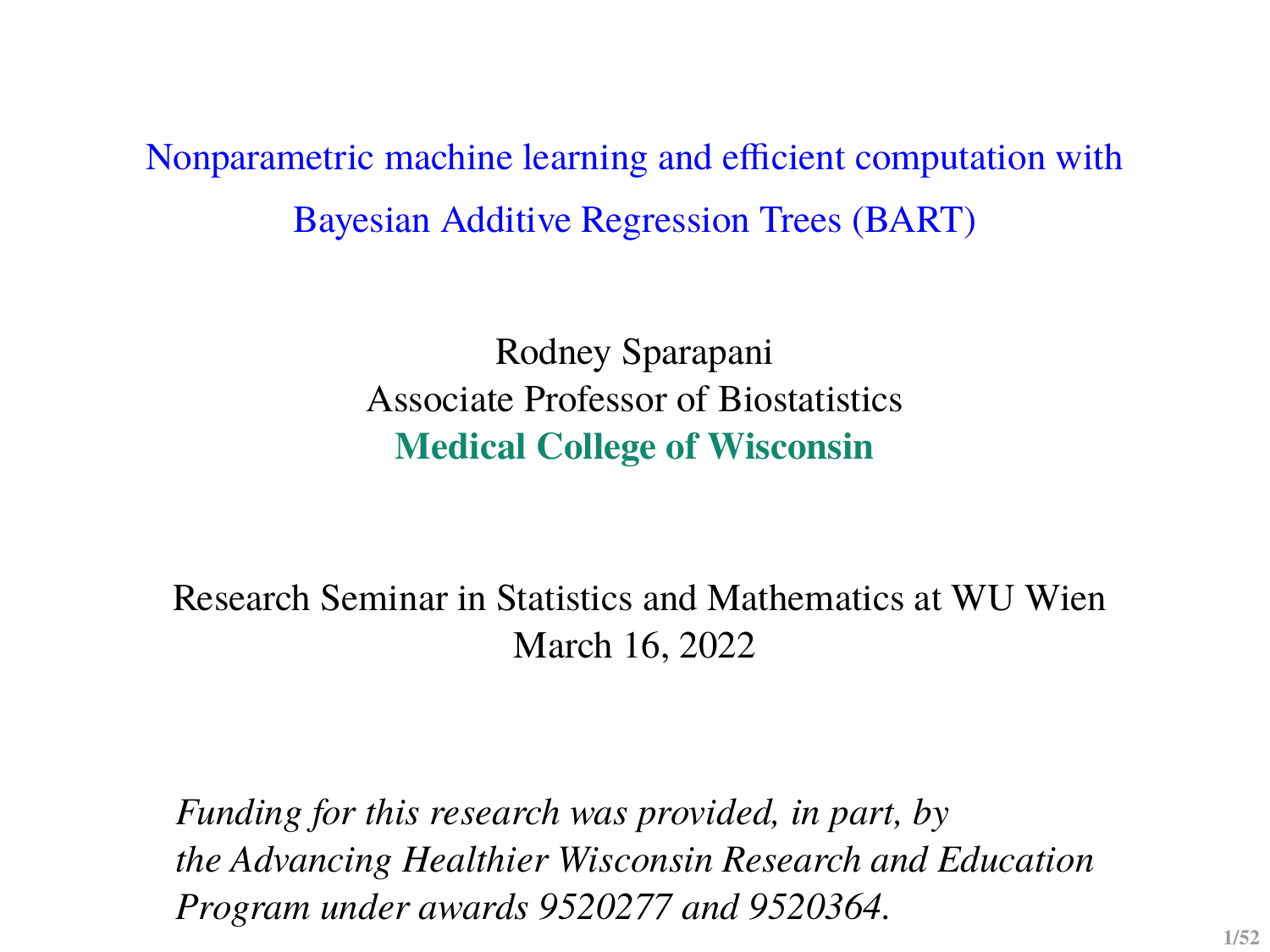# Outline of Material

- ▶ Part A: Introduction to BART
	- ▶ Motivating Example: Growth Charts
	- ▶ Bayesian Additive Regression Trees (BART)
	- ▶ Heteroskedastic Bayesian Additive Regression Trees (HBART)
	- ▶ The **BART** package and other **BART** software
	- $\blacktriangleright$  The BART prior
	- **Firms** Friedman's partial dependence function
	- $\blacktriangleright$  Returning to growth chart example
	- $\blacktriangleright$  Posterior MCMC
- $\triangleright$  Part B: BART computational considerations
	- ► Installing the **BART** R package
	- ► The **Rcpp** R package
	- ▶ The **BART** package and other BART software
	- $\blacktriangleright$  A brief overview of multi-processing/-threading
	- ▶ Multi-threading with the **BART** R package
	- $\blacktriangleright$  Missing imputation and multiple imputation
	- $\triangleright$  Calling BART R functions and predict
	- $\triangleright$  Creating a BART executable with C++ sans R
- $\blacktriangleright$  Conclusions
- $\triangleright$  O & A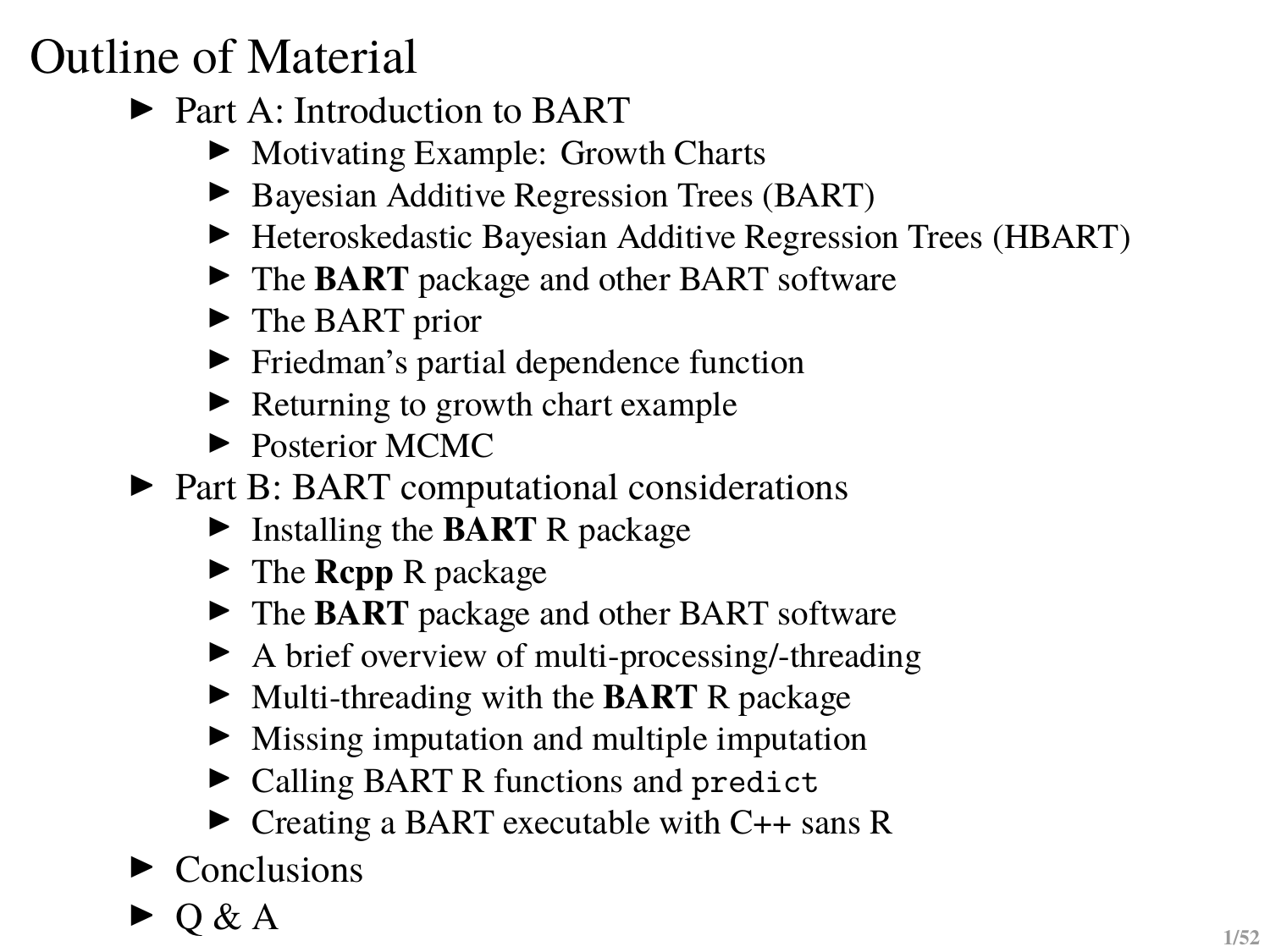

#### **CDC Growth Charts: United States**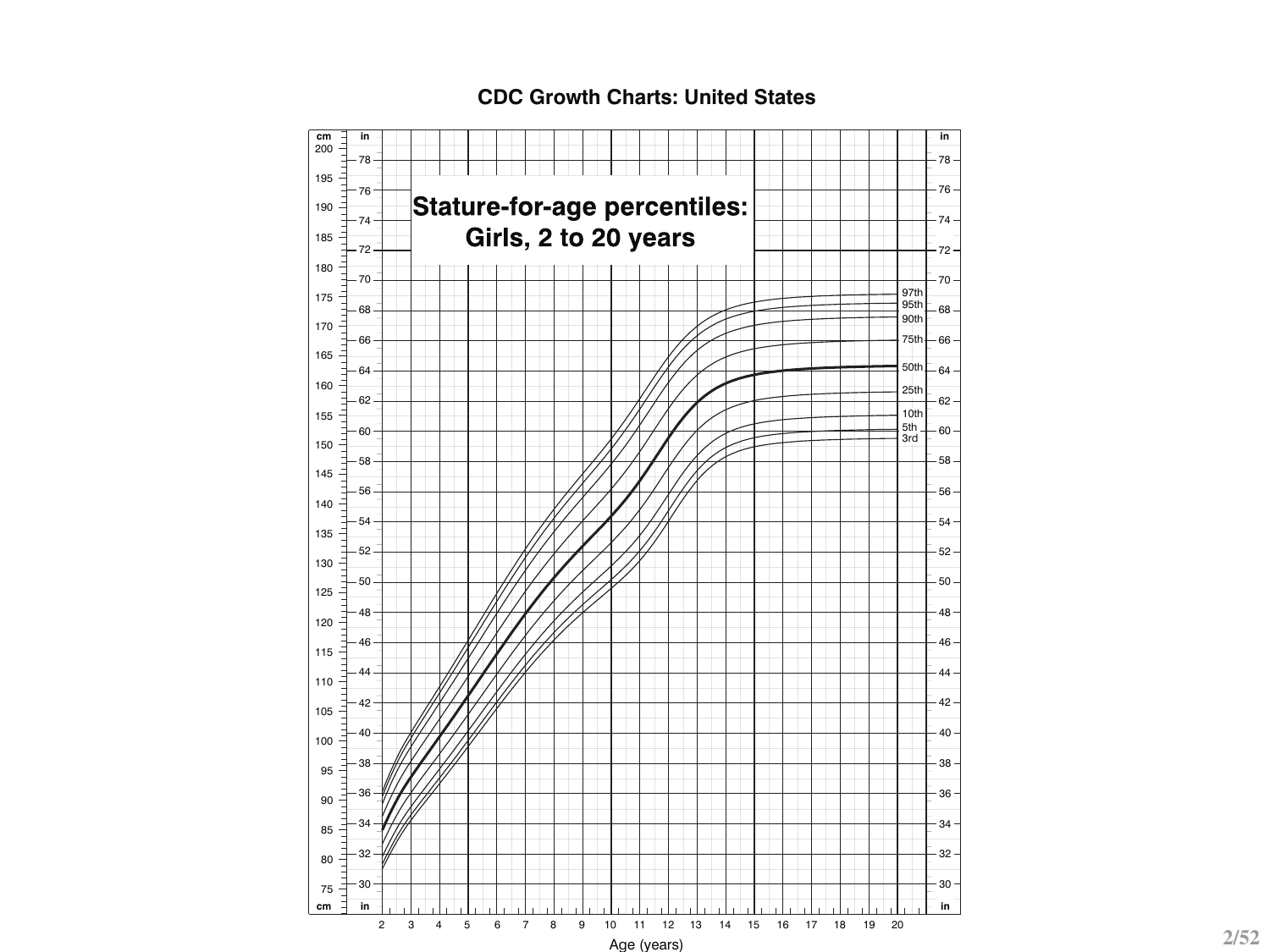## Motivating Example: Growth Charts

- $\triangleright$  The US Centers for Disease Control and Prevention (CDC) as well as the World Health Organization have developed growth charts for childhood development: height by age, weight by age, body mass index by age and weight by height
- Here we will focus on height,  $y_t$ , by age in months,  $t = 24, \ldots, 215$  (2 to 17 years old)
- $\blacktriangleright$  The CDC uses the LMS method via natural cubic splines (Cole and Green 1992 *Statistics in Medicine*)
- $\blacktriangleright$  Three parameters estimated by penalized maximum likelihood the Box-Cox power transformation,  $L_t$ ; the mean,  $M_t$ ; and the coefficient of variation,  $S_t$

$$
z_t = \begin{cases} \frac{-1 + (y_t/M_t)^{L_t}}{L_t S_t} & L_t \neq 0\\ \frac{\log(y_t/M_t)}{S_t} & L_t = 0 \end{cases} \sim N(0, 1)
$$

 $\triangleright$  But, this only uses part of the data: just males or just females

- $\triangleright$  What if we wanted to use all of the data?
- $\triangleright$  Or include more information like weight or race/ethnicity?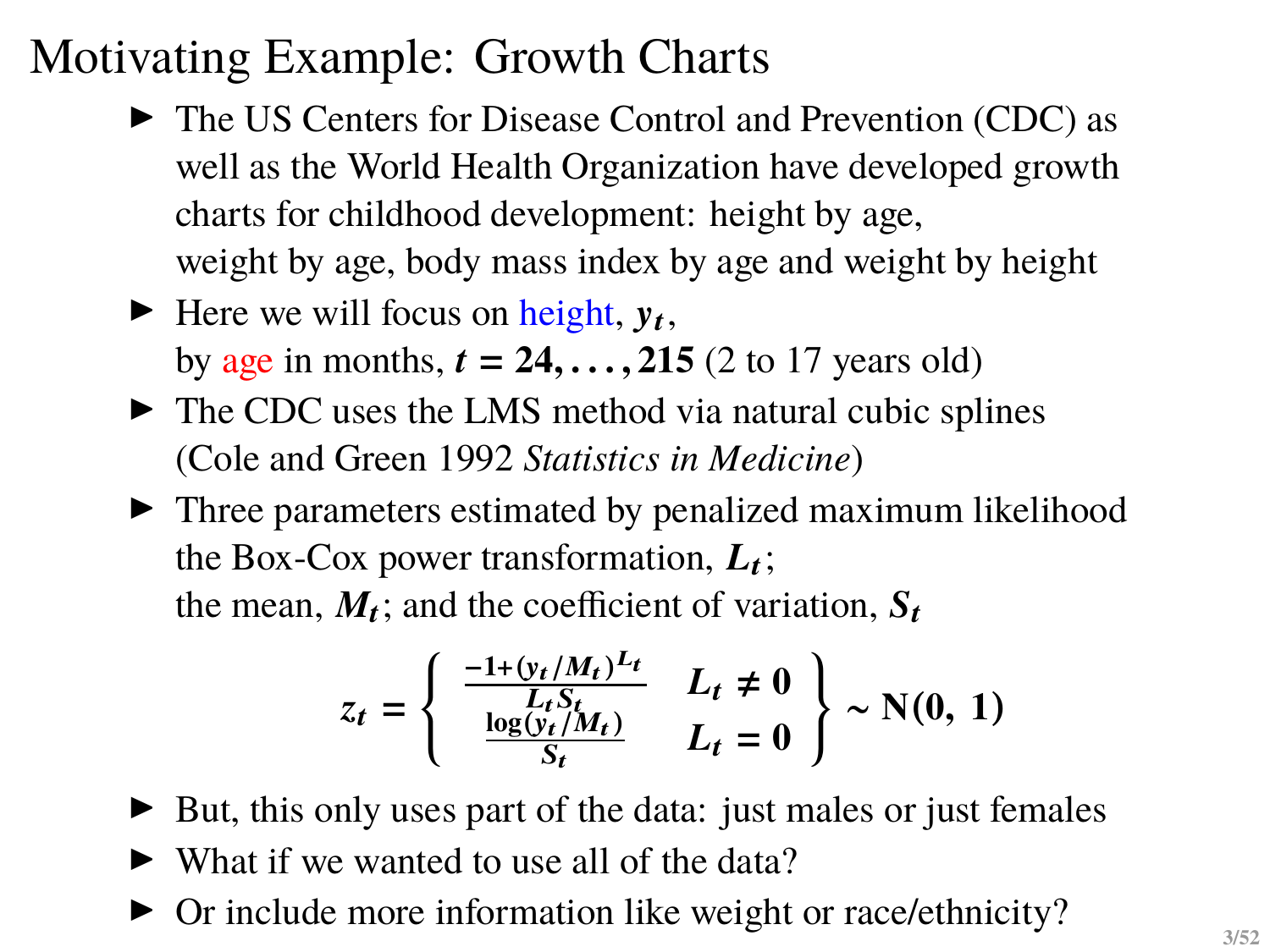## **What is Machine Learning Regression?**

- $\blacktriangleright$  Machine Learning Regression (MLR) is within the paradigm of Artificial (or Computational) Intelligence
- $\blacktriangleright$  MLR is extensible, but for the moment consider the general regression case of a continuous outcome with Normal errors

$$
y_i = \mu + f(x_i) + \epsilon_i
$$
 where  $\epsilon_i \stackrel{\text{iid}}{\sim} N(0, \sigma^2)$ 

- **If** is an unspecified function whose form is to be *learned* from the data and  $x_i$  is a vector of covariates for  $i = 1, ..., N$
- $\blacktriangleright$  A common extension in MLR

$$
y_i = \mu + f(x_i) + \sigma s(x_i) \epsilon_i
$$
 where  $\epsilon_i \stackrel{\text{iid}}{\sim} F_{\epsilon}$ 

- $\triangleright$  And  $f$  and  $s$  will both be *learned*, but how?
- ▶ *Ideally* in a *nonparametric* manner without resorting to *precarious restrictive assumptions*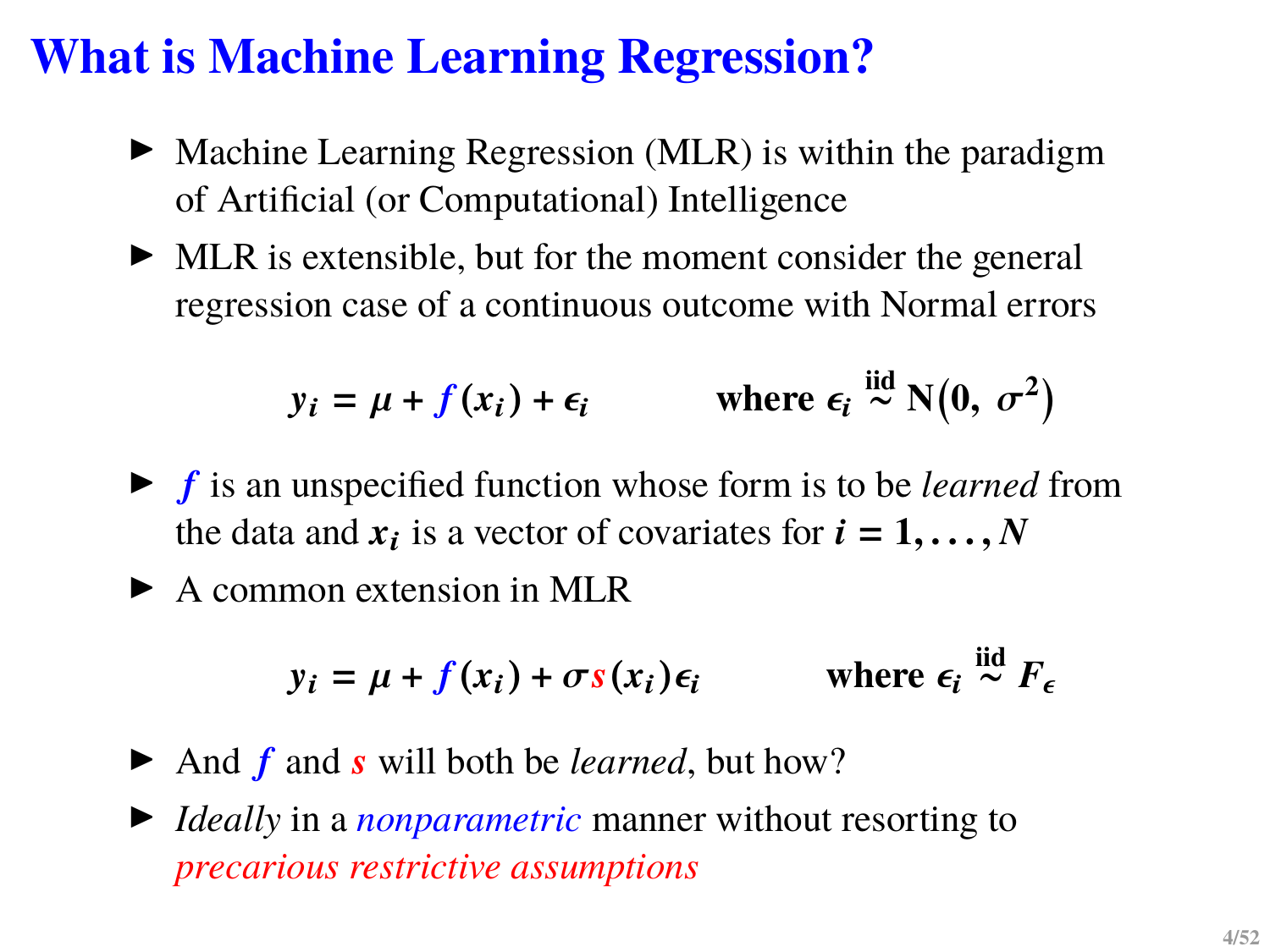# **What is Bayesian Additive Regression Trees?**

- a supervised MLR with nice properties: automated learning of the functional relationship and interactions without requiring covariate transformations for continuous, binary, categorical and time-to-event outcomes
- $\blacktriangleright$  tree-based ensemble predictive model
- $\triangleright$  Bayesian nonparametric method with robust defaults for the prior parameter settings
- $\triangleright$  computationally efficient posterior inference via MCMC estimates naturally computed from summaries of the posterior along with the quantification of their uncertainty
- $\triangleright$  seamless extension to variable selection in high dimensions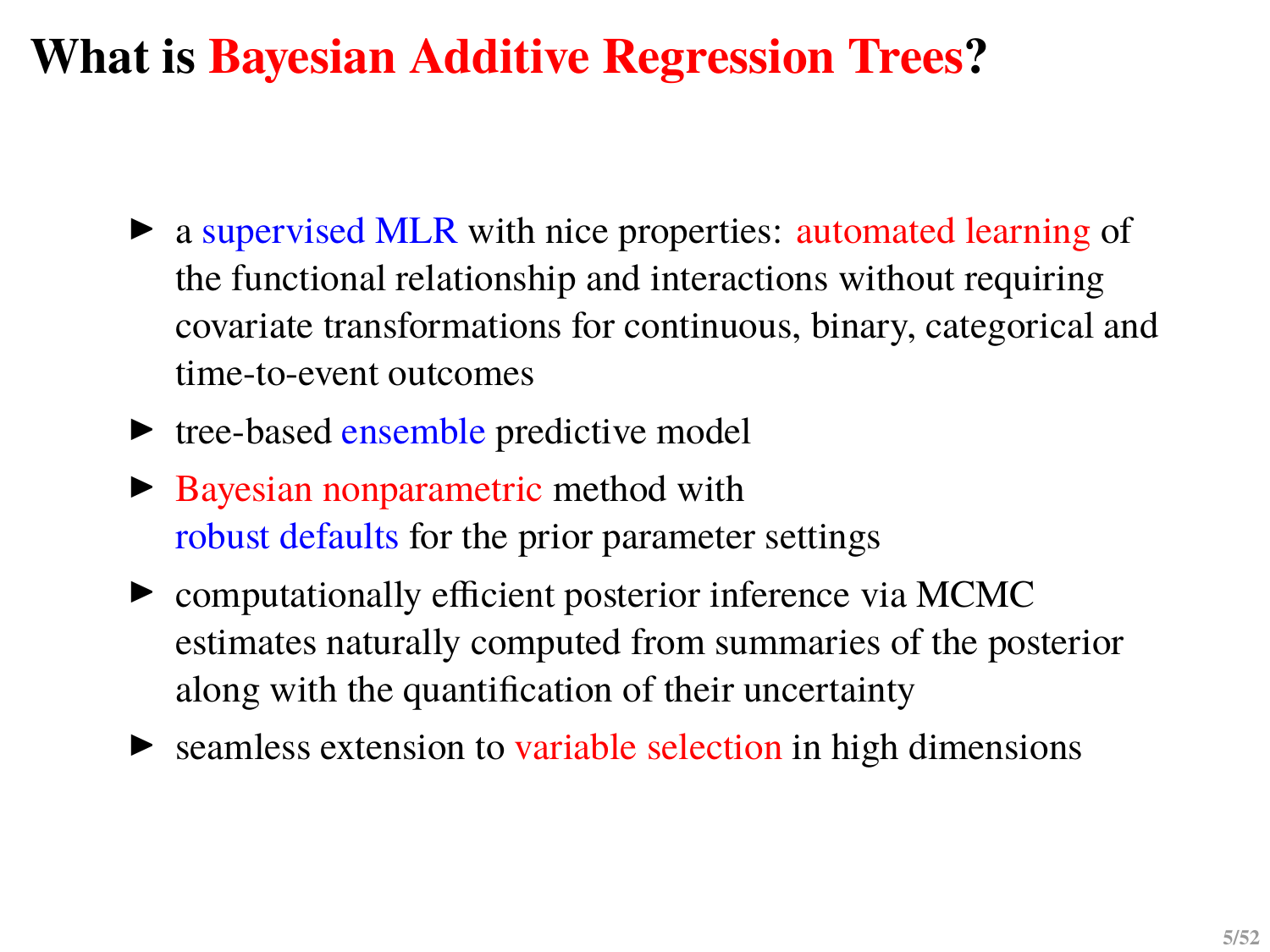# **Selected BART references with URLs**

| Overview                 | Chipman, George and McCulloch 2010 AOAS             |  |  |
|--------------------------|-----------------------------------------------------|--|--|
|                          | Sparapani, Spanbauer and McCulloch 2021 JSS         |  |  |
| <b>Survival Analysis</b> | Sparapani, Logan et al. 2016 Statistics in Medicine |  |  |
|                          | Henderson, Louis et al. 2020 Biostatistics          |  |  |
|                          | Sparapani, Rein et al. 2020 Biostatistics           |  |  |
|                          | Sparapani, Logan et al. 2020 SMMR                   |  |  |
|                          | Linero, Basak et al. 2021 Bayesian Analysis         |  |  |
| <b>Big Data</b>          | Pratola, Chipman et al. 2014 JCGS                   |  |  |
| (Big N)                  | Entezari, Craiu et al. 2017 Canadian J of Stat      |  |  |
| Variable Selection       | Linero 2018 JASA                                    |  |  |
| (Big P)                  | Liu, Rockova 2021 JASA                              |  |  |
| <b>Efficient MCMC</b>    | Pratola 2016 Bayesian Analysis                      |  |  |
| Nonparametric            | Rockova and Saha 2019 <i>PMLR</i>                   |  |  |
| Theory                   | Rockova and van der Pas 2020 AOS                    |  |  |
| Heteroskedastic          | Pratola, Chipman et al. 2020 JCGS                   |  |  |
| <b>Propensity Scores</b> | Hahn, Murray et al. 2020 Bayesian Analysis          |  |  |
| Monotonic                | Chipman, George et al. 2021 Bayesian Analysis       |  |  |
|                          |                                                     |  |  |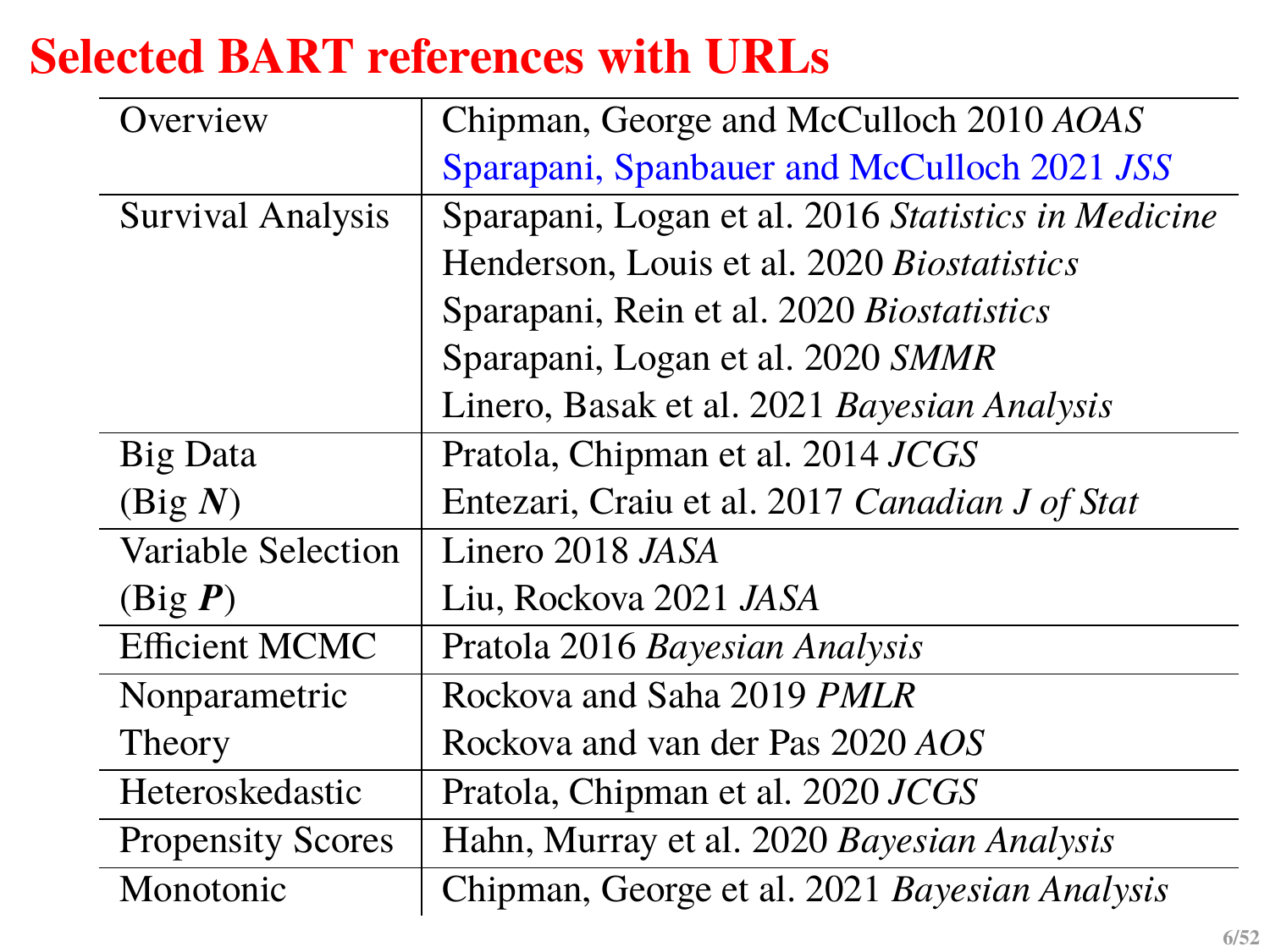# BART software with a predict function

|       |          | R packages                  |                |                 |
|-------|----------|-----------------------------|----------------|-----------------|
| Debut | Language | Stable (CRAN)               | Development    | Multi-threading |
| 2006  | $C++$    | <b>BayesTree</b>            | None           | None            |
| 2013  | Java     | bartMachine                 | Java           |                 |
| 2014  | $C++$    | dharts                      | forking        |                 |
| 2014  | $C++$    | <b>MPI BART</b> source code |                | <b>MPI</b>      |
| 2017  | $C++$    | <b>BART</b> 2.9*            | <b>BART3*</b>  | OpenMP/forking  |
| 2019  | $C++$    | rbart $1.0*$                | $h$ hart $*$   | OpenMP          |
| 2019  | $C++$    | None                        | $mxBART*$      | OpenMP/forking  |
| 2021  | $C++$    | None                        | mBART*         | OpenMP/forking  |
| 2021  | $C++$    | nfthart $1.2*$              | $n$ fthart $*$ | OpenMP          |
|       |          | *Descendents of MPI BART    |                |                 |

Development on <github.com> by users rsparapa (me),

cspanbauer (Charley Spanbauer) and remcc (Rob McCulloch) Special thanks to Rob (**BART**), Matt Pratola for **rbart** Hugh Chipman, Robert Gramacy, the R Core team, the Rcpp Core team and so many others in the FOSS community!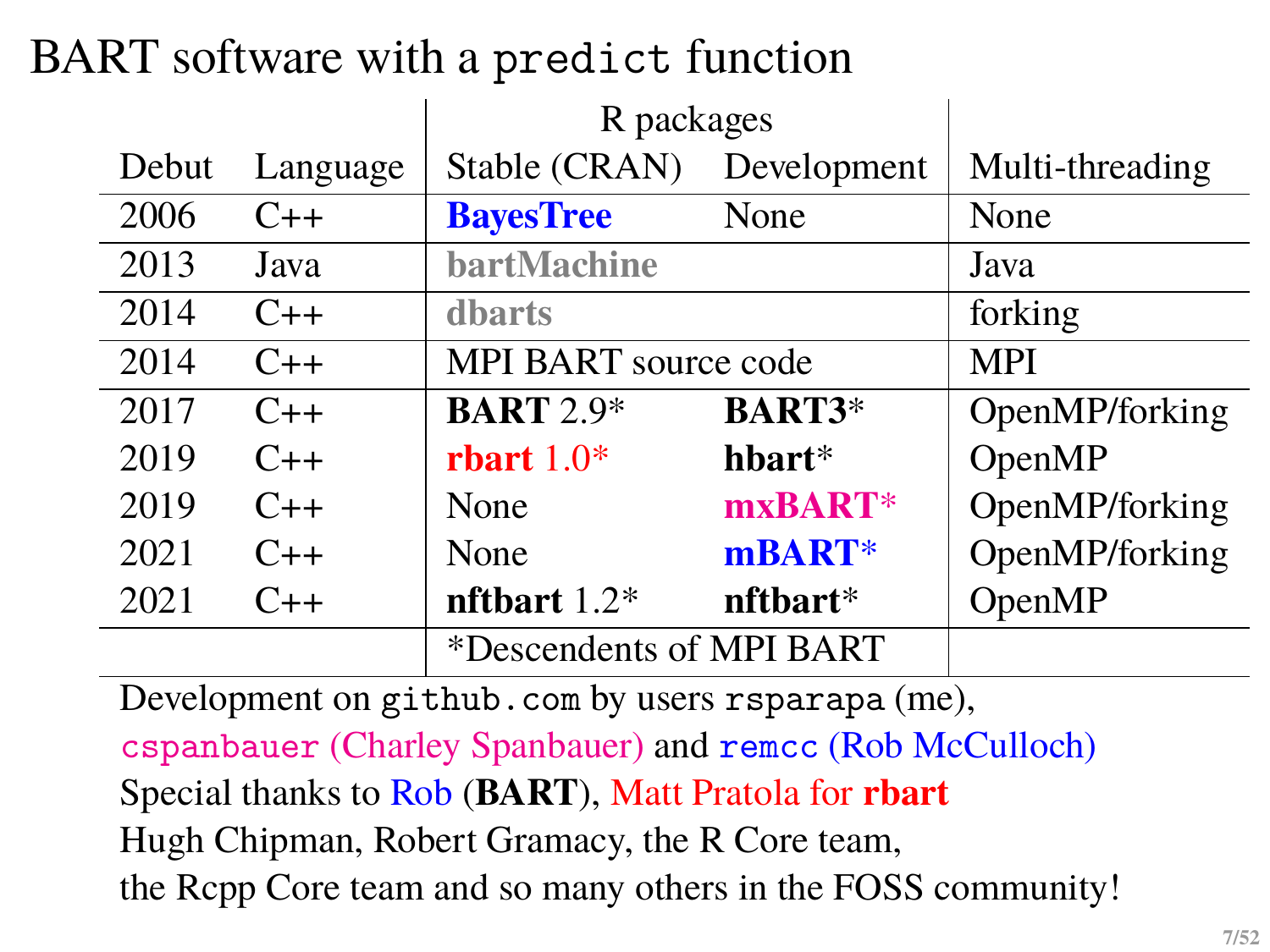| A INT-SOITMAIC ICAULOS. "ACSCONDONIS OF MITT DANNI<br>Stable | <b>BART</b>    | nftbart        | rbart          |                |
|--------------------------------------------------------------|----------------|----------------|----------------|----------------|
| Development                                                  | <b>BART3</b>   | nftbart        | hbart          | mBART          |
| github.com user                                              |                | rsparapa       |                | remcc          |
| predict function                                             | Yes.           | Yes            | <b>Yes</b>     | <b>BART</b>    |
| heteroskedastic                                              | No.            | Yes            | <b>Yes</b>     | N <sub>0</sub> |
| monotonic                                                    | No             | N <sub>0</sub> | No             | <b>Yes</b>     |
| continuous                                                   | <b>Yes</b>     | <b>Yes</b>     | Yes            | <b>Yes</b>     |
| binary/categorical                                           | Yes.           | N <sub>0</sub> | No             | No             |
| right censoring                                              | Yes            | <b>Yes</b>     | N <sub>o</sub> | N <sub>0</sub> |
| left censoring                                               | No             | <b>Yes</b>     | N <sub>o</sub> | N <sub>0</sub> |
| competing risks                                              | Yes            | N <sub>0</sub> | N <sub>o</sub> | No             |
| recurrent events                                             | Yes            | No             | N <sub>o</sub> | No             |
| sparse prior                                                 | <b>Yes</b>     | N <sub>0</sub> | N <sub>0</sub> | N <sub>0</sub> |
| marginal effects                                             | <b>BART3</b>   | <b>Yes</b>     | No             | N <sub>0</sub> |
| missing imputation                                           | Yes            | Yes            | N <sub>0</sub> | N <sub>0</sub> |
| advanced tree proposals                                      | N <sub>0</sub> | <b>Yes</b>     | <b>Yes</b>     | No             |
| nonparametric error                                          | No             | Yes            | N <sub>0</sub> | No             |
| $C++$ header-only                                            | <b>BART3</b>   | No             | hbart          | No             |

# BART software features: descendents of MPI BART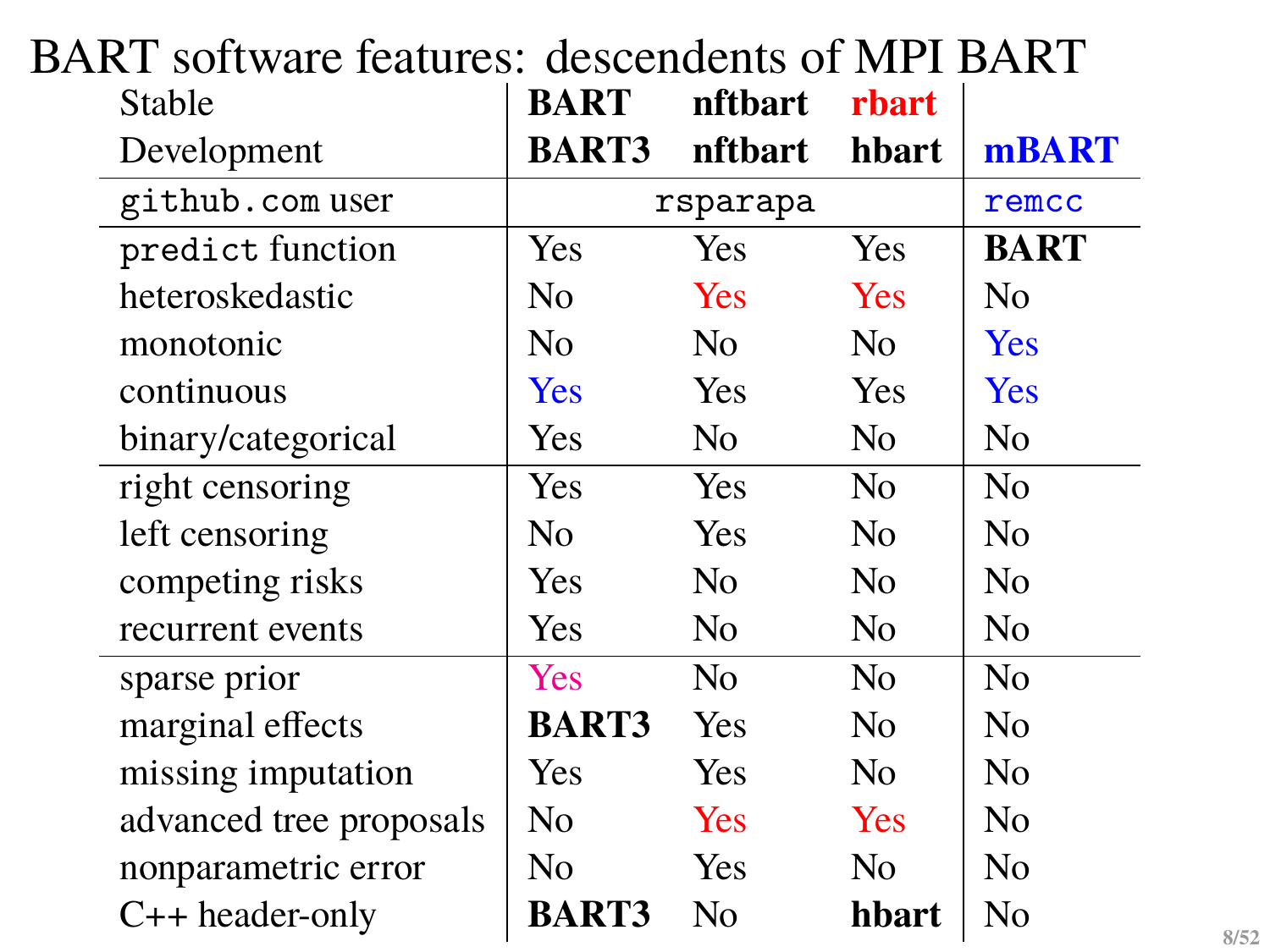#### **Bayesian Additive Regression Trees (BART)**

Chipman, George & McCulloch 2010 *Annals of Applied Stat*

$$
y_i = \mu + f(x_i) + \epsilon_i \qquad \epsilon_i \stackrel{\text{iid}}{\sim} N(0, w_i^2 \sigma^2)
$$
  
\n
$$
f \stackrel{\text{prior}}{\sim} \text{BART} (\alpha, \beta, H, \kappa, \mu, \tau)
$$
  
\n
$$
f(x_i) \equiv \sum_{h=1}^{H} g(x_i; \mathcal{T}_h, \mathcal{M}_h) \qquad H \in \{50, 200, 500\}
$$
  
\n
$$
\mu_{hl} |\mathcal{T}_h \stackrel{\text{prior}}{\sim} N(0, \frac{\tau^2}{4H\kappa^2}) \text{ leaves of } \mathcal{T}_h
$$
  
\n
$$
\epsilon \mathcal{M}_h
$$
  
\n
$$
\sigma^2 \stackrel{\text{prior}}{\sim} \lambda v \chi^{-2} (v)
$$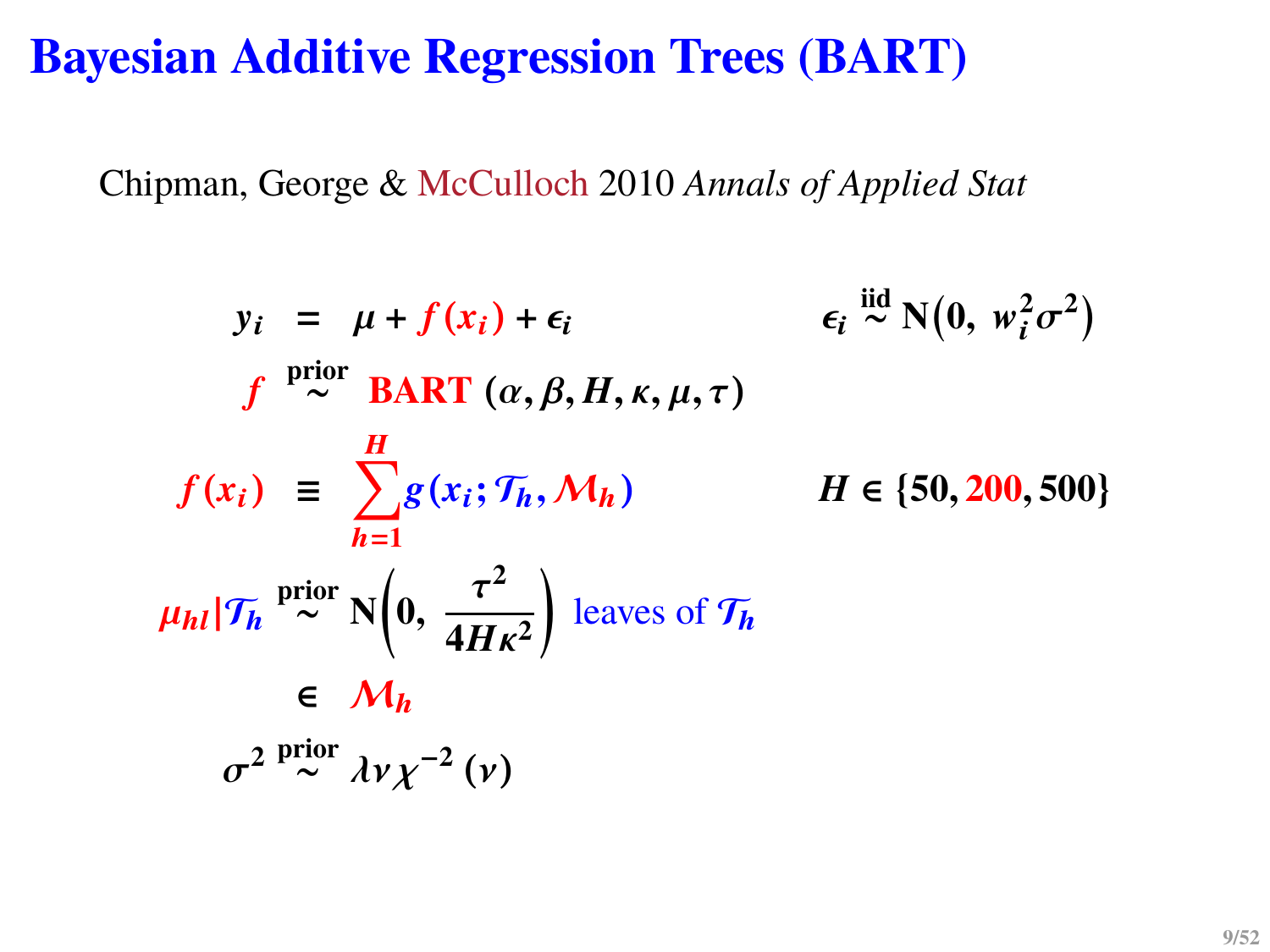#### **Bayesian Additive Regression Trees (BART)**





**10/52**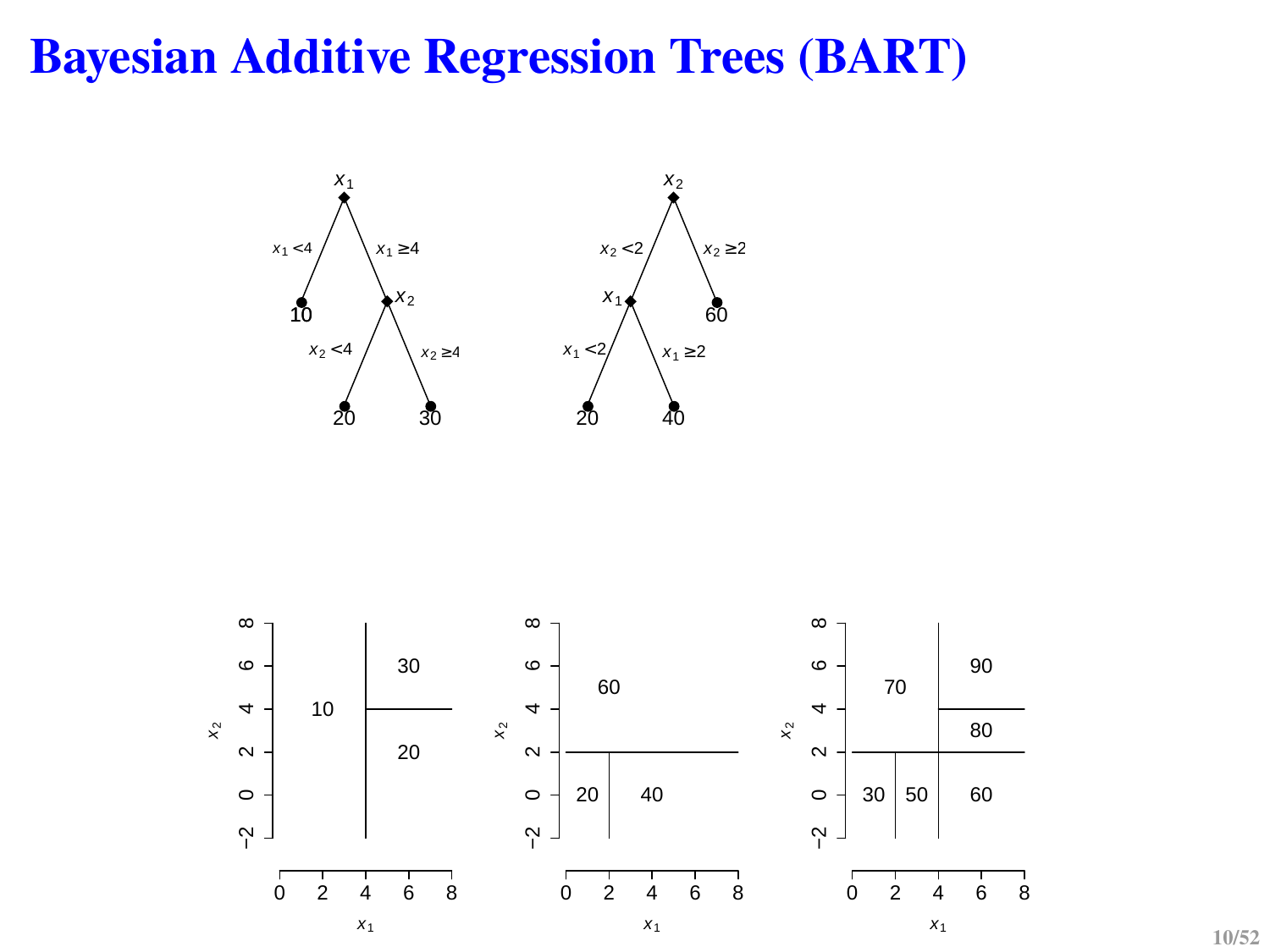#### **Heteroskedastic BART (HBART)**

Pratola, Chipman, George & McCulloch 2020 *JCGS*

$$
y_i = \mu + f(x_i) + s(x_i)\epsilon_i \qquad \epsilon_i \stackrel{\text{iid}}{\sim} N(0, w_i^2 \sigma^2)
$$
  
\n
$$
f \stackrel{\text{prior}}{\sim} \text{BART}(\alpha, \beta, H, \kappa, \mu, \tau)
$$
  
\n
$$
s^2 \stackrel{\text{prior}}{\sim} \text{HBART}(\tilde{\alpha}, \tilde{\beta}, \tilde{H}, \tilde{\lambda}, \tilde{\nu})
$$
  
\n
$$
s^2(x_i) \equiv \prod_{h=1}^{\tilde{H}} g(x_i; \tilde{\mathcal{T}}_h, \tilde{\mathcal{M}}_h) \qquad \tilde{H} \approx H/5
$$
  
\n
$$
\sigma_{hl}^2 |\tilde{\mathcal{T}}_h \stackrel{\text{prior}}{\sim} \lambda v \chi^{-2} (v) \text{ leaves of } \tilde{\mathcal{T}}_h \qquad \lambda = \tilde{\lambda}^{1/\tilde{H}}
$$
  
\n
$$
\epsilon \quad \tilde{\mathcal{M}}_h \qquad \qquad v = 2 \left[ 1 - \left( 1 - \frac{2}{\tilde{v}} \right)^{1/\tilde{H}} \right]^{-1}
$$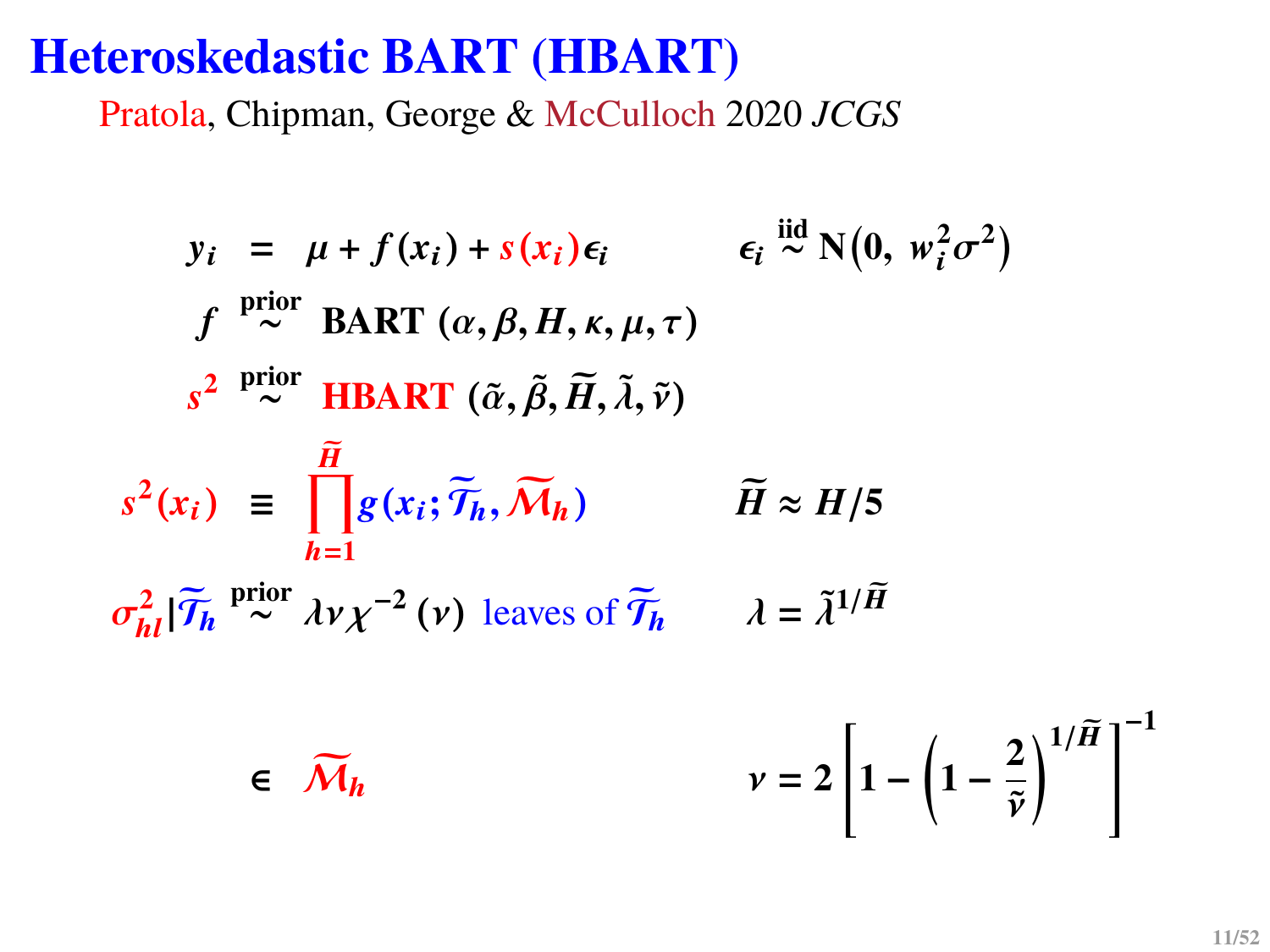# **BART, ensembles and prediction error**

- $\triangleright$  mean squared error = bias<sup>2</sup> + variance
- $\blacktriangleright$  There is a trade-off between the bias and variance
- $\triangleright$  Consider the spectrum of trade-offs

Linear regression is on the high bias/low variance end

Single-tree regression is on the low bias/high variance end

- $\blacktriangleright$  Ensembles are in the middle: medium bias/medium variance
- $\triangleright$  BART is in the class of ensemble models which both theoretically, and in practice, have excellent out-of-sample predictive performance

Krogh & Solich 1997 *Physical Review E* Baldi & Brunak 2001 "Bioinformatics: machine learning approach" Kuhn & Johnson 2013 "Applied Predictive Modeling"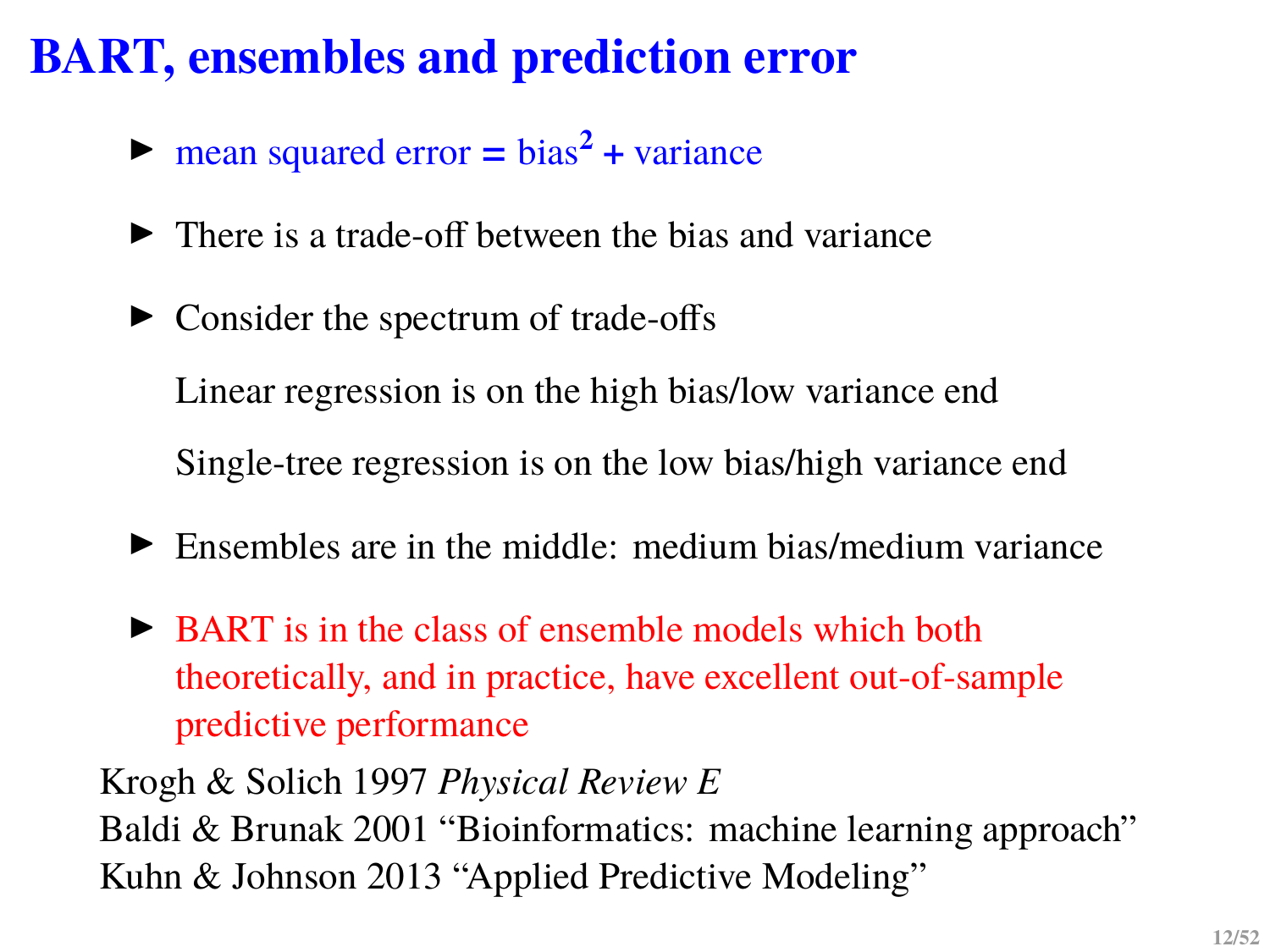#### Binary trees and Bayesian Additive Regression Trees

- $\triangleright$  BART relies on an ensemble of  $H$  binary trees which are a type of a directed acyclic graph
- $\triangleright$  We exploit the wooden tree metaphor to its fullest except binary trees grow downward by tradition
- ► Each of these trees grows down starting out as a root node
- $\blacktriangleright$  The root node is generally a branch decision rule, but it doesn't have to be; occasionally, there are trees in the ensemble which are only a root terminal node consisting of a single leaf output value
- $\triangleright$  If the root is a branch decision rule, then it spawns a left and a right node which each can be either a branch decision rule or a terminal leaf value and so on
- In binary tree,  $\mathcal{T}$ , there are C nodes which are made of B branches and L leaves:  $C = B + L$
- $\blacktriangleright$  There is an algebraic relationship between the number of branches and leaves which we express as  $B = L - 1$ .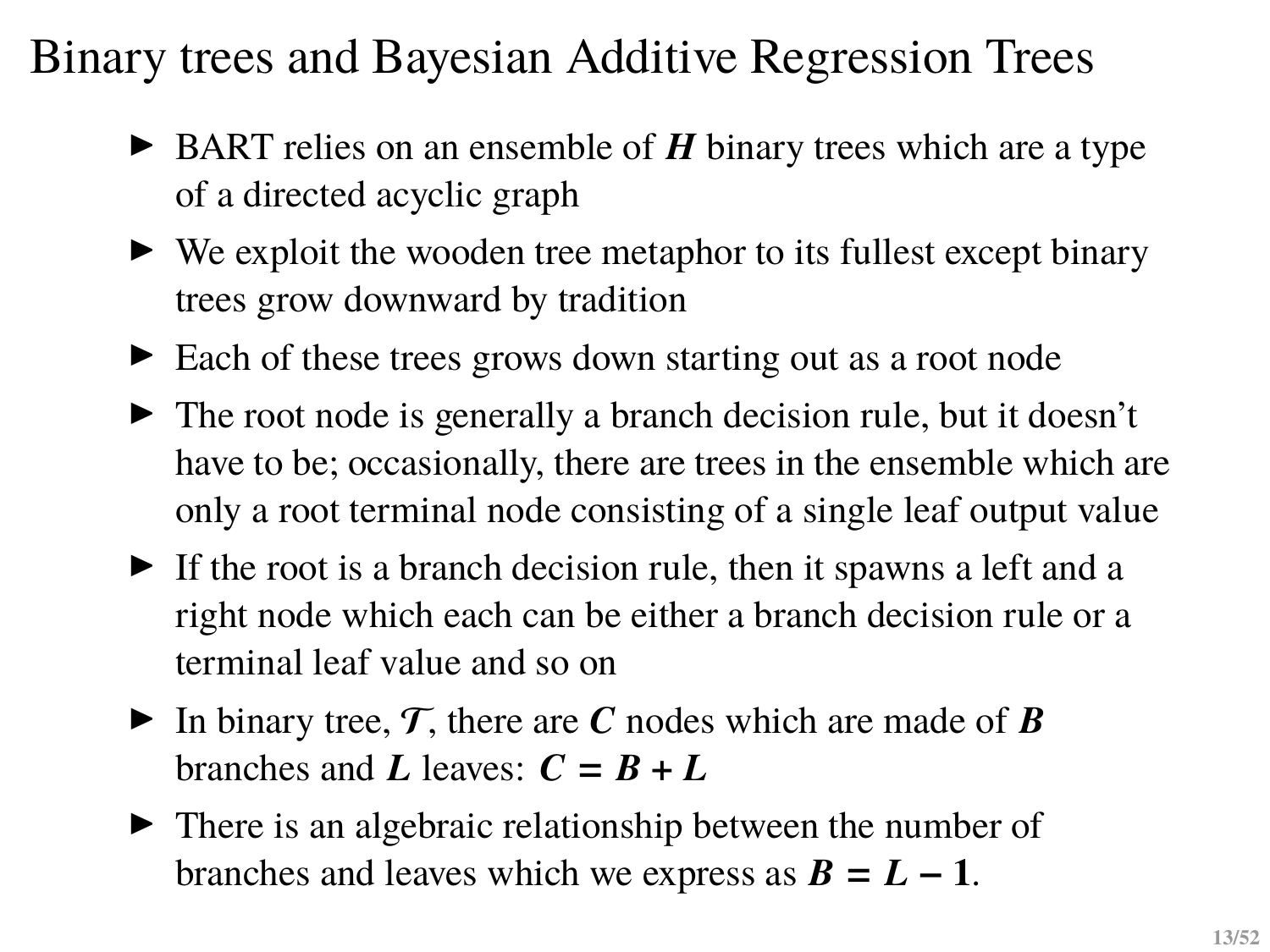# The BART R package

- $\triangleright$  to facilitate the predict function, BART fits can be stored as R objects to be reloaded later
- $\blacktriangleright$  the ensemble of trees is encoded in an ASCII string which is returned in the treedraws\$trees list item
- $\blacktriangleright$  This string can be read by R
- $\blacktriangleright$  Encoded with C/C++ indexing starting with 0 is used rather than R object indexing starting with 1
- $\triangleright$  Since the predict function calls  $C/C++$  code for speed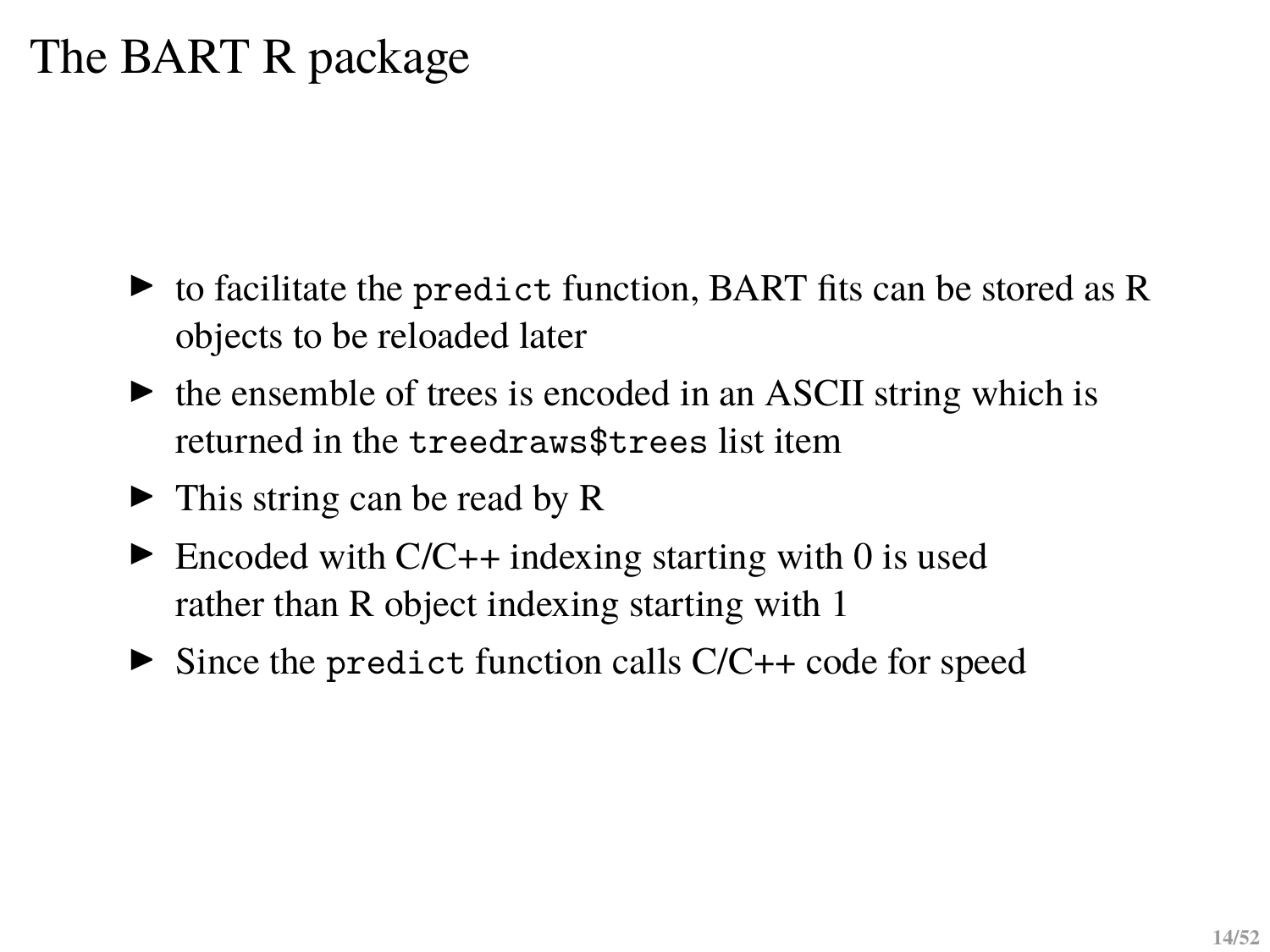```
Sparapani, Spanbauer and McCulloch 2021
Journal of Statistical Software
```

```
R> write(post$treedraws$trees, "trees.txt")
R> tc <- textConnection(post$treedraws$tree)
R> trees \le read.table(file=tc, fill=TRUE, row.names=NULL,
+ col.names=c("node", "var", "cut", "leaf"))
R> close(tc)
R> head(trees)
 node var cut leaf
1 1000 200 1 NA
2 3 NA NA NA
3 1 0 66 -0.001032108
4 2 0 0 0.004806880
5 3 0 0 0.035709372
6 3 NA NA NA
                                 x_10.005
                           \leq c_{1,67}0.036
                                     > c_{1.67}
```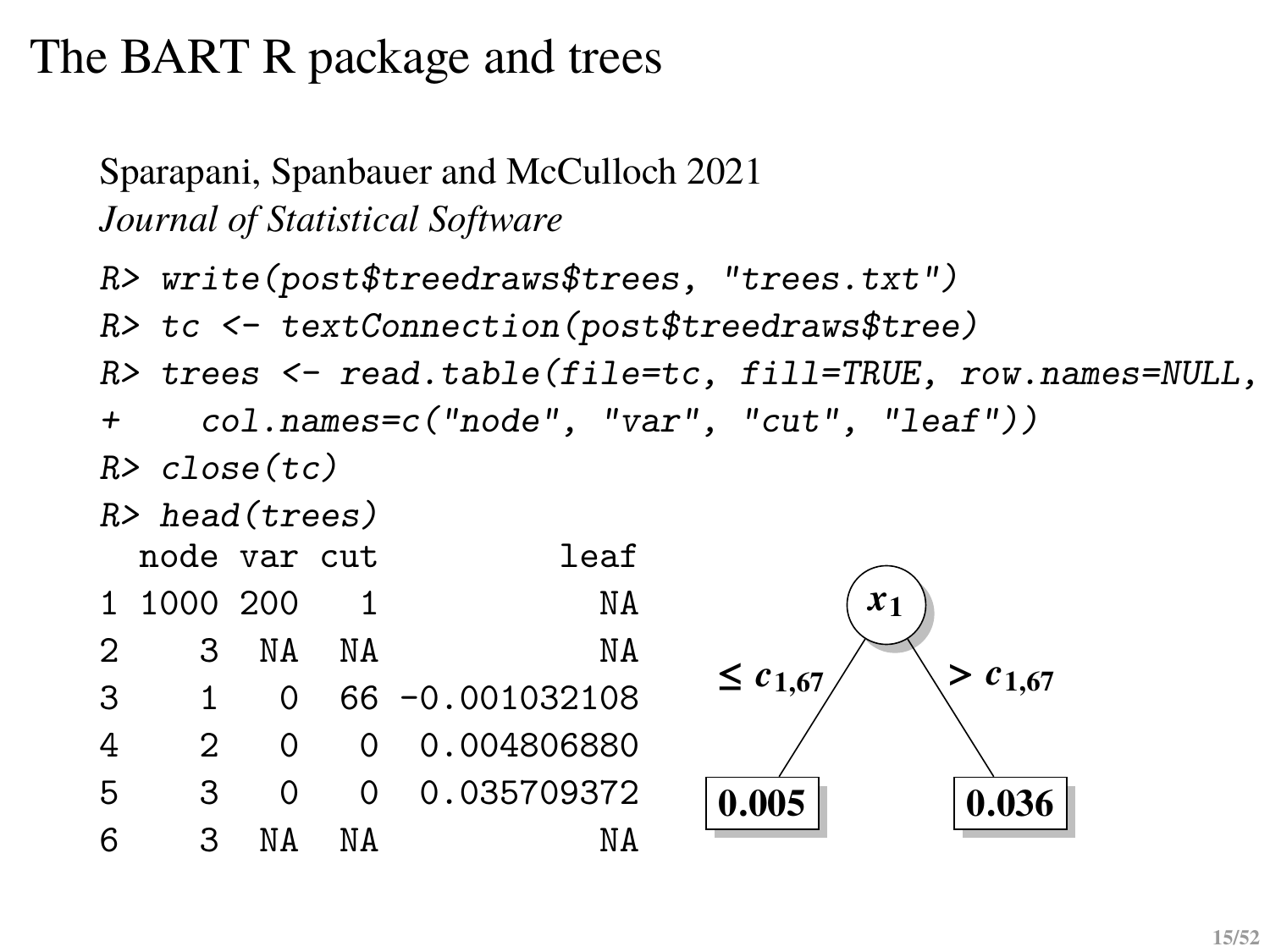- $\blacktriangleright$  The string is encoded as follows
- $\blacktriangleright$  The first line is an exception which has the number of MCMC samples,  $M$ , in the field node; the number of trees,  $H$ , in the field var; and the number of variables,  $P$ , in the field cut
- $\triangleright$  For the rest of the file, the field node is used for the number of nodes in the tree when all other fields are NA; or for a specific node when the other fields are present
- $\blacktriangleright$  The nodes are numbered in relation to the tree's tier level.  $t(n) = \lfloor \log_2 n \rfloor$  or t=floor(log2(node))

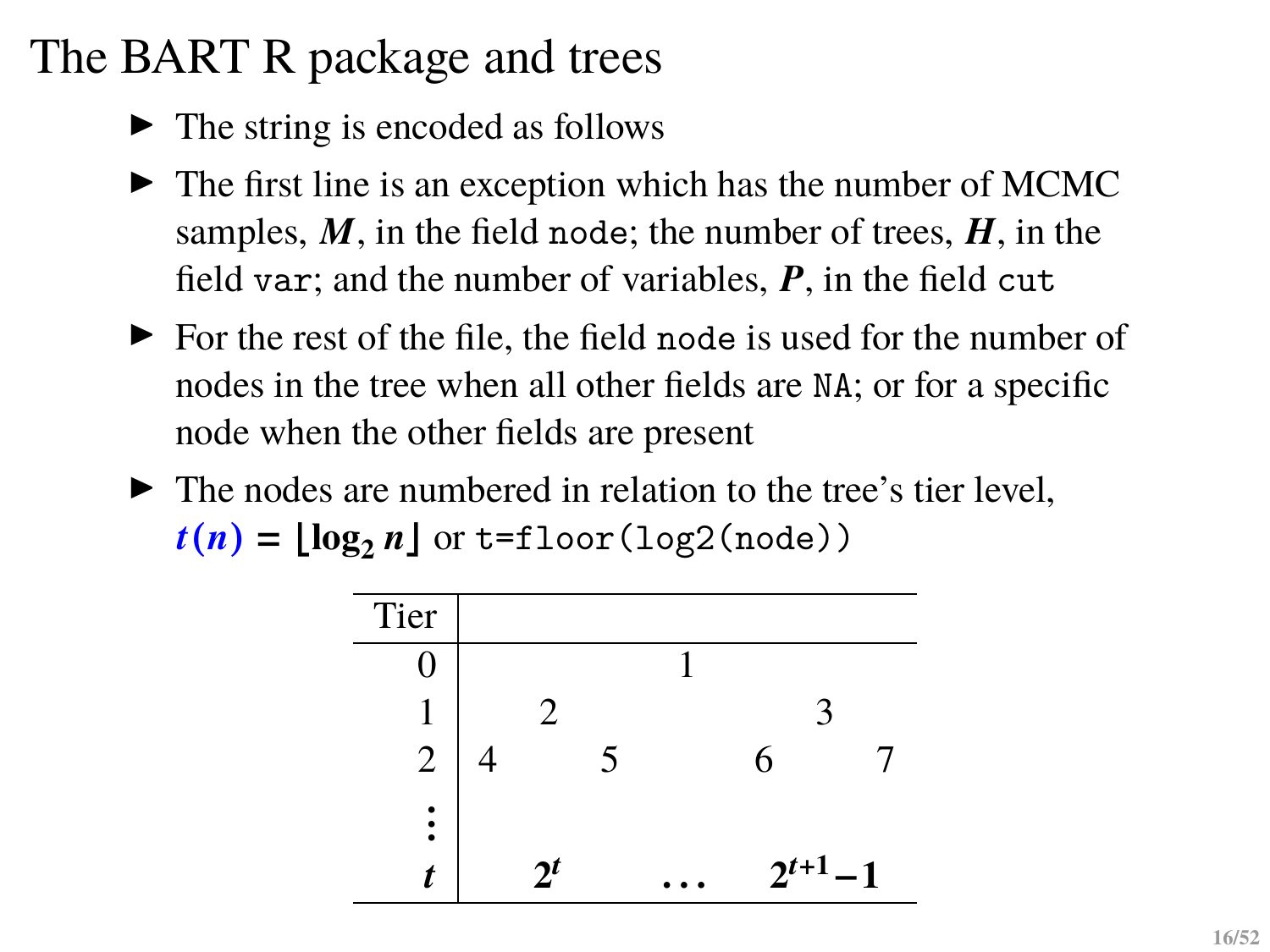- $\triangleright$  The var field is the variable in the branch decision rule which is encoded  $0, \ldots, P-1$  as a C/C++ array index (rather than an R index)
- $\triangleright$  Similarly, the cut field is the cut-point of the variable in the branch decision rule which is encoded  $0, \ldots, c_j - 1$  for variable  $j$ ; note that the cut-points are returned in the treedraws\$cutpoints list item
- $\blacktriangleright$  The terminal leaf output value is contained in the field leaf
- $\blacktriangleright$  It is not immediately obvious which nodes are branches vs. leaves since, at first, it would appear that the leaf field is given for both branches and leaves
- $\blacktriangleright$  Leaves are always associated with var=0 and cut=0; however, note that this is also a valid branch variable/cut-point since these are C/C++ indices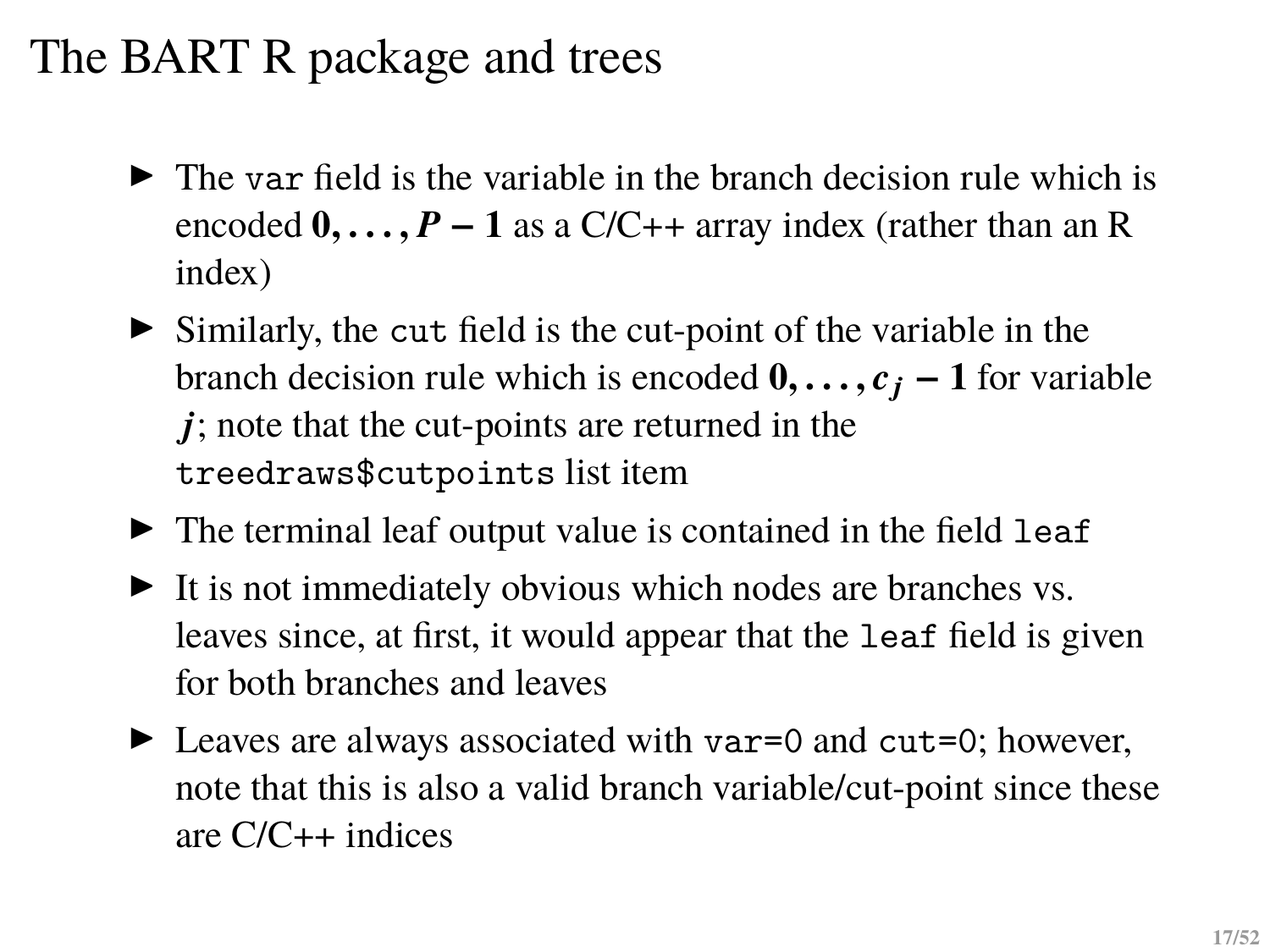- $\blacktriangleright$  The key to discriminating between branches and leaves is via the algebraic relationship between a branch,  $\boldsymbol{n}$ , at tree tier  $\boldsymbol{t}(\boldsymbol{n})$ leading to its left,  $l = 2n$ , and right,  $r = 2n + 1$ , nodes at tier  $t(n) + 1$
- $\triangleright$  for each node, besides root, you can determine from which branch it arose and those nodes that are not a branch (since they have no leaves) are necessarily leaves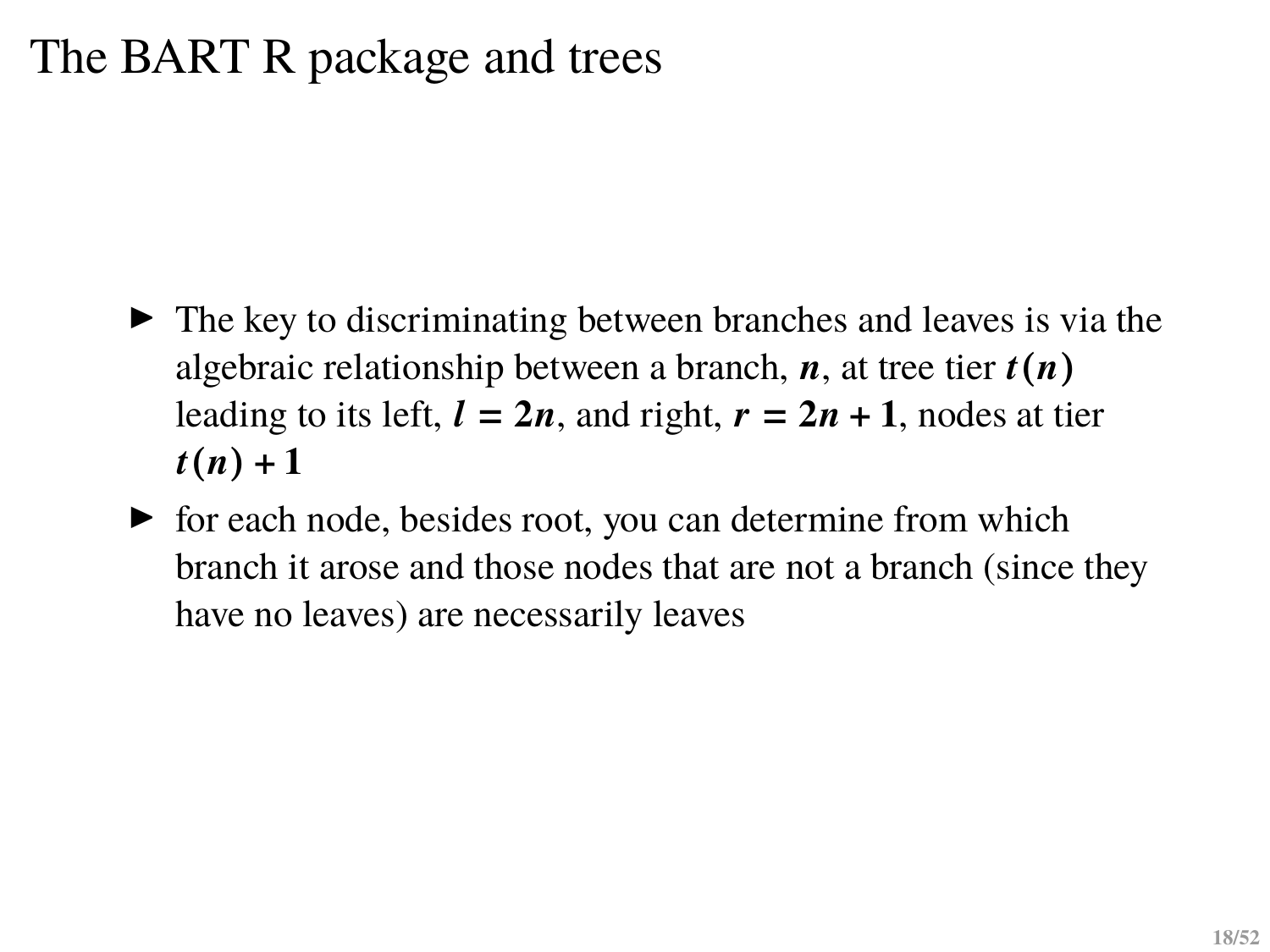- $\blacktriangleright$  The BART prior specifies a flexible class of unknown functions,  $f$ , from which we can gather randomly generated fits to the given data via the posterior
- $\triangleright$  We define f as returning a scalar value, but BART extensions which return multivariate values are conceivable
- In Let function  $g(x; \mathcal{T}, \mathcal{M})$  assign a value based on the input x
- $\triangleright$  The binary tree T is represented by a collection of C four-tuples  $(n, \psi_n; j, k)$ : *n* for node number;  $\Psi_n = 1$  for a branch and 0 for a leaf; and, if a leaf, j for covariate  $x_j$  with k for the cut-point  $c_{ik}$
- $\triangleright$  Suppose the collection of branches is denoted by  $B = \{n : \psi_n = 1\}$
- In The branch decision rules are of the form  $x_i \leq c_{ik}$  which means branch left and  $x_i > c_{ik}$ , branch right; or terminal leaves where it stops. M represents leaves and is a set of ordered pairs,  $(n, \mu_n): n \in \mathcal{L}$  where  $\mathcal{L}$  is the set of leaves  $(\mathcal{L})$  is the complement of  $\mathcal{B}$ ) and  $\mu_n$  for the outcome value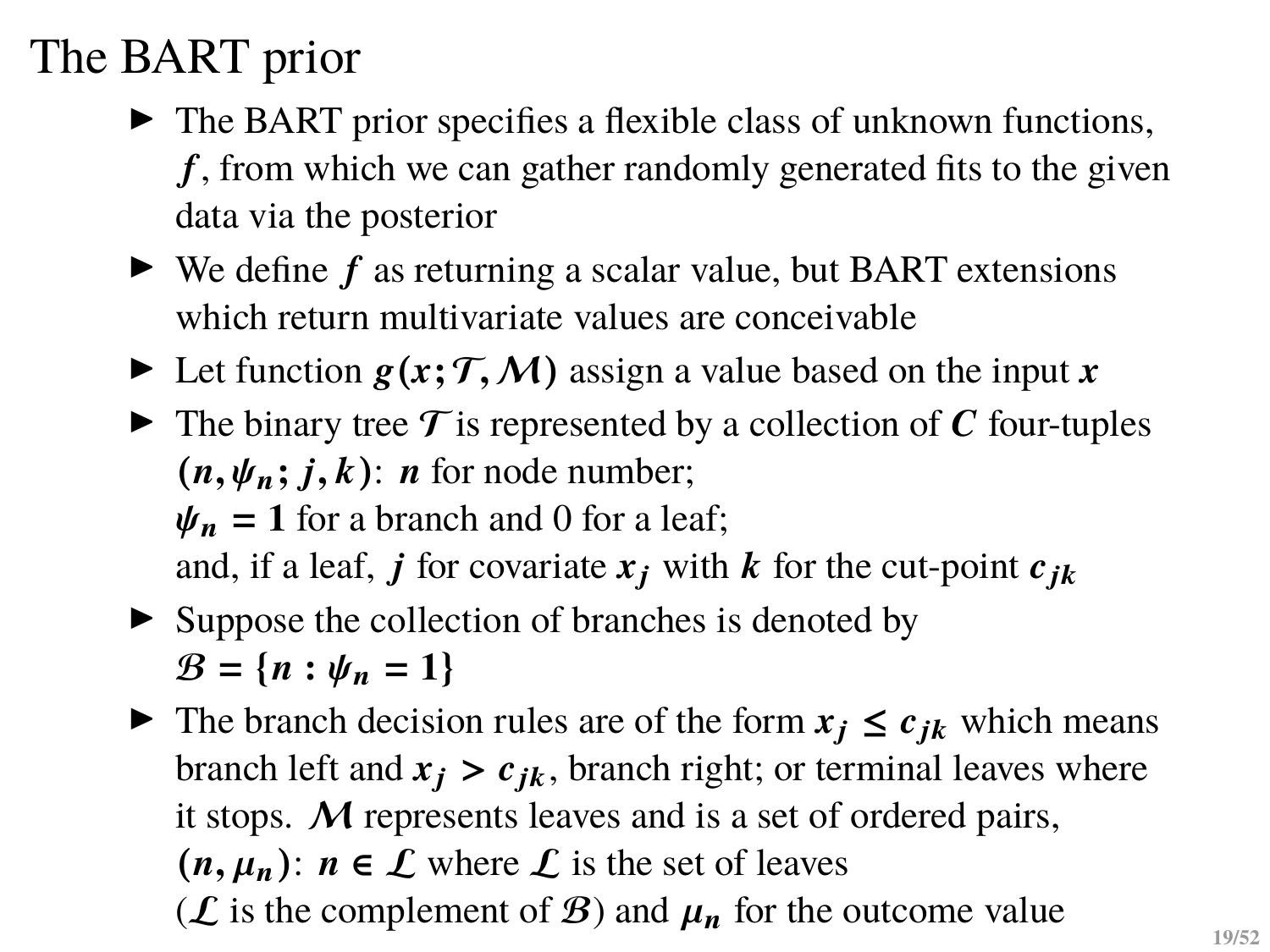$\blacktriangleright$  The function,  $f(x)$ , is a sum of  $H$  trees:

$$
f(x) = \sum_{h=1}^{H} g(x; \mathcal{T}_h, \mathcal{M}_h)
$$

where  $H$  is "large", let's say, 50, 200 or 500

 $\blacktriangleright$  For a continuous outcome,  $y_i$ , we have the following BART regression on the vector of covariates,  $x_i$ :

$$
y_i = \mu + f(x_i) + \epsilon_i
$$
 where  $\epsilon_i \stackrel{iid}{\sim} N(0, w_i^2 \sigma^2)$ 

with *i* indexing subjects  $i = 1, \ldots, N$ 

 $\blacktriangleright$  The BART priors for the unknown random function,  $f$ , and the error variance,  $\sigma^2$ , are as follows

$$
f \stackrel{\text{prior}}{\sim} \text{BART } (\alpha, \beta, H, \mu, \kappa, \tau) \qquad \sigma^2 \stackrel{\text{prior}}{\sim} \nu \lambda \chi^{-2} (\nu)
$$

where  $H$  is the number of trees,  $\mu$  is a known constant which centers y and the rest of the parameters will be explained later in this section (for brevity, we often use  $f \stackrel{\text{prior}}{\thicksim} \text{BART}$ )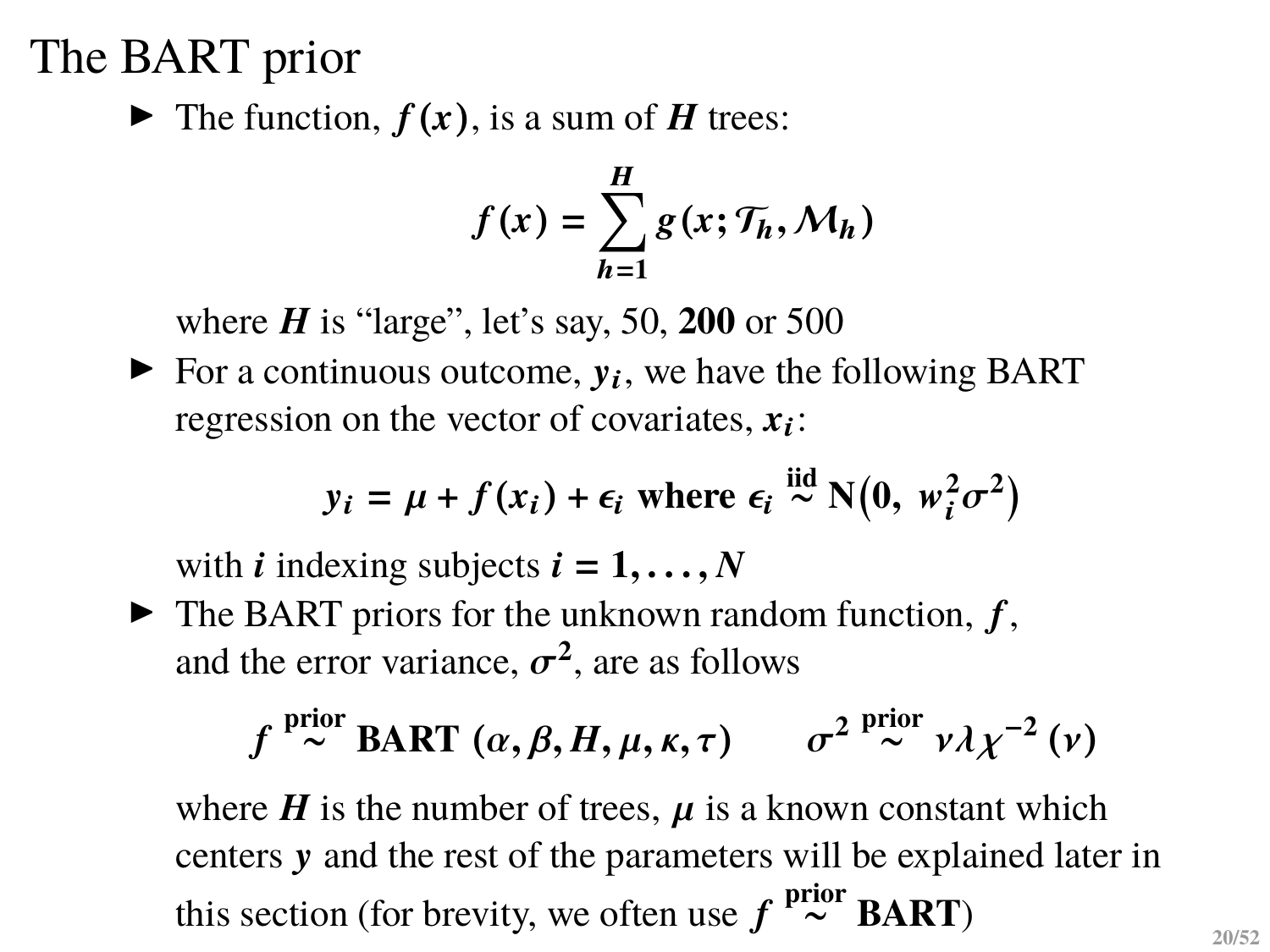- $\blacktriangleright$  The  $w_i$  are known standard deviation weight multiples which you can supply with the argument w that is only available for continuous outcomes, hence, the weighted BART name; the unit weight vector is the default
- $\triangleright$  The centering parameter,  $\mu$ , can be specified via the fmean argument where the default is taken to be  $\bar{v}$
- $\blacktriangleright$   $x_i$ : matrices or data frames can be supplied
- $\blacktriangleright$  unlike matrices, data frames can contain categorical factors when x.train is a data frame
- $\blacktriangleright$  Factors with multiple levels are transformed into dummy variables with each level as their own binary indicator; factors with only two levels are a binary indicator with a single dummy variable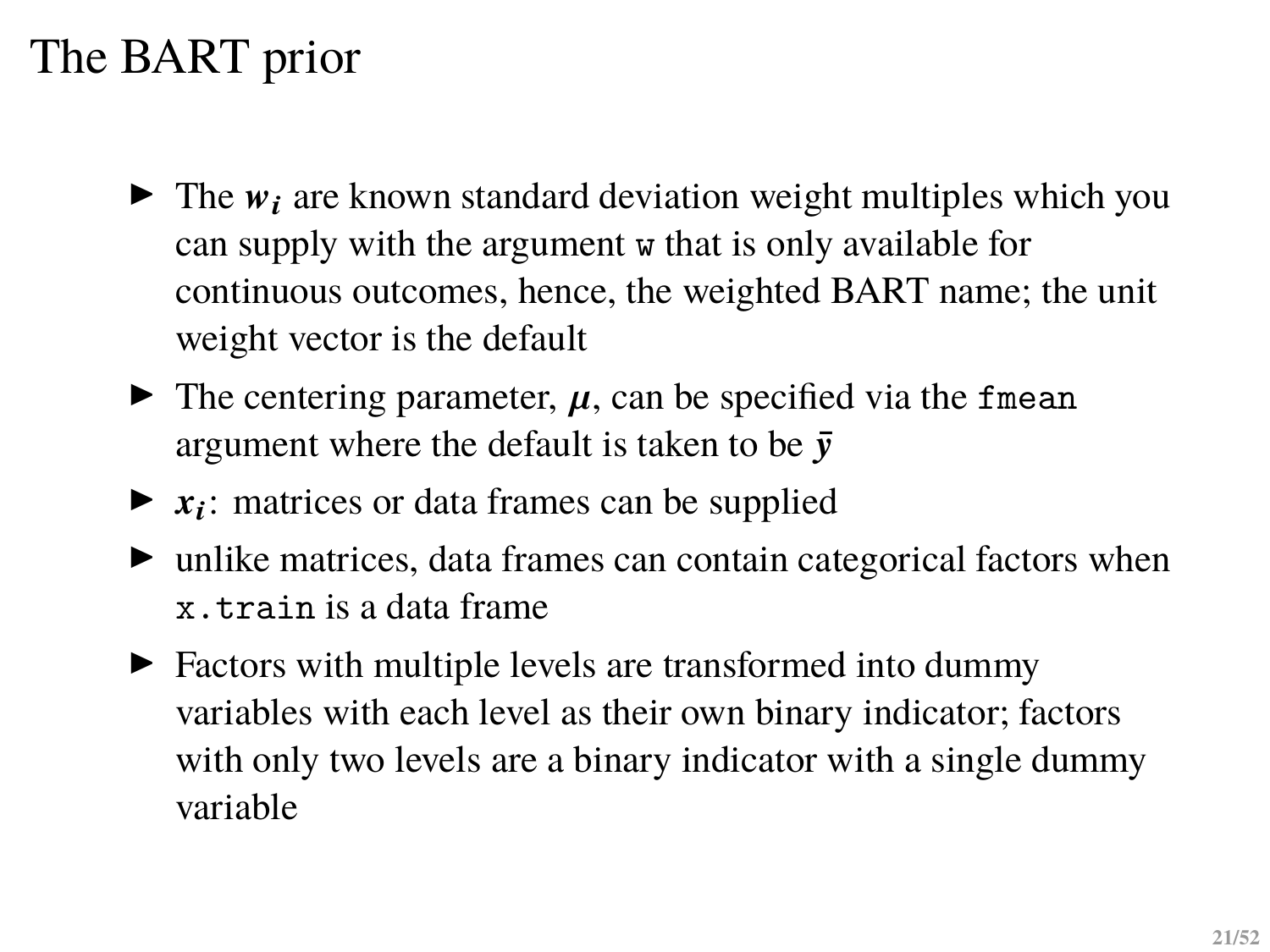- ▶ BART is a Bayesian nonparametric prior
- $\triangleright$  we represent the BART prior in terms of the collection of all trees,  $\mathcal{T}$ ; collection of all leaves,  $\mathcal{M}$ ; and the error variance,  $\sigma^2$ , as:  $[\mathcal{T}, \mathcal{M}, \sigma^2] = [\sigma^2] [\mathcal{T}, \mathcal{M}] = [\sigma^2] [\mathcal{T}] [\mathcal{M} | \mathcal{T}]$
- $\blacktriangleright$  the individual trees themselves are independent:  $[\mathcal{T}, \mathcal{M}] = \prod_h [\mathcal{T}_h] [\mathcal{M}_h | \mathcal{T}_h]$  where  $[\mathcal{T}_h]$  is the prior for the *h*th tree and  $[M_h|\mathcal{T}_h]$  is the collection of leaves for the *h*<sup>th</sup> tree
- $\blacktriangleright$  the collection of leaves for the *h*<sup>th</sup> tree are independent:  $[\mathcal{M}_h | \mathcal{T}_h] = \prod_n [\mu_{hn} | \mathcal{T}_h]$  where *n* indexes the leaf nodes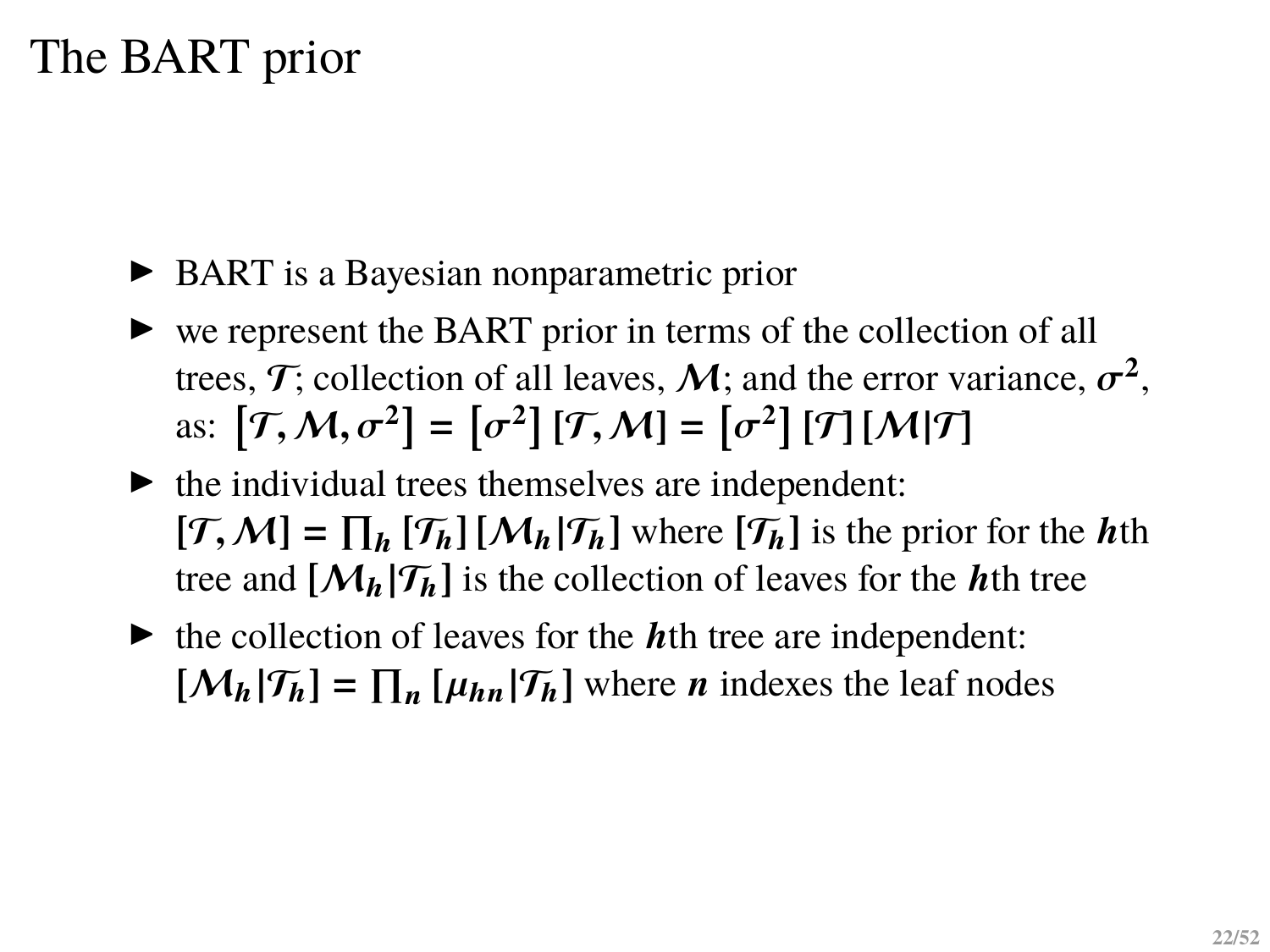- $\triangleright$  The tree prior:  $[T_h]$ . There are three prior components of  $T_h$ which govern whether the tree branches grow or are pruned
- $\blacktriangleright$  The first tree prior regularizes the probability of a branch at leaf node *n* in tree tier  $t(n) = |\log_2 n|$  as follows.

 $\psi_n \stackrel{\text{prior}}{\sim} \text{B}(p(t(n)))$  where  $p(t(n)) = \alpha(t(n) + 1)^{-\beta}$ (1)

 $\Psi_n = 1$  represents a branch while  $\Psi_n = 0$  is a leaf  $0 < \alpha < 1$  and  $\beta \geq 0$ 

- $\triangleright$  You can specify these prior parameters with arguments, but the following defaults are recommended:  $\alpha$  is set by the parameter base=0.95 and  $\beta$  by power=2
- $\blacktriangleright$  The expected number of branches (leaves) is 1 (2) with  $\text{probability } P[\psi_1 = 1, \psi_2 = \psi_3 = 0] = p(0)q(1)^2 \approx 0.55$
- ▶ Or 2 (3) with  $2P[\psi_1 = \psi_2 = 1, \psi_3 = \psi_4 = \psi_5 = 0] =$  $2p(0)p(1)q(1)q(2)^2 \approx 0.27$  (doubled due to symmetry)
- $\blacktriangleright$  Trees with only 1 or 2 branches (2 or 3 leaves) would dominate with a probability of about **0**.**82**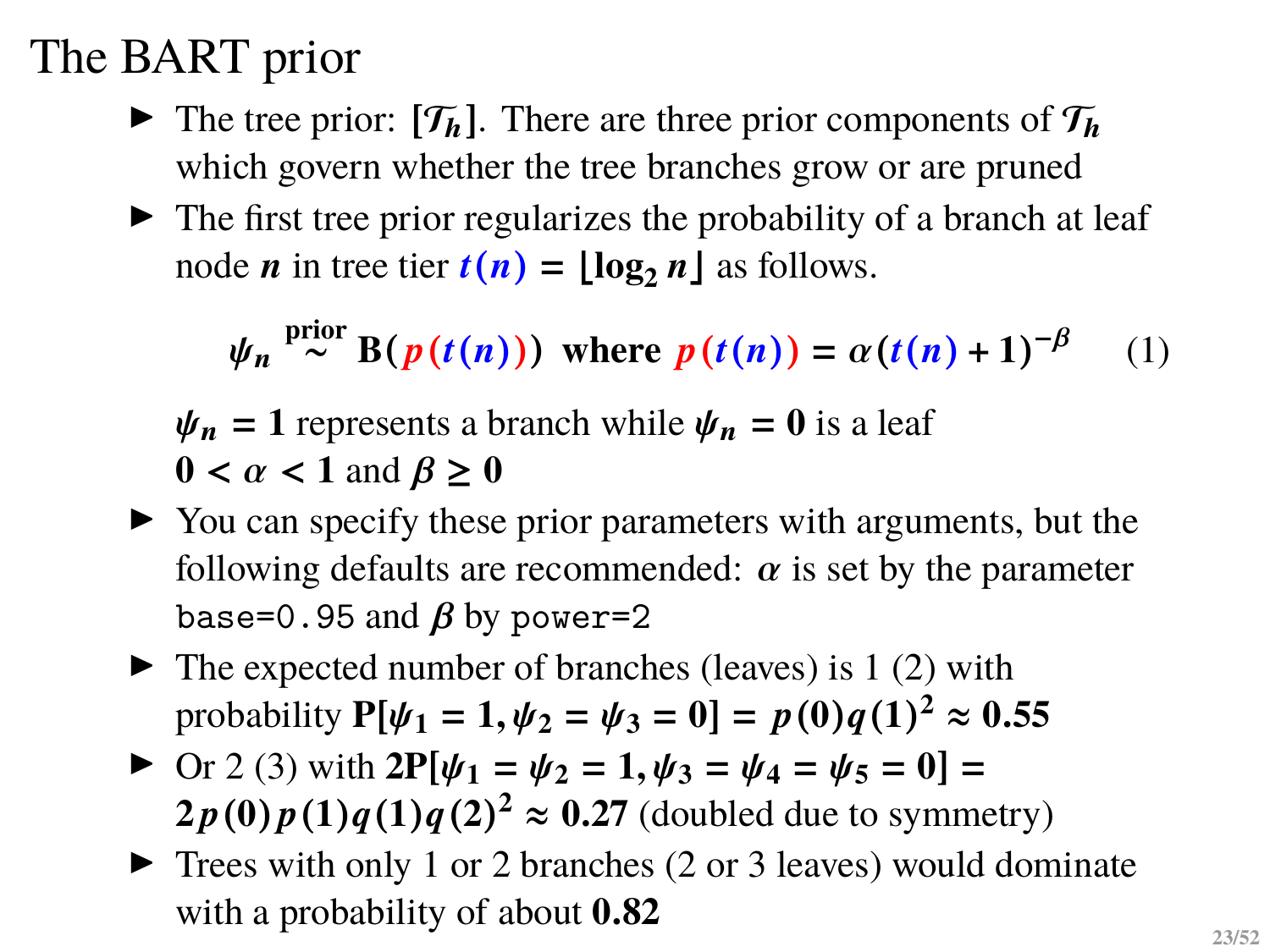#### **BART and Bayesian nonparametric theory**

- $\blacktriangleright$  frequentist theoretical justification for BART's performance: asymptotically consistent with a near optimal learning rate
- $\triangleright$  the BART posterior distribution concentrates around the truth at a near optimal minimax rate
- $\triangleright$  the default BART Branching penalty is near optimal:  $\psi_n \stackrel{\text{prior}}{\sim} \text{B}\big(\alpha(1+t(n))^{-\beta}\big)$  where  $t(n) = 0, \ldots$

 $\triangleright$  the optimal BART Branching penalty is now shown to be:  $\psi_n \stackrel{\text{prior}}{\sim} \text{B}\big(\gamma^{t(n)}\big)$  where  $0 < \gamma < 0.5$ 

Branches (Leaves)  $0(1)$  1 (2) 2 (3) 3+ (4+) Prior probability  $0.00 \quad (1 - \gamma)^2 \quad 2\gamma (1 - \gamma)(1 - \gamma^2)^2$  $\ddotsc$  $\gamma = 0.25$  0.00 0.56 0.33 0.11  $\alpha = 0.95, \beta = 2$  0.05 0.55 0.27 0.13

Chipman, George & McCulloch 1998 *JASA* Rockova & Saha 2018 *PMLR* Rockova & van der Pas 2020 *Annals of Statistics*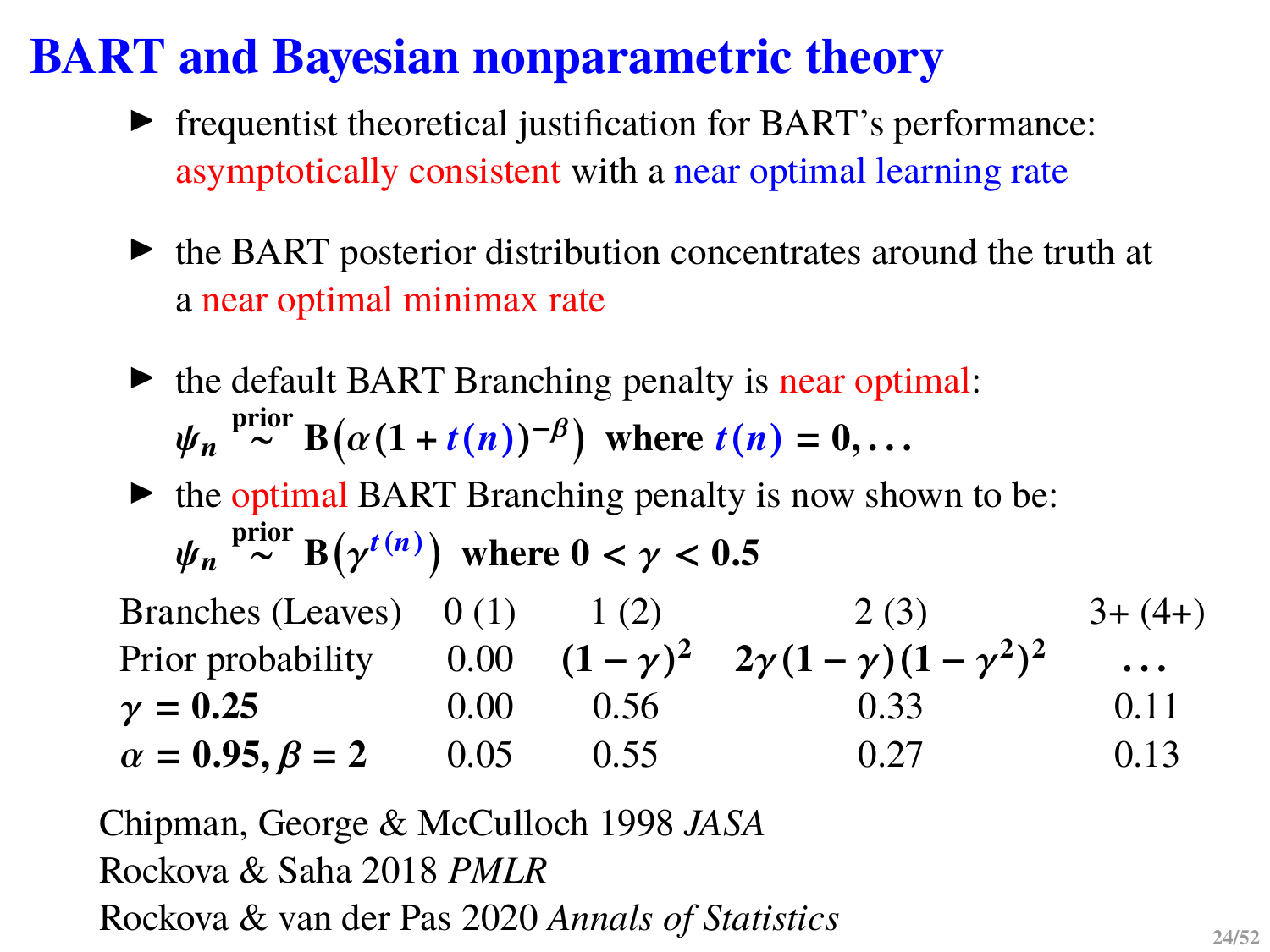- $\blacktriangleright$  The leaf prior:  $[\mu_{hn}|\mathcal{T}_h]$
- $\blacktriangleright$  Given a tree,  $\mathcal{T}_h$ , there is a prior on its leaf values,  $\mu_{hn}|\mathcal{T}_h$  and we denote the collection of all leaves in  $\mathcal{T}_h$  by  $M_h = \{(n, \mu_{hn}) : n \in L_h\}$
- **►** Suppose that  $y \in [y_{\text{min}}, y_{\text{max}}]$  where  $v_{\text{min}}$  and  $v_{\text{max}}$  might be elicited as  $0.025$  and  $0.975$  quantiles otherwise, the observed min and max are used (the default)
- $\triangleright$  Denote  $[\tilde{\mu}_1, \ldots, \tilde{\mu}_H]$  as the leaf output values from each tree corresponding to the vector of covariates,  $\boldsymbol{x}$
- Figure If  $\tilde{\mu}_h | \mathcal{T}_h \stackrel{\text{iid}}{\sim} N(0, \sigma^2_\mu)$ , then the model estimate is  $\hat{y} = \mathbf{E}[y|x] = \mu + \sum_h \tilde{\mu}_h$  where  $\hat{y} \sim \mathbf{N}(\mu, H\sigma_\mu^2)$
- Solve for  $\sigma_{\mu}$ :  $y_{\text{min}} = \mu \kappa \sqrt{\frac{\mu}{\sigma^2}}$  $H\sigma_{\mu}$  and  $y_{\text{max}} = \mu + \kappa$ √  $H\sigma_\mu$  $\sigma_{\mu} = \frac{y_{\text{max}} - y_{\text{min}}}{2 \pi \sqrt{\mu}}$ <u>1ax−y r</u><br>2κ√**H**

 $\blacktriangleright$  Therefore, we arrive at  $\mu_{hn}$ <sup>prior</sup> N $\left(0, \frac{\tau^2}{4H}\right)$  $4H\kappa^2$ where  $\tau = y_{\text{max}} - y_{\text{min}}$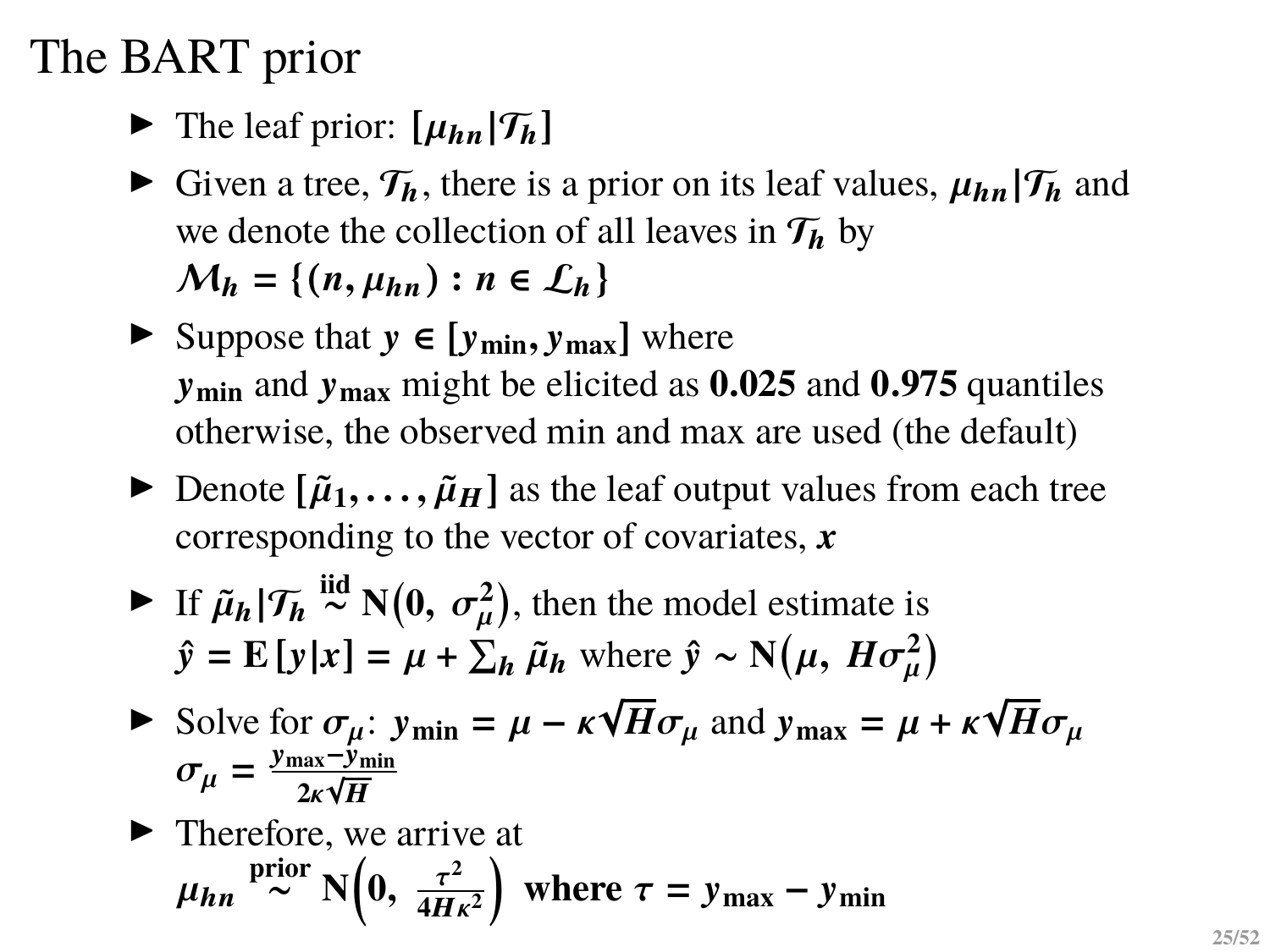- $\triangleright$  The parameter  $\kappa$  calibrates this prior as follows
- **If** The default value,  $\kappa = 2$ , corresponds to  $\hat{v}$  falling within the extrema with approximately 0.95 probability
- $\triangleright$  Alternative choices of  $\kappa$  can be supplied via the k argument
- $\triangleright$  We have found that values of  $\kappa \in [1, 3]$  generally yield good results
- $\triangleright$  Note that  $\kappa$  is a potential candidate parameter for choice via cross-validation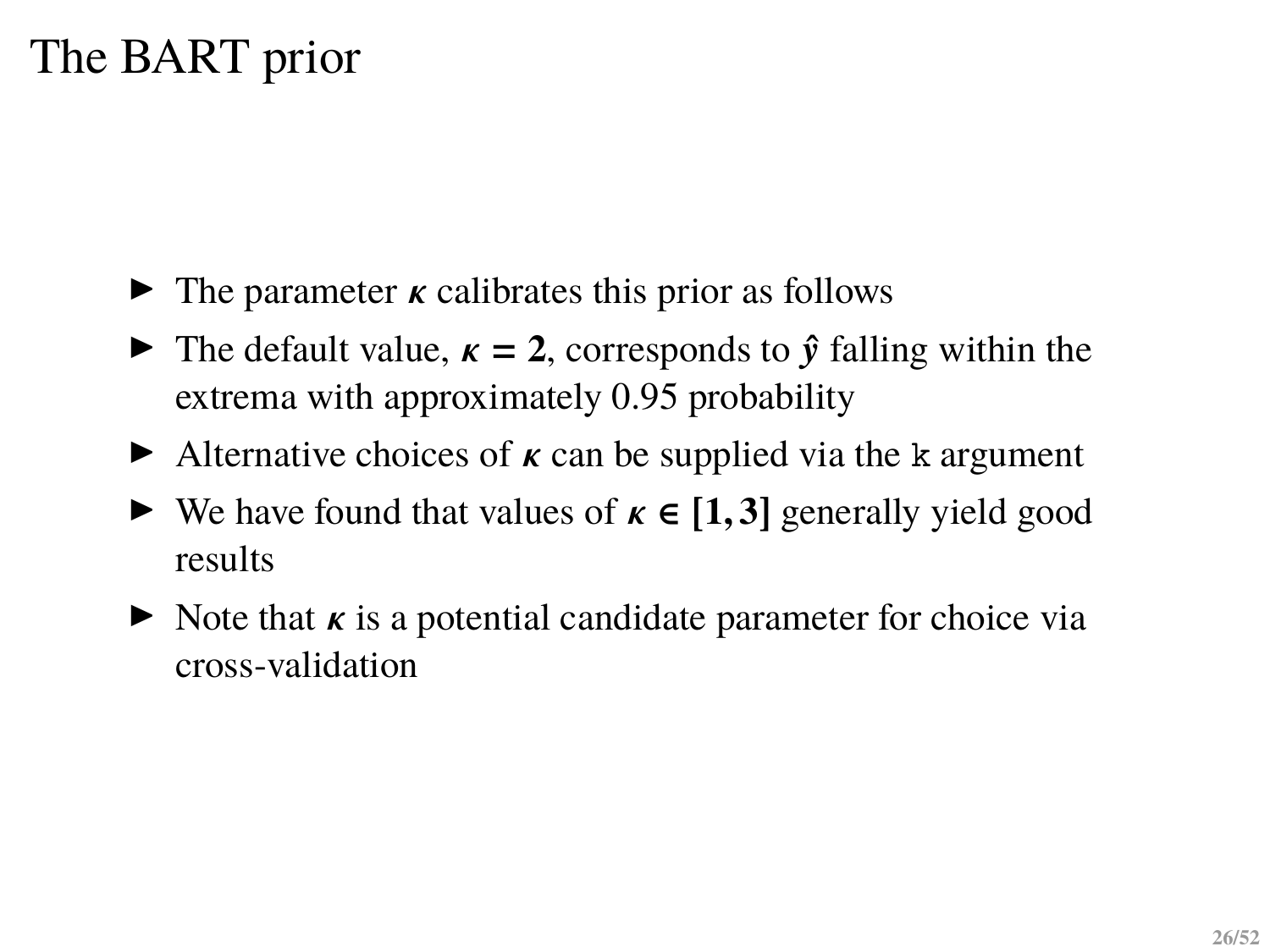- $\triangleright$  We fix the number of trees at  $H$  which corresponds to the argument ntree
- $\blacktriangleright$  The default number of trees is 200 for continuous outcomes; but for computational convenience, 50 is also a reasonable choice which is the default for all other outcomes
- $\triangleright$  cross-validation could be considered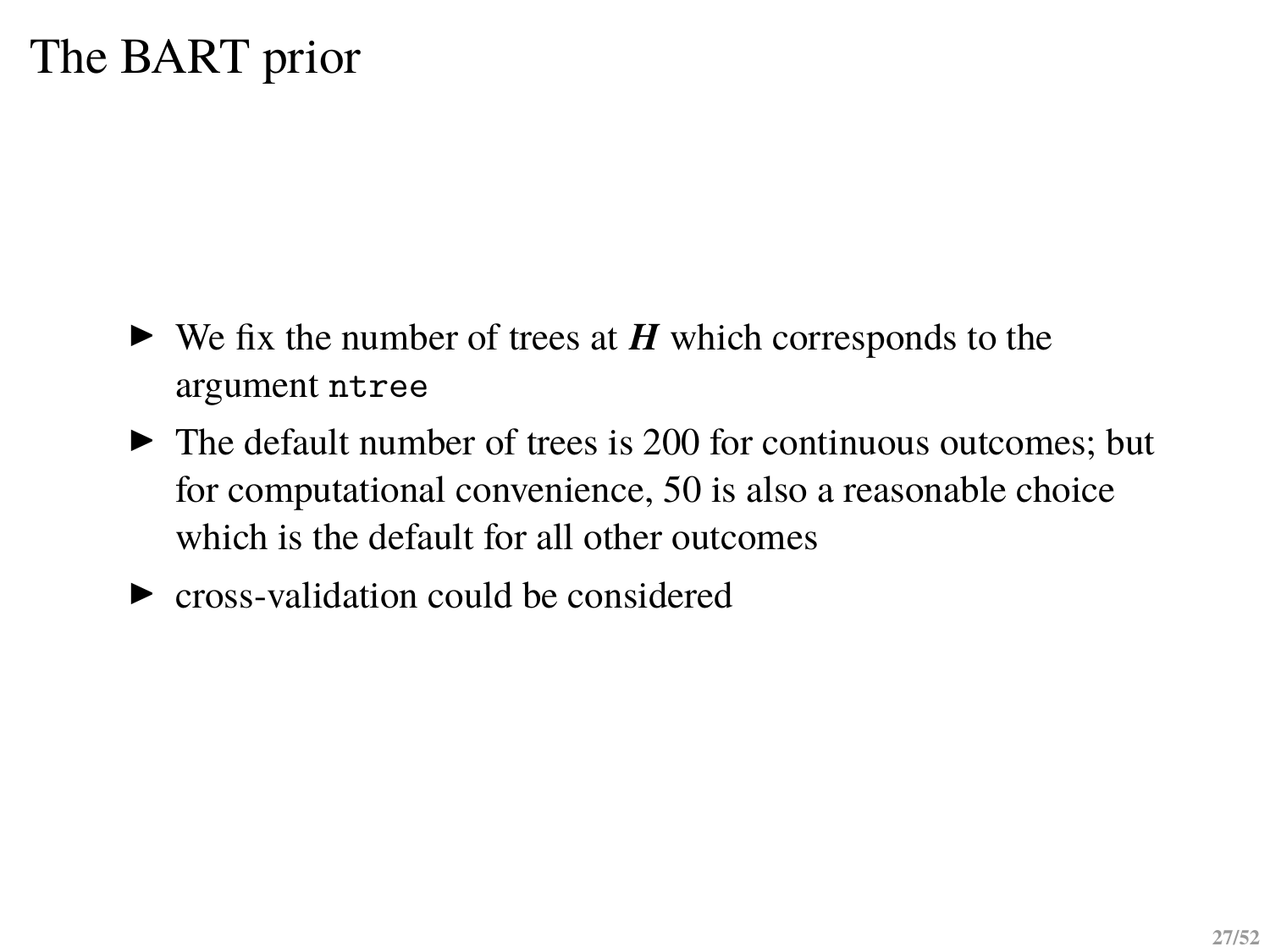- $\blacktriangleright$  The number of cut-points is provided by the argument numcut and the default is 100
- $\blacktriangleright$  The default number of cut-points is achieved for continuous covariates
- $\triangleright$  For continuous covariates, the cut-points are uniformly distributed by default, or generated via uniform quantiles if the argument usequants=TRUE is provided
- $\triangleright$  By default, discrete covariates which have fewer than 100 values will necessarily have fewer cut-points
- $\blacktriangleright$  However, if you want a single discrete covariate to be represented by a group of binary dummy variables, one for each category, then pass the variable as a factor within a data frame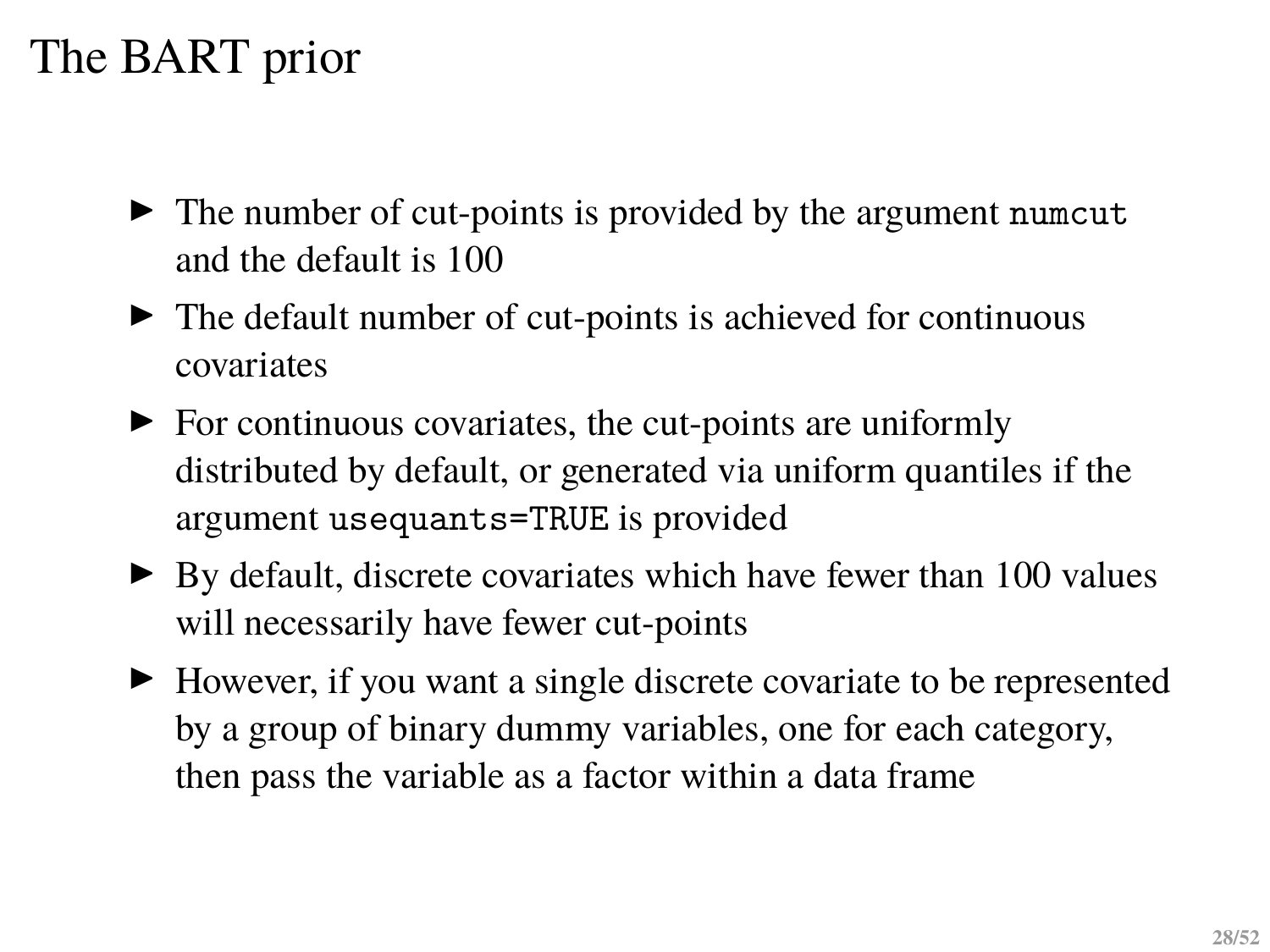- $\triangleright$  Next, there is a prior dictating the choice of a splitting variable *i* conditional on a branch event  $\psi_n$  which defaults to uniform probability  $s_j = P^{-1}$  where P is the number of covariates
- Given a branch event,  $\psi_n$ , and a variable chosen,  $x_j$ , the last tree prior selects a cut point,  $c_{ik}$ , within the range of observed values for  $x_j$ ; this prior is uniform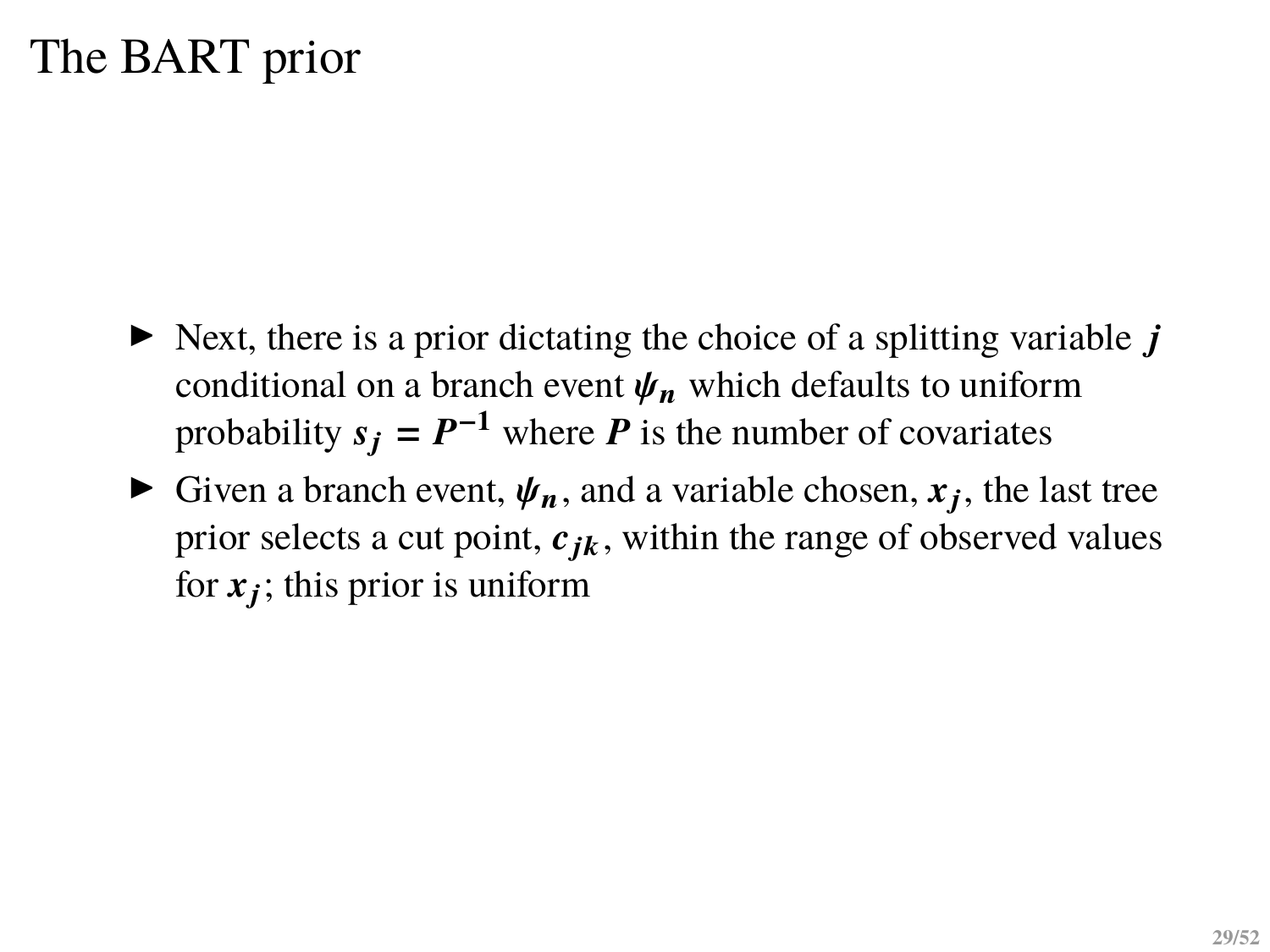# The BART error variance prior:  $[\sigma^2]$

- $\blacktriangleright$  The prior for  $\sigma^2$  is the conjugate scaled inverse Chi-square distribution, i.e.,  $\lambda v \chi^{-2}(v)$
- $\blacktriangleright$  We recommend that the degrees of freedom,  $\nu$ , be from 3 to 10 and the default is 3 (can be over-ridden by the argument sigdf)
- $\triangleright$  The  $\lambda$  parameter can be specified by the lambda argument (defaults to NA)
- $\blacktriangleright$  If lambda is unspecified, then we determine a reasonable value for  $\lambda$  based on an estimate,  $\hat{\sigma}$ , (which can be specified by the argument sigest and defaults to NA)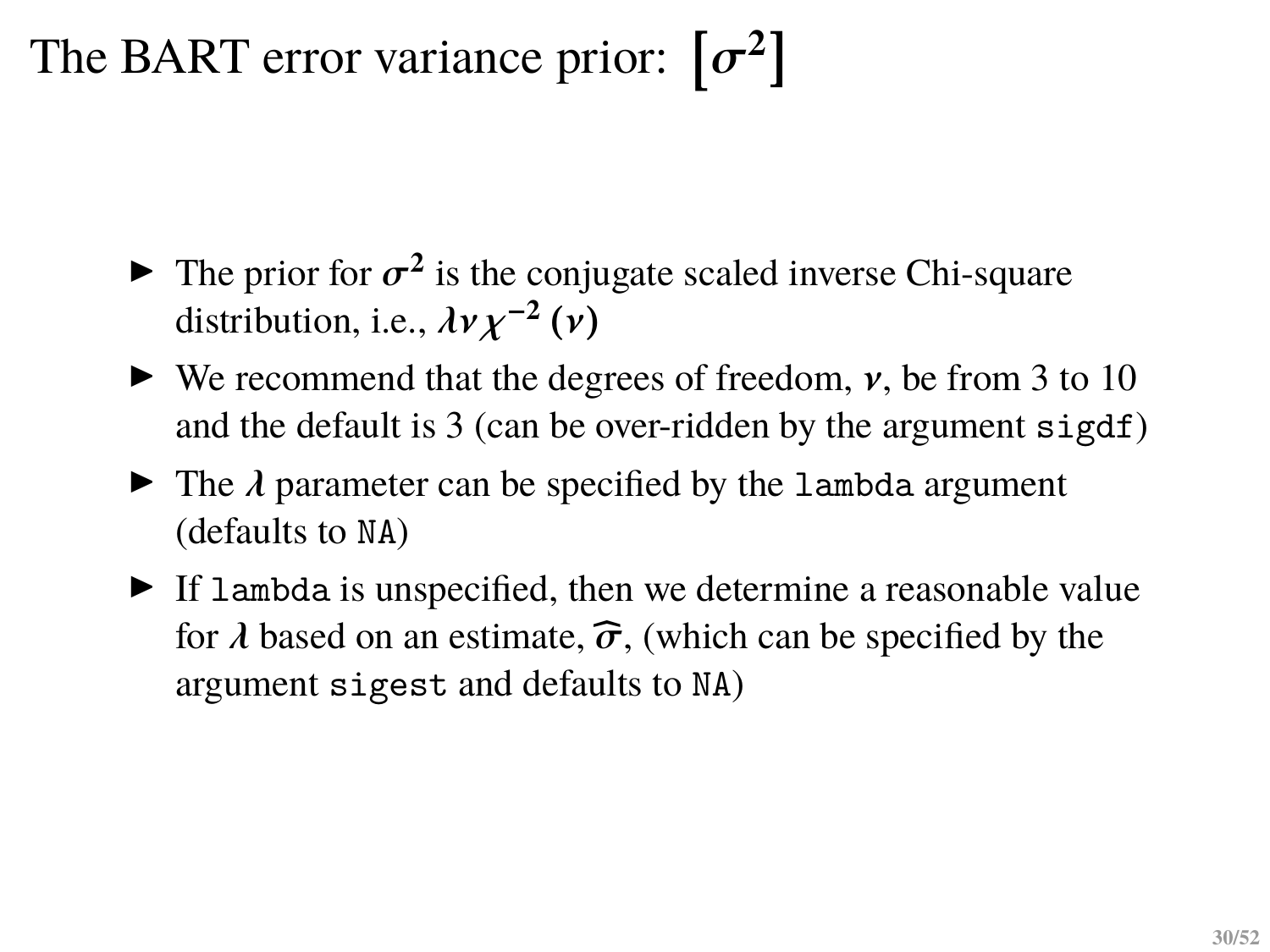#### The BART error variance prior

- $\triangleright$  If sigest is unspecified, the default value of sigest is determined via linear regression or the sample standard deviation: if  $P < N$ , then  $y_i \sim N(x_i)$  $\mathbf{z}'_i \widehat{\beta}$ ,  $\widehat{\sigma}^2$ ); otherwise,  $\widehat{\sigma} = s_y$
- Now we solve for  $\lambda$  such that  $P[\sigma^2 \leq \widehat{\sigma}^2] = q$
- $\blacktriangleright$  This quantity, q, can be specified by the argument sigquant and the default is 0.9 whereas we also recommend considering 0.75 and 0.99
- $\triangleright$  Note that the pair  $(v, q)$  are potential candidate parameters for choice via cross-validation.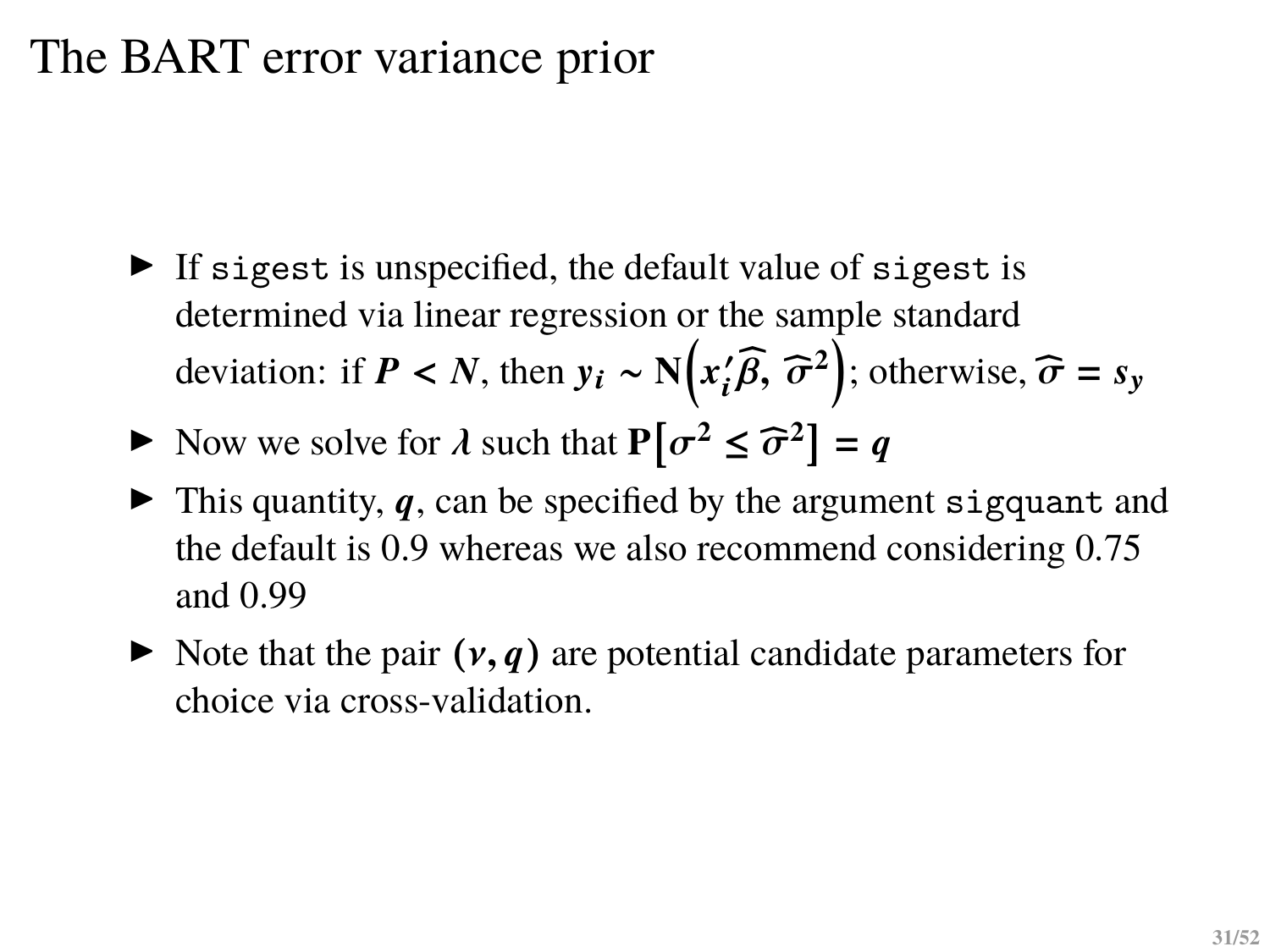# **Friedman's partial dependence function and Marginal Effects of Independent Variables**

Friedman 2001 *Annals of Statistics*

 $f(x) = f(x_S, x_C)$  a complex function like BART where  $x = [x_S, x_C]$ 

 $f_S(x_S) = \mathbb{E}_{x_C} [f(x_S, x_C) | x_S]$ 

 $\approx N^{-1}\sum$ i  $f(x_S, x_{iC})$  partial dependence function

$$
f_{Sm}(x_S) \equiv N^{-1} \sum_i f_m(x_S, x_{iC})
$$

$$
\hat{f}_S(x_S) \equiv M^{-1} \sum_m f_m(x_S)
$$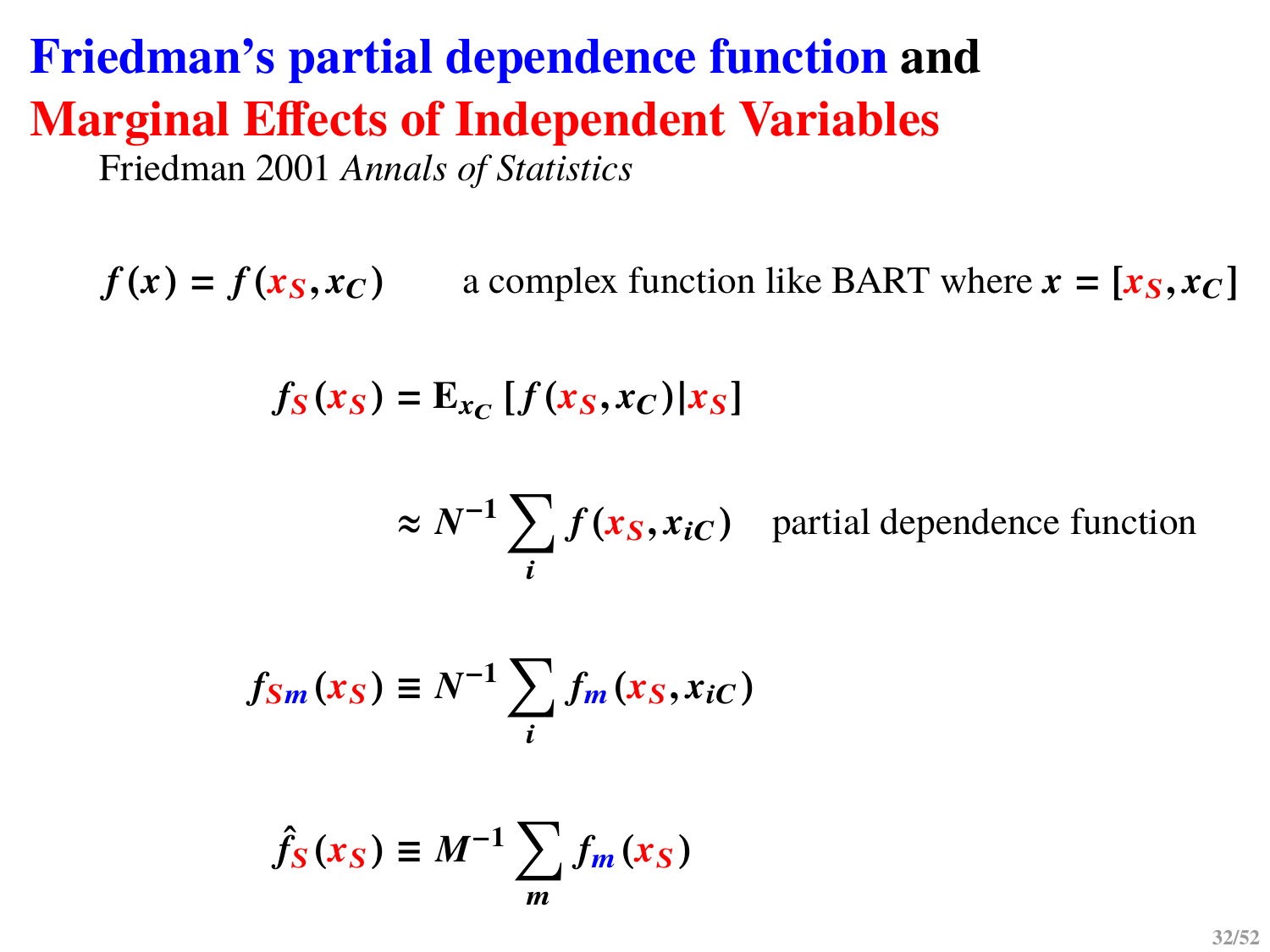# **Friedman's partial dependence function and Marginal Effects of Dependent Variables**

- $\triangleright$  Consider our growth chart for height example
- $\blacktriangleright$  Age and weight obviously co-vary
- $\triangleright$  *t* for age, *u* for sex, *v* for race/ethnicity and *w* for weight  $f_{t,u}(t, u) = E_{v,w} [f(t, u, v, w)|t, u]$  assuming Independence
- $\blacktriangleright$  To do this right, first consider the likely strong relationship between age, gender and weight among children  $\mathbf{E}[\mathbf{w}|t, u] = \tilde{\mathbf{w}} = \tilde{f}(t, u)$
- $\triangleright$  So estimate the relationship with a BART model  $w_i = \tilde{f}(t_i, u_i) + \tilde{\epsilon}_i$  where  $\tilde{f}^{\text{prior}} \ge \text{BART}$
- $\blacktriangleright$  A marginal effect more appropriate for dependent variables

$$
f_{t,u}(t,u) = \mathbb{E}_{\nu} \left[ f(t,u,v,\tilde{w}) | t, u, \tilde{w} = \mathbb{E}[w|t,u] \right] \qquad \text{assuming}
$$
\n
$$
= \mathbb{E}_{\nu} \left[ f(t,u,v,\tilde{f}(t,u)) | t, u \right] \qquad \text{Dependence}
$$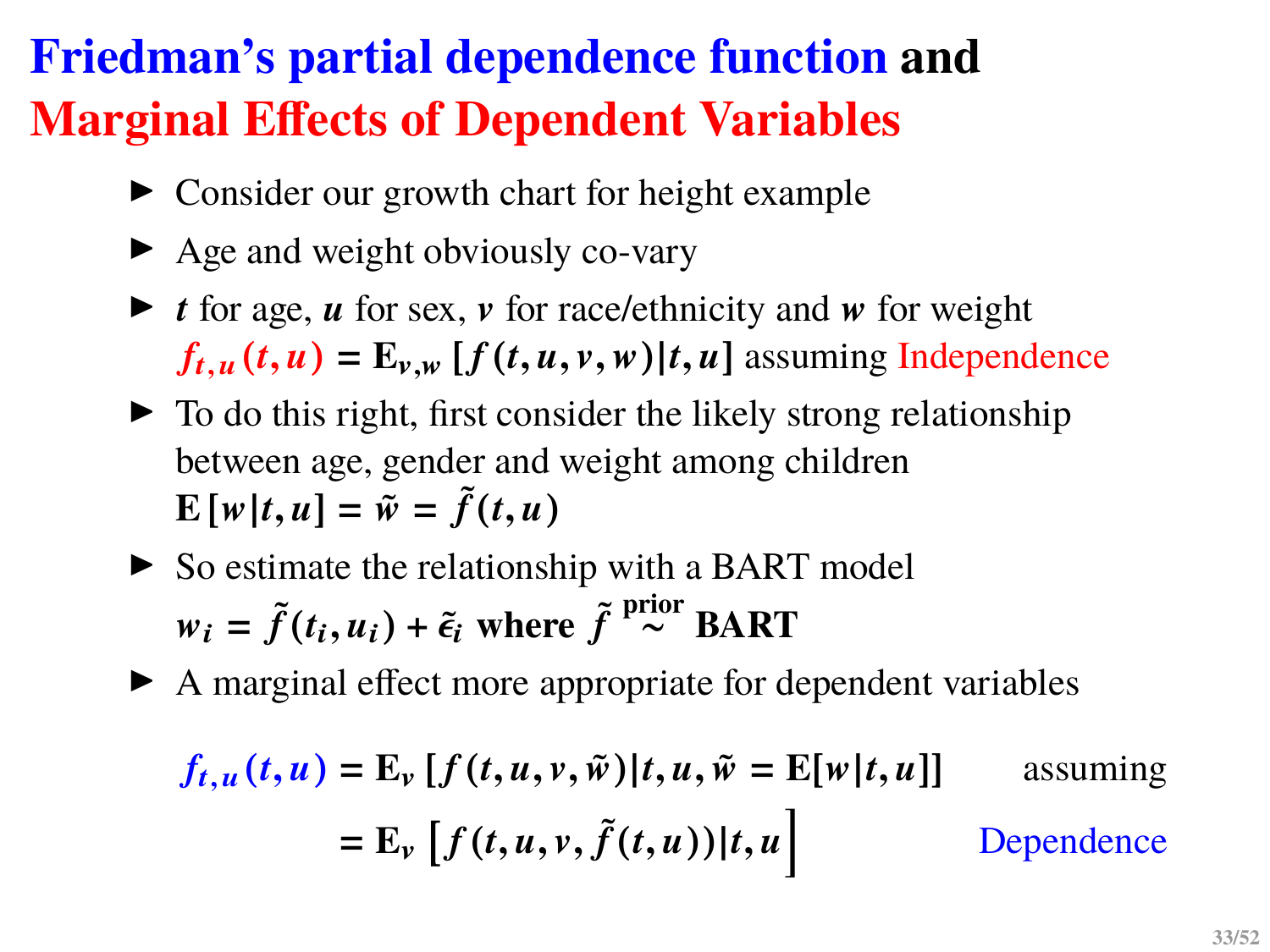#### Returning to the real data example

- $\triangleright$  The CDC mainly used the US National Health and Nutrition Examination Survey (NHANES): waves I-III  $n = 12677$
- ▶ For simplicity, I used NHANES 1999-2000 annual/continuous
- $\blacktriangleright$  The data set is in the BART3 package: bmx and see the height3.R example in demo
- $\triangleright$  2-17 years (fractional age for months)
- $\blacktriangleright$  each child only measured once
- $\blacktriangleright$  height (cm) and weight (kg) collected
- $\triangleright$  Check MCMC convergence with **max**  $\widehat{R}$  < **1.1** for  $\sigma$ : Vehtari, Gelman et al. 2021 *Bayesian Analysis*

|              | n.   |      |
|--------------|------|------|
| Total        | 3435 |      |
| Males        | 1768 | 51.5 |
| Females      | 1667 | 48.5 |
| White        | 800  | 23.3 |
| <b>Black</b> | 1035 | 30.1 |
| Hispanic     | 1600 | 46.6 |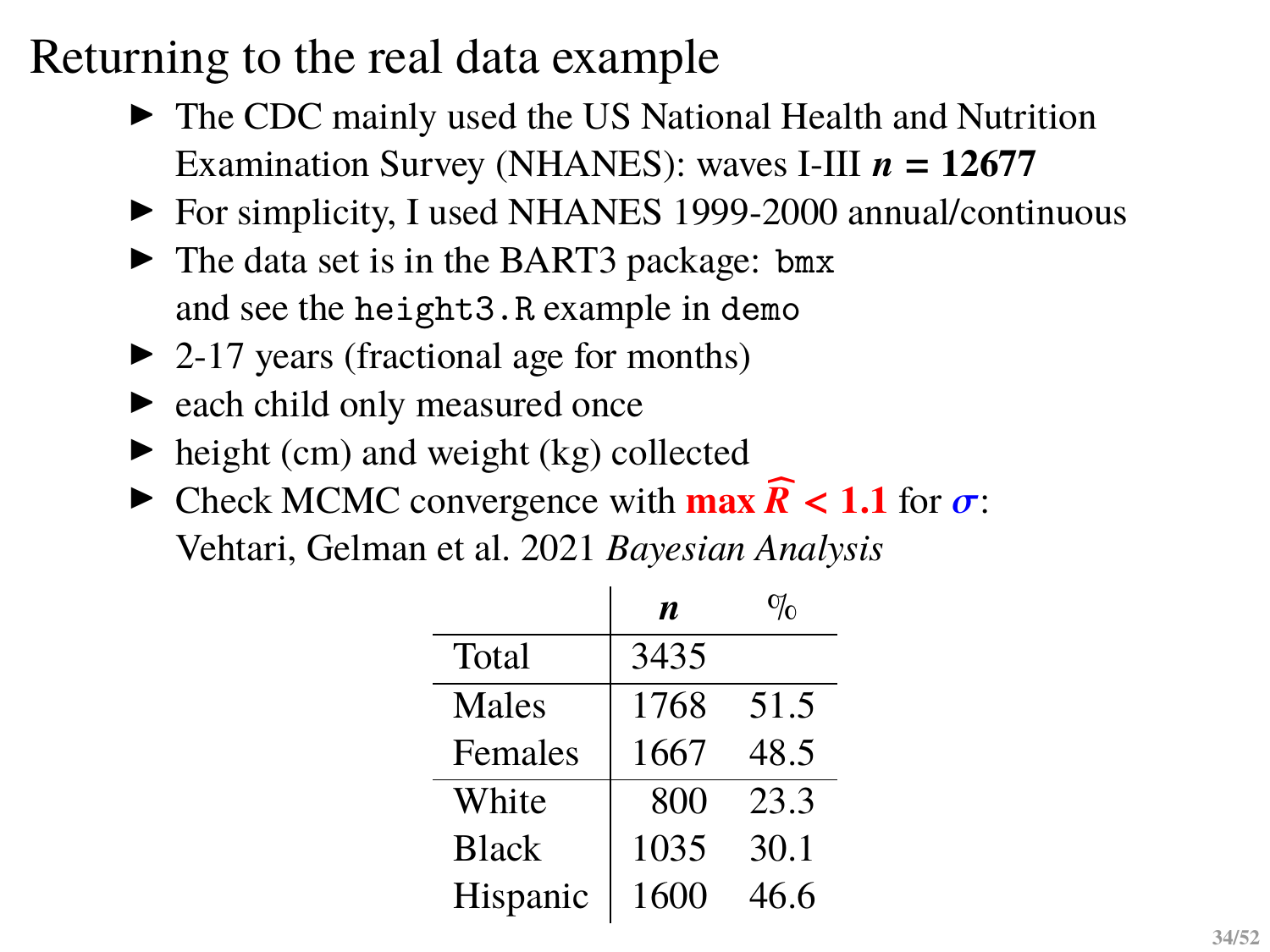# MCMC Convergence fit\$sigma:  $\max \widehat{R} = 1.08$ Burn-in 1000, Thinning 10, Chains 8, Posterior 1000

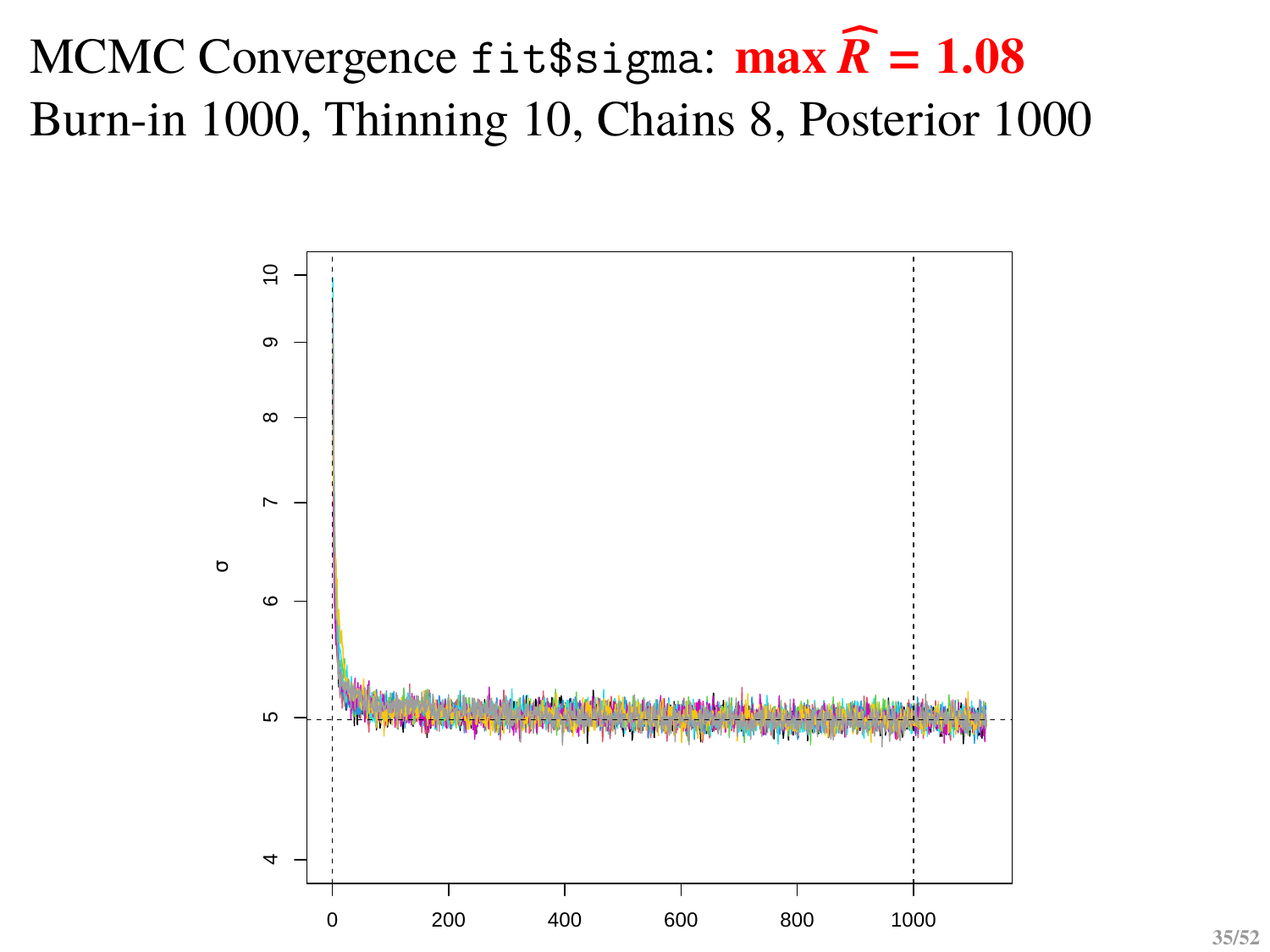#### MCMC Convergence fit\$sigma: Auto-correlation

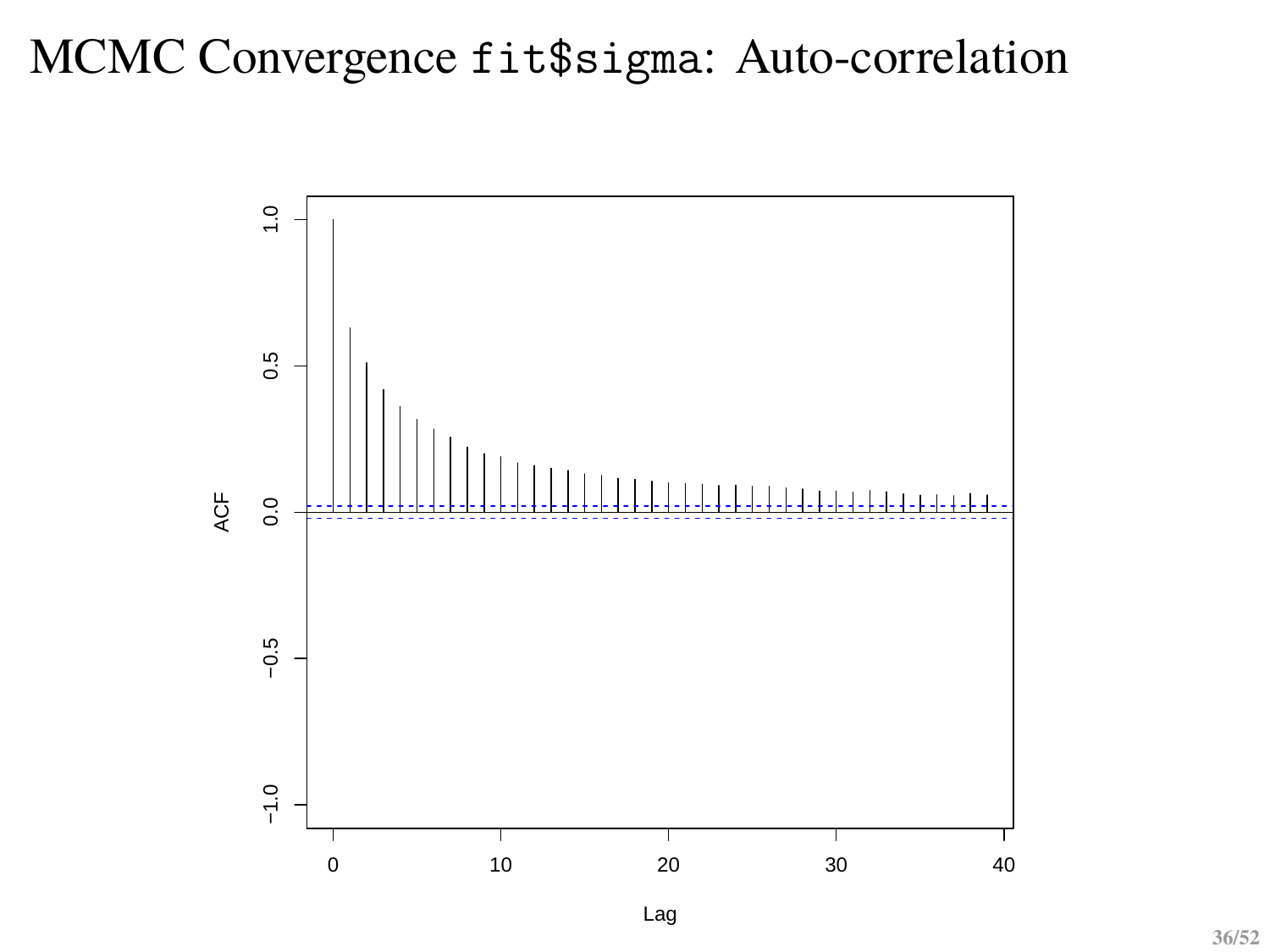#### BART fit: M vs. F



Predicted Height (cm)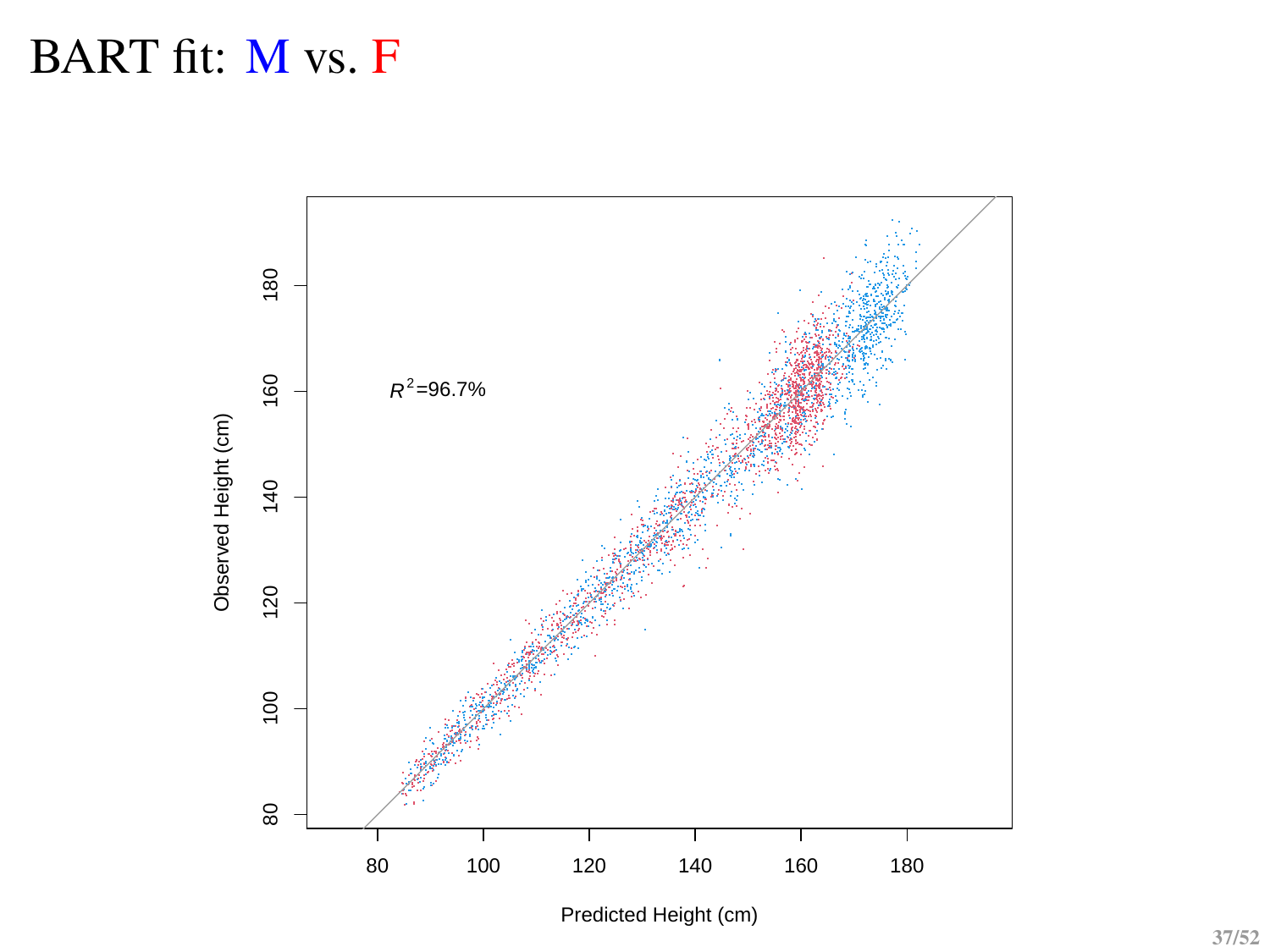# Marginal effect of age assuming independence  $H = 200$ , numcut =  $100$

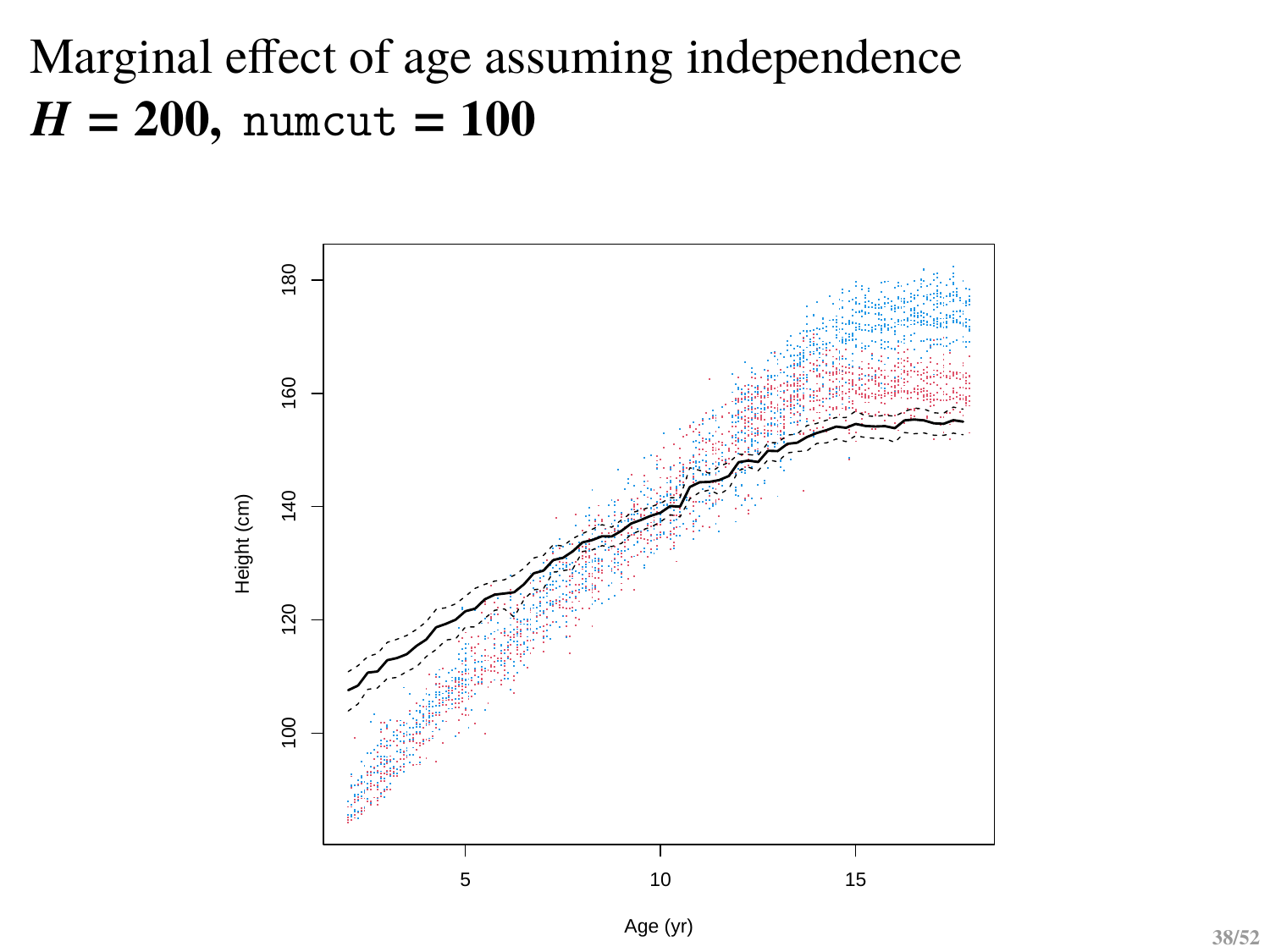#### Marginal effect of age: BART predictions for M and F

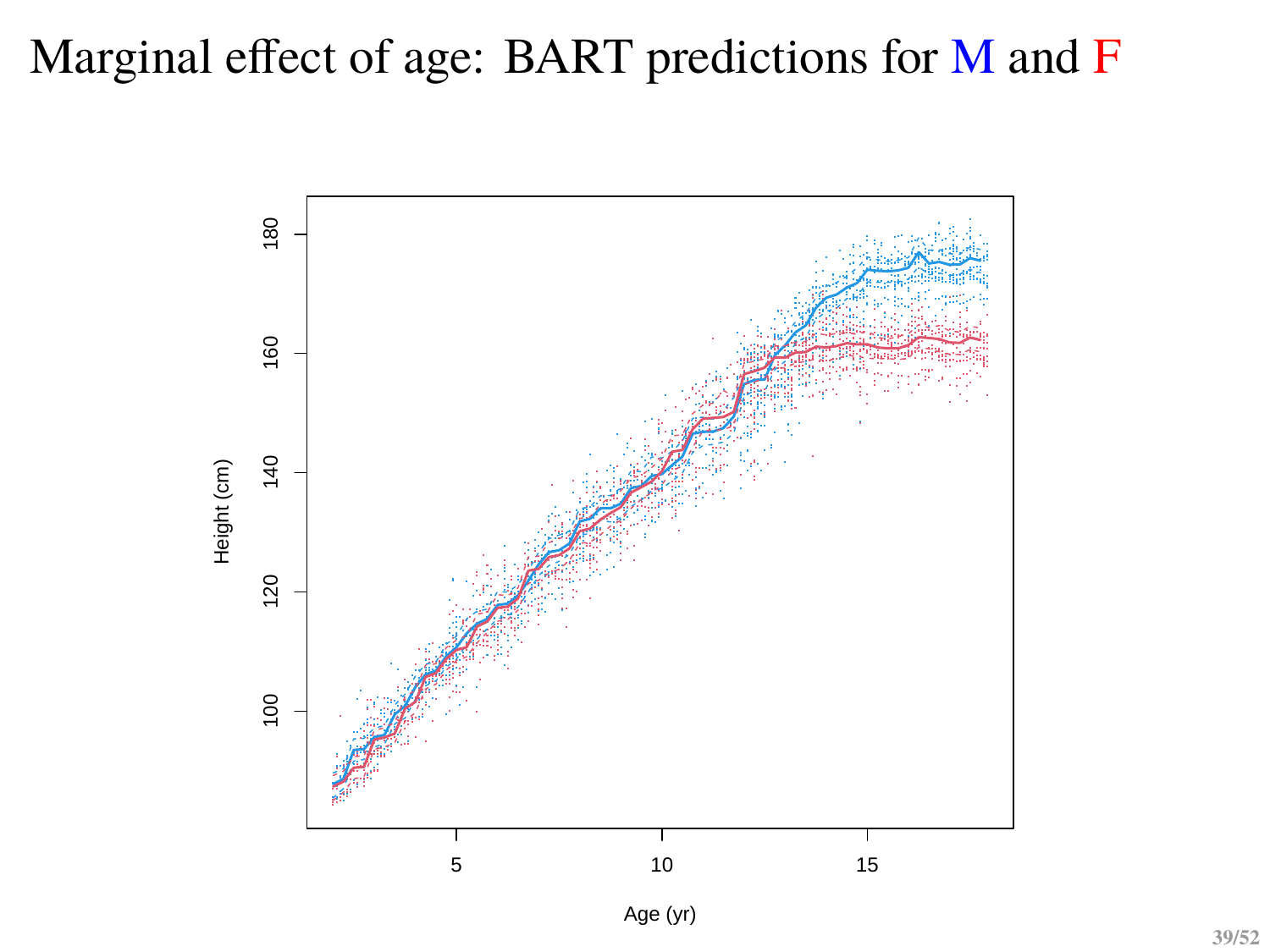Marginal effect of age: HBART predictions for M  $H = 300, \widetilde{H} = 60, \text{numcut} = 200$ 

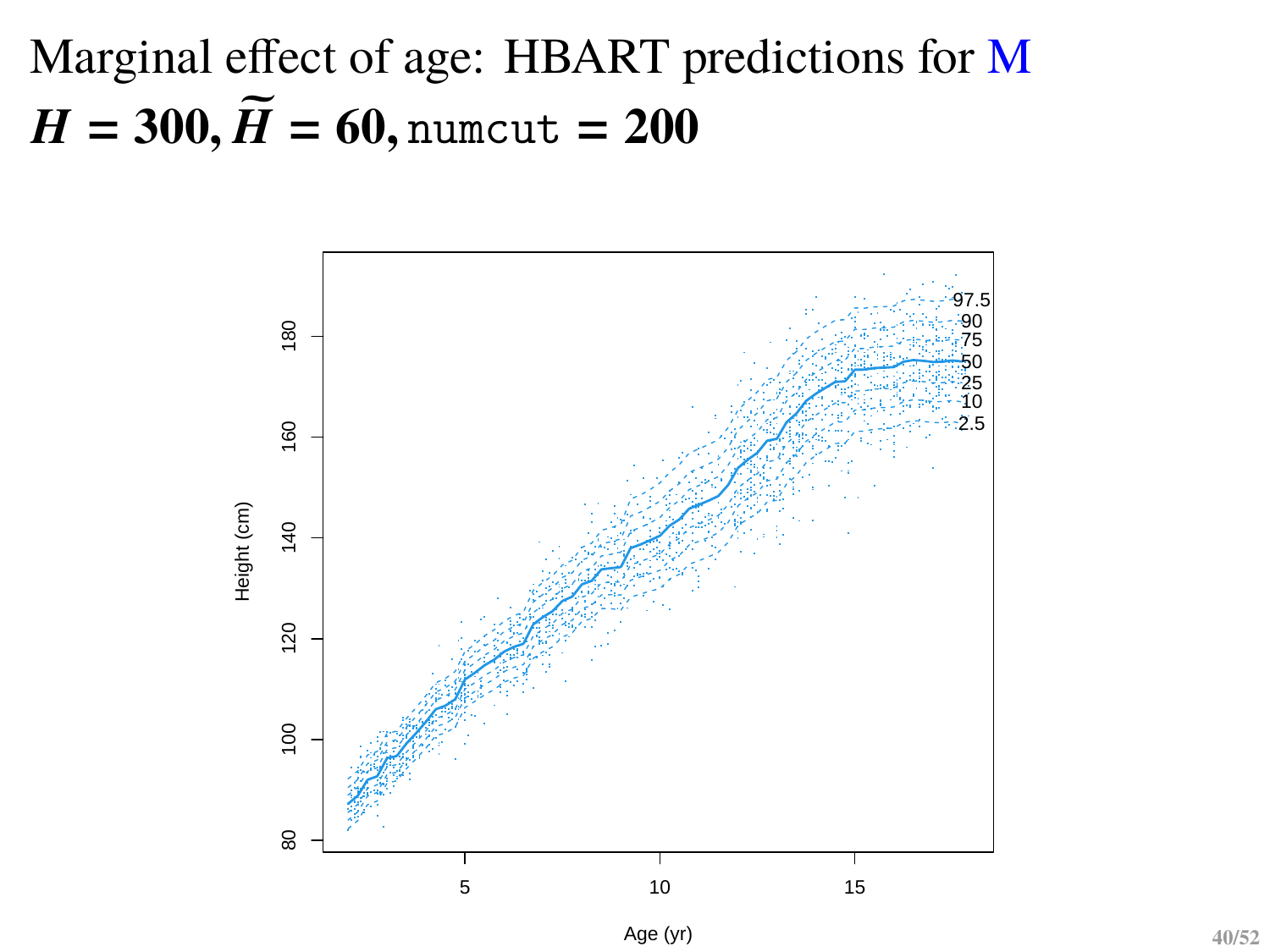#### Marginal effect of age: HBART predictions for F

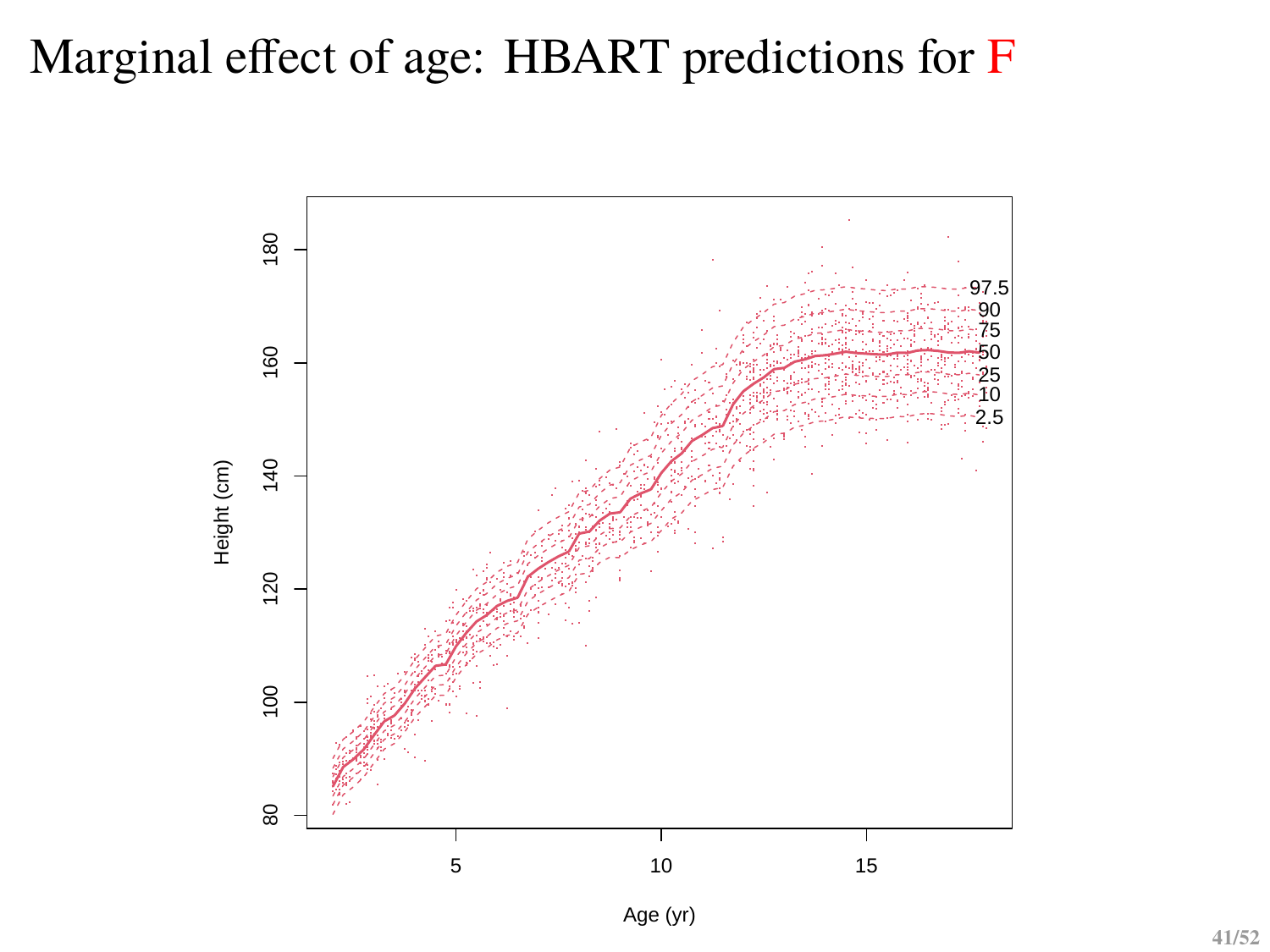#### Marginal effect of age: HBART vs. CDC for M

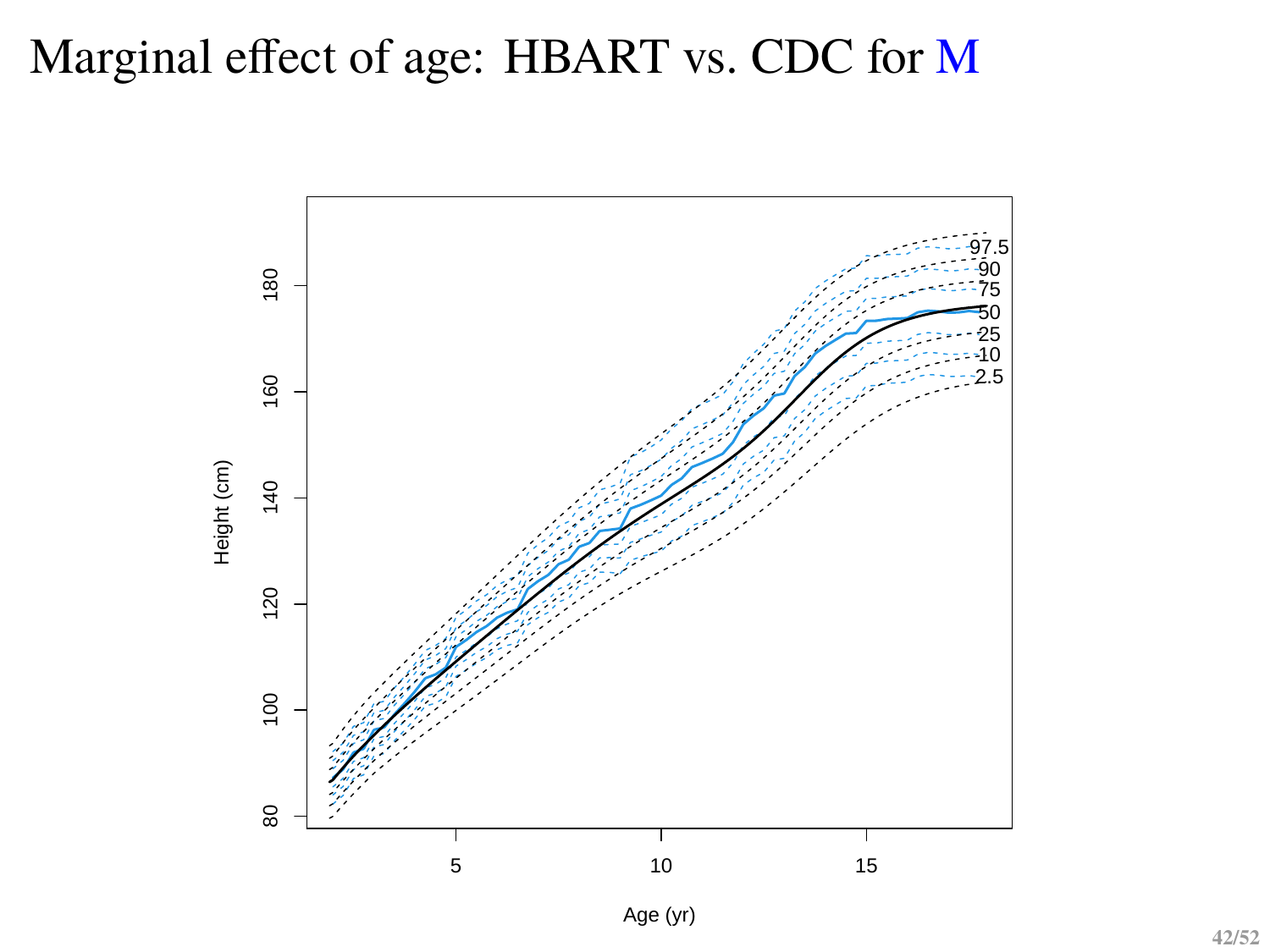#### Marginal effect of age: HBART vs. CDC for F

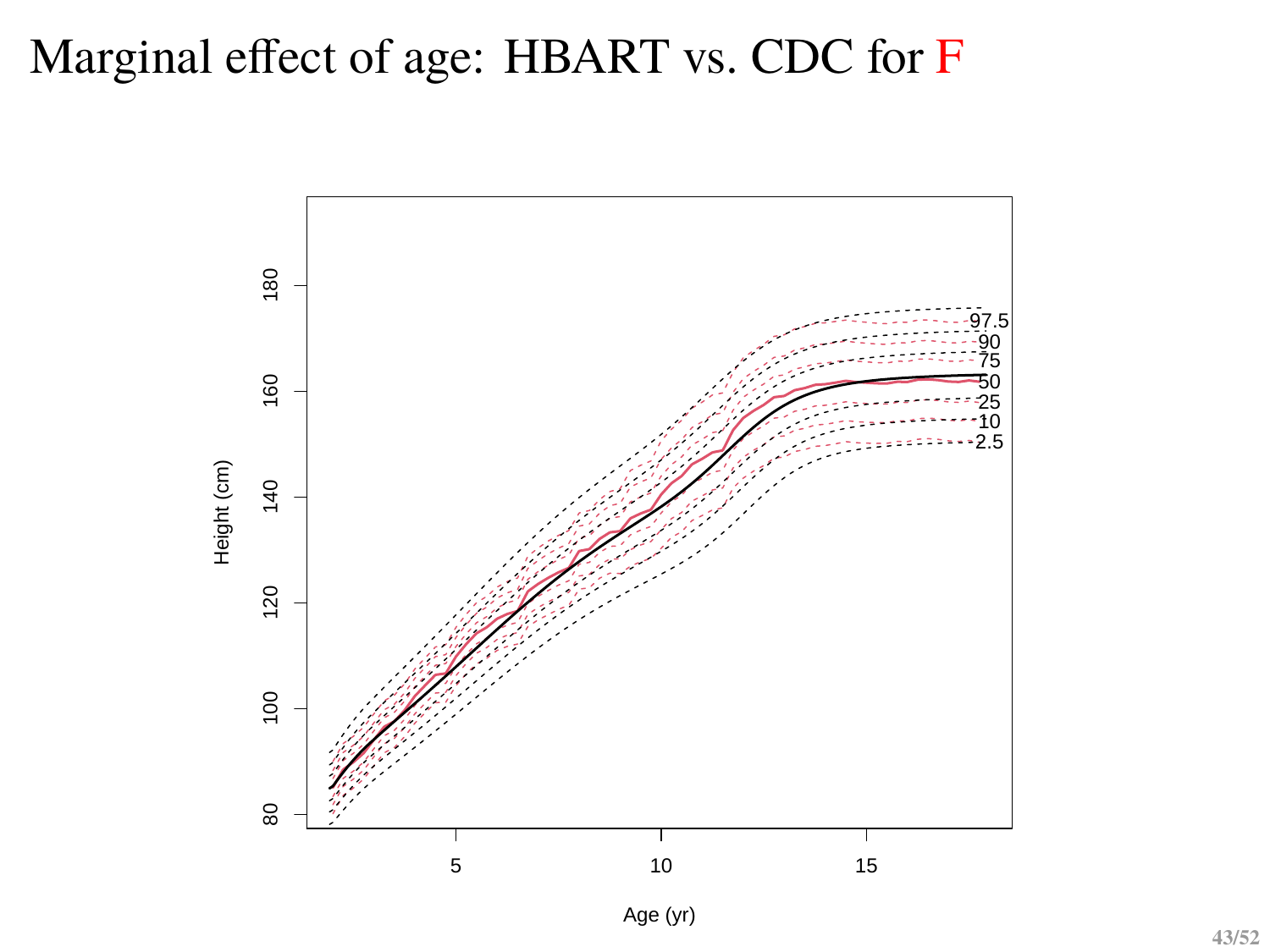#### Conclusion

- $\triangleright$  These slides provide you with an introduction to BART
- ► BART is a flexible Bayesian nonparametric method for MLR
- ▶ Supporting continuous, categorical and time-to-event outcomes
- $\triangleright$  As an ensemble it has excellent out-of-sample performance
- $\blacktriangleright$  The tree branching penalty prevents over-fitting
- $\triangleright$  The BART and HBART priors have convenient default settings
- $\triangleright$  Using HBART for growth charts is an interesting application
- $\triangleright$  The BART/BART3 R packages are user-friendly and dependable
- $\triangleright$  The rbart/hbart R packages are maturing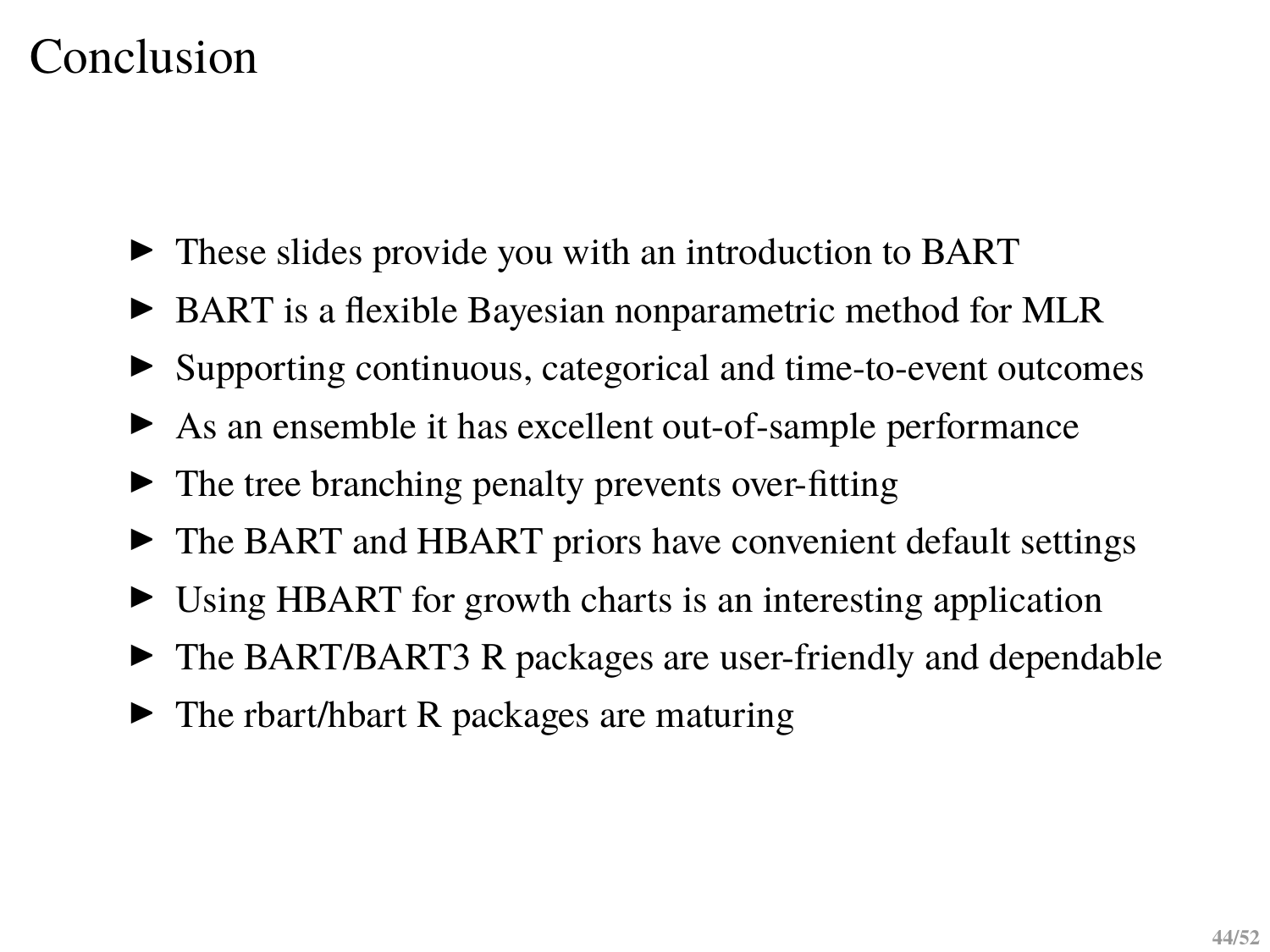- In order to generate samples from the posterior for  $f$ , we sample the structure of all the trees  $T_h$ , for  $h = 1, \ldots, H$ ; the values of all leaves  $\mu_{hn}$  for  $n \in \mathcal{L}_h$  within tree  $h$ ; and, when appropriate, the error variance  $\sigma^2$
- $\blacktriangleright$  Additionally, with the sparsity prior, there are samples of the vector of splitting variable selection probabilities  $[s_1, \ldots, s_P]$ and, when the sparsity parameter is random, samples of  $\theta$
- $\blacktriangleright$  The leaf and variance parameters are sampled from the posterior using Gibbs sampling
- $\triangleright$  Since the priors on these parameters are conjugate, the Gibbs conditionals are specified analytically
- $\triangleright$  For the leaves, each  $\mu_{hn}$  is drawn from a Normal conditional density
- The error variance,  $\sigma^2$ , is drawn from a scaled inverse Chi-square conditional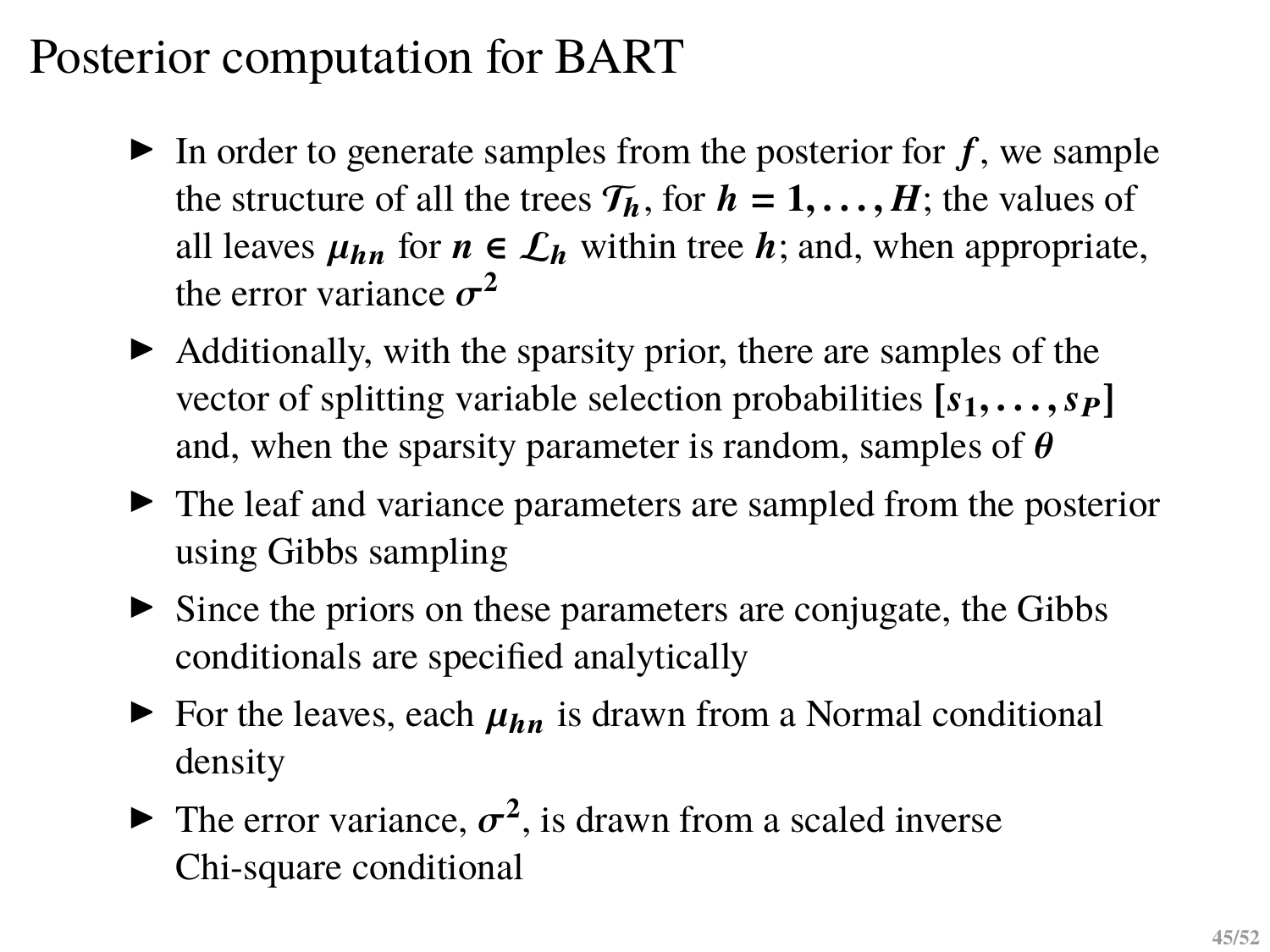- $\triangleright$  Drawing a tree from the posterior requires a Metropolis-within-Gibbs sampling scheme, i.e., a Metropolis-Hastings (MH) step within Gibbs sampling
- $\triangleright$  For single-tree models, four different proposal mechanisms are defined in ChipGeor98
- $\triangleright$  The complementary BIRTH/DEATH proposals are essential (the two other proposals are CHANGE and SWAP which are optional)
- $\triangleright$  For programming simplicity, the BART package only implements the BIRTH and DEATH proposals each with equal probability
- I BIRTH selects a leaf and turns it into a branch, i.e., selects a new variable and cut-point with two leaves "born" as its descendants
- $\triangleright$  DEATH selects a branch leading to two terminal leaves and "kills" the branch by replacing it with a single leaf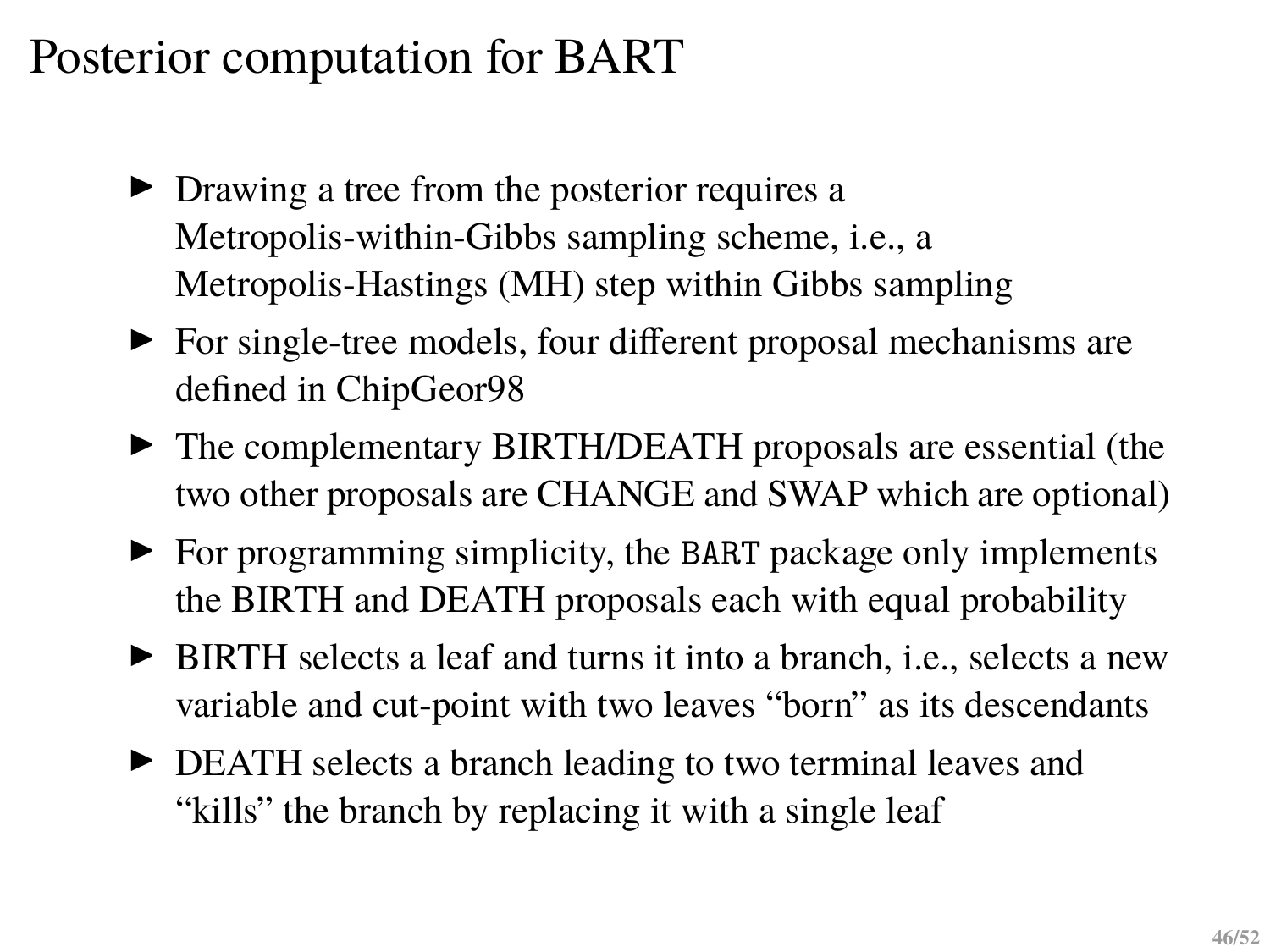- $\triangleright$  we present the acceptance probability for a BIRTH proposal
- $\triangleright$  (a DEATH proposal is the reversible inverse of a BIRTH proposal)
- $\triangleright$  The algorithm assumes a fixed discrete set of possible split values for each  $x_i$
- $\blacktriangleright$  the leaf values,  $\mu_{hn}$ , are integrated over so that our search in tree space is over a large, but discrete, set of possibilities
- At the *m*th MCMC step, let  $T^m$  denote the current state for the **h**th tree and  $T^*$  denotes the proposed **h**th tree (subscript **h** is suppressed for convenience).  $\mathcal{T}^*$  are identical  $\mathcal{T}^m$  except that one terminal leaf of  $\mathcal{T}^m$  is replaced by a branch of  $\mathcal{T}^*$  with two terminal leaves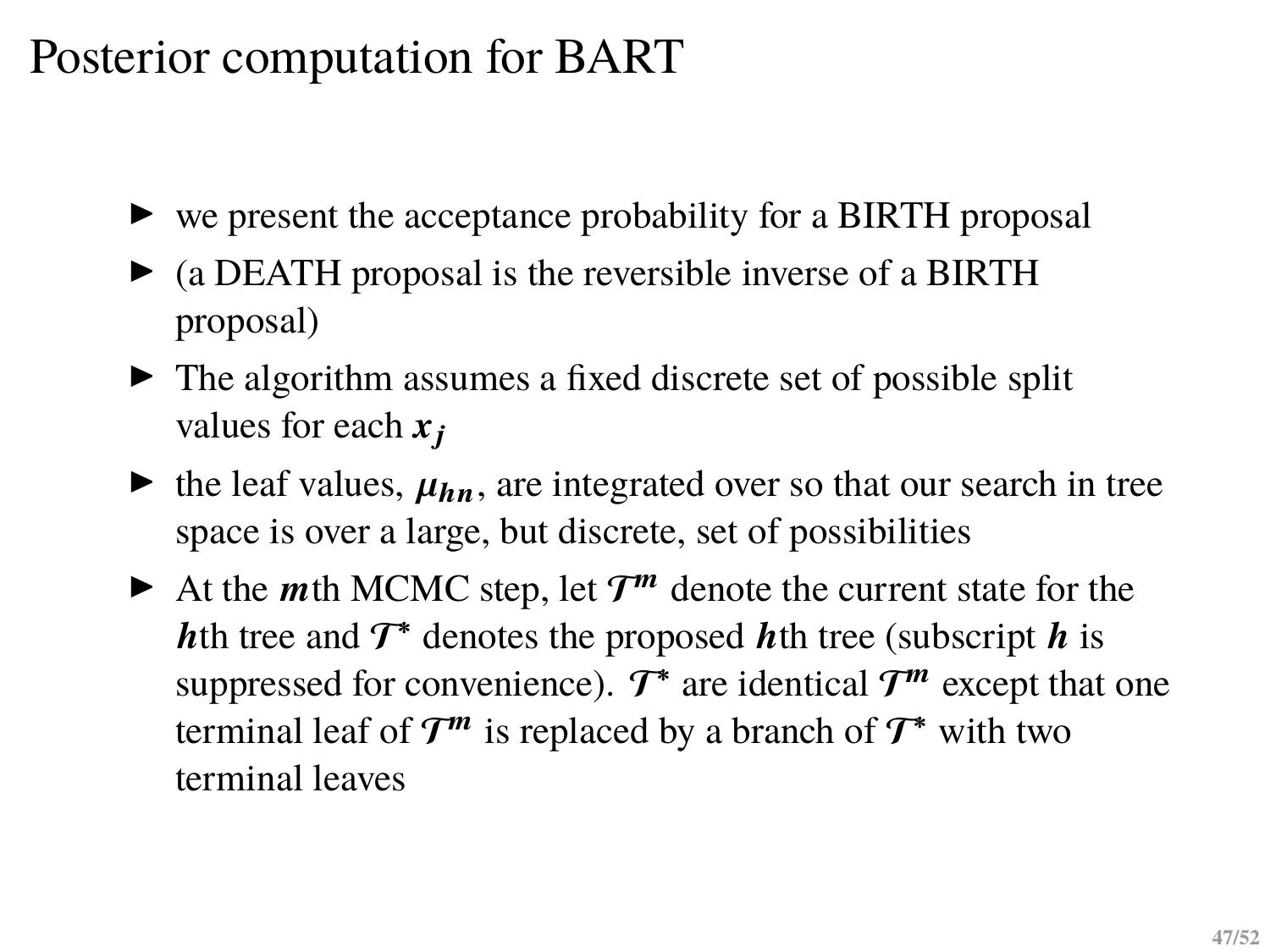$\blacktriangleright$  The proposed tree is accepted with the following probability:

$$
\pi_{\text{BIRTH}} = \min\left(1, \frac{[T^*]}{[T^m]} \frac{[T^m | T^*]}{[T^* | T^m]}\right)
$$

where  $[T^m]$  and  $[T^*]$  are the posterior probabilities of  $T^m$  and  $T^*$ respectively

- $\triangleright$  These are the targets of this sampling, each consisting of a likelihood contribution and prior contribution
- Additionally,  $[T^m | T^*]$  is the probability of proposing  $T^m$  given current state  $\mathcal{T}^*$  (a DEATH) and  $[\mathcal{T}^* | \mathcal{T}^m]$  is the probability of proposing  $\mathcal{T}^*$  given current state  $\mathcal{T}^m$  (a BIRTH)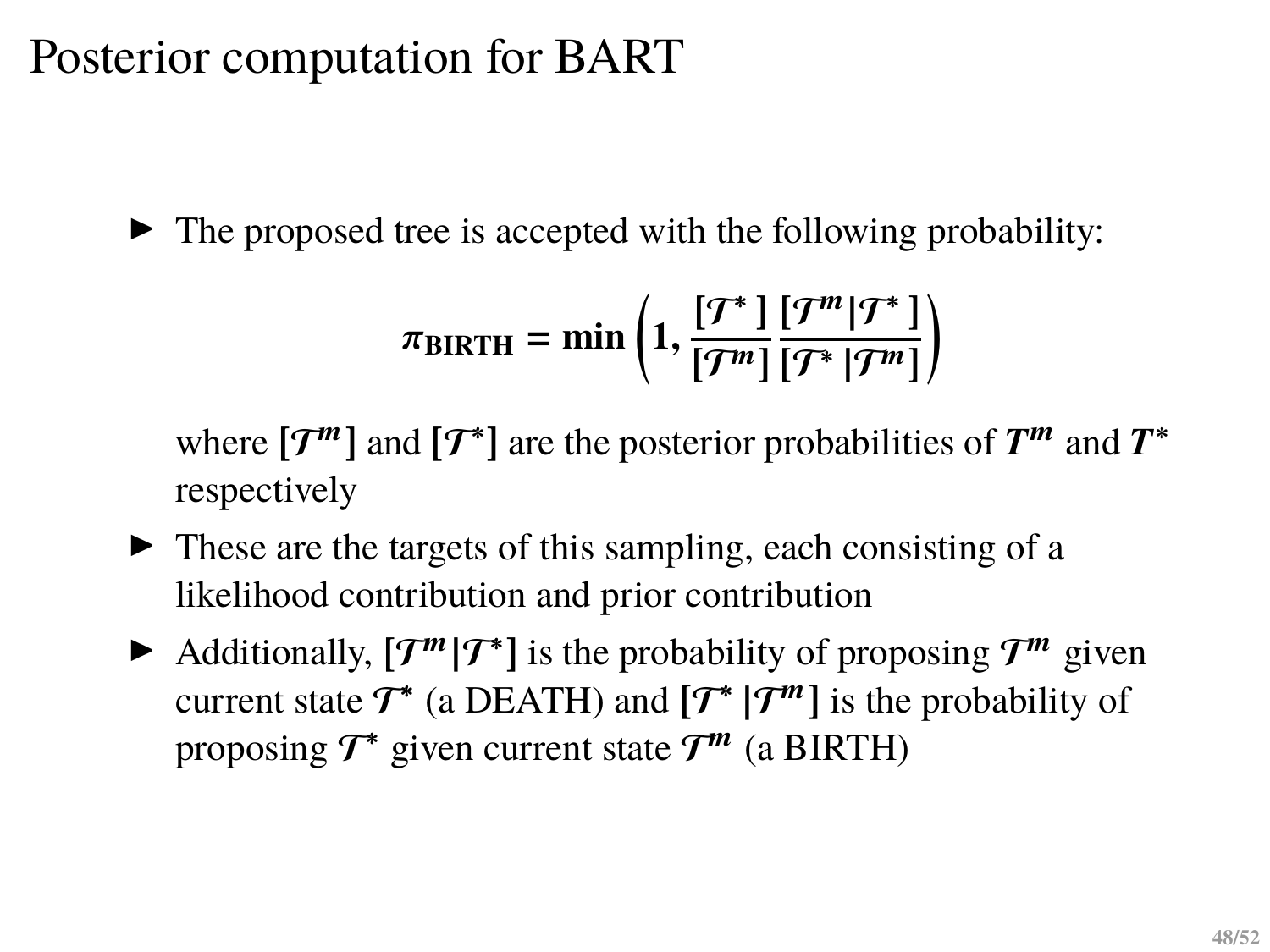- $\blacktriangleright$  First, we describe the likelihood contribution to the posterior
- $\blacktriangleright$  Let  $y_n$  denote the partition of y corresponding to the leaf node n given the tree  $\mathcal T$
- $\triangleright$  Because the leaf values are a priori conditionally independent, we have  $[y|\mathcal{T}] = \prod_n [y_n|\mathcal{T}]$
- So, for the ratio  $\frac{[T^*]}{[T^m]}$  $\frac{17}{(7^m)}$  after cancellation of terms in the numerator and denominator, we have the likelihood contribution:

$$
\frac{[y_L, y_R|\mathcal{T}^*]}{[y_{LR}|\mathcal{T}^m]} = \frac{[y_L|\mathcal{T}^*][y_R|\mathcal{T}^*]}{[y_{LR}|\mathcal{T}^m]}
$$

where  $y_L$  is the partition corresponding to the newborn left leaf node;  $v_R$ , the partition for the newborn right leaf node; and  $y_{LR} = \begin{bmatrix} y_L \\ y_R \end{bmatrix}$ 𝒚**R** i

 $\triangleright$  N.B. the terms in the ratio are the predictive densities of a Normal mean with a known variance and a Normal prior for the mean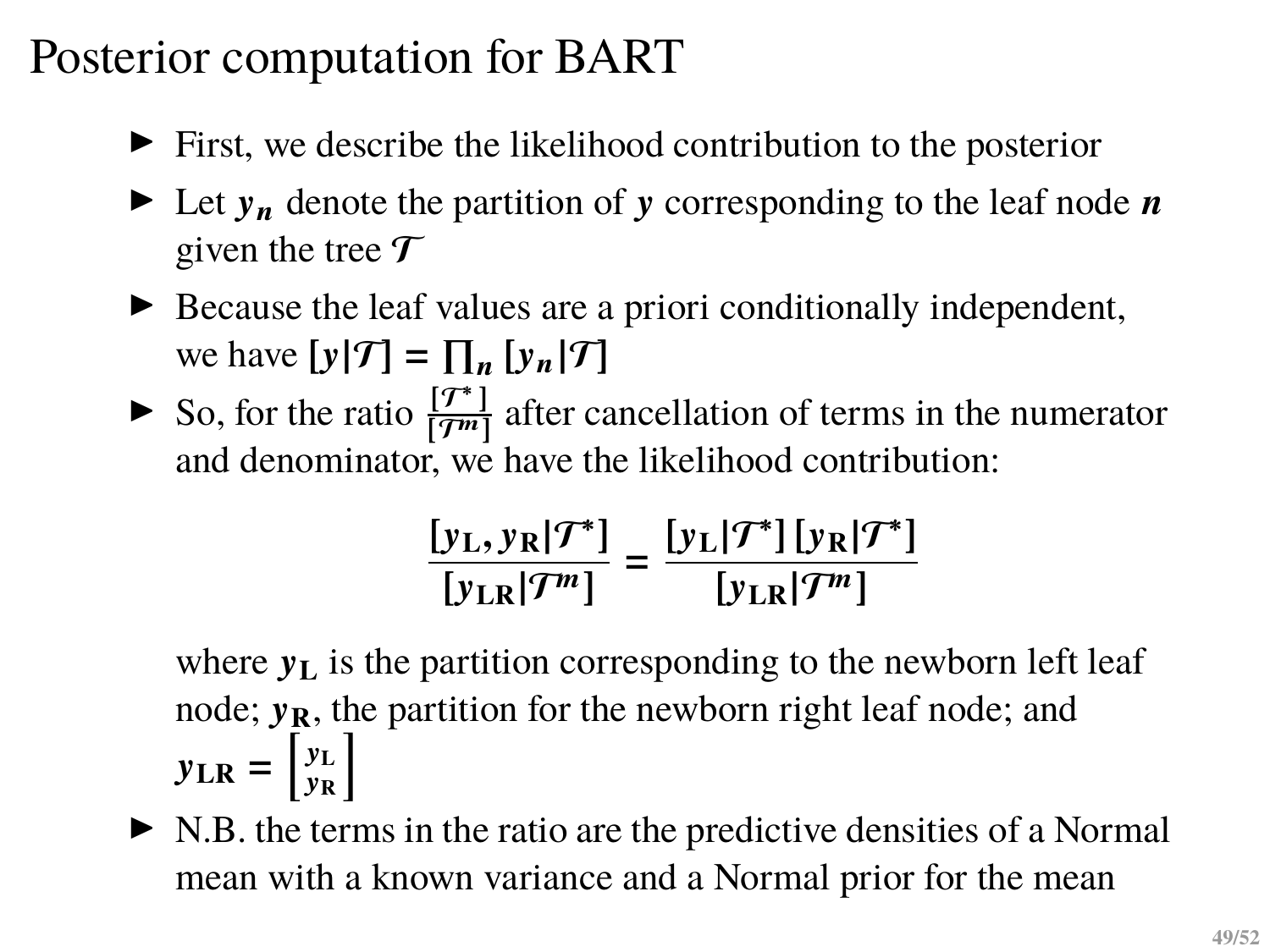$\triangleright$  Similarly, the terms that the prior contributes to the posterior ratio often cancel since there is only one "place" where the trees differ and the prior draws components independently at different "places" of the tree

• Therefore, the prior contribution to  $\frac{[T^*]}{[T^m]}$  $\frac{1}{2^{m}}$  is

$$
\frac{P[\psi_n = 1] P[\psi_l = 0] P[\psi_r = 0] s_j}{P[\psi_n = 0]} =
$$
  

$$
\frac{\alpha(t(n+1)^{-\beta} [1 - \alpha(t(n+2)^{-\beta}]^2 s_j)}{1 - \alpha(t(n+1)^{-\beta})}
$$

where  $P[\psi_n]$  is the branch regularity prior,  $s_j$  is the splitting variable selection probability,  $\boldsymbol{n}$  is the chosen leaf node in tree  $\mathcal{T}^m$ ,  $l = 2n$  is the newborn left leaf node in tree  $\mathcal{T}^*$  and  $r = 2n + 1$  is the newborn right leaf node in tree  $T^*$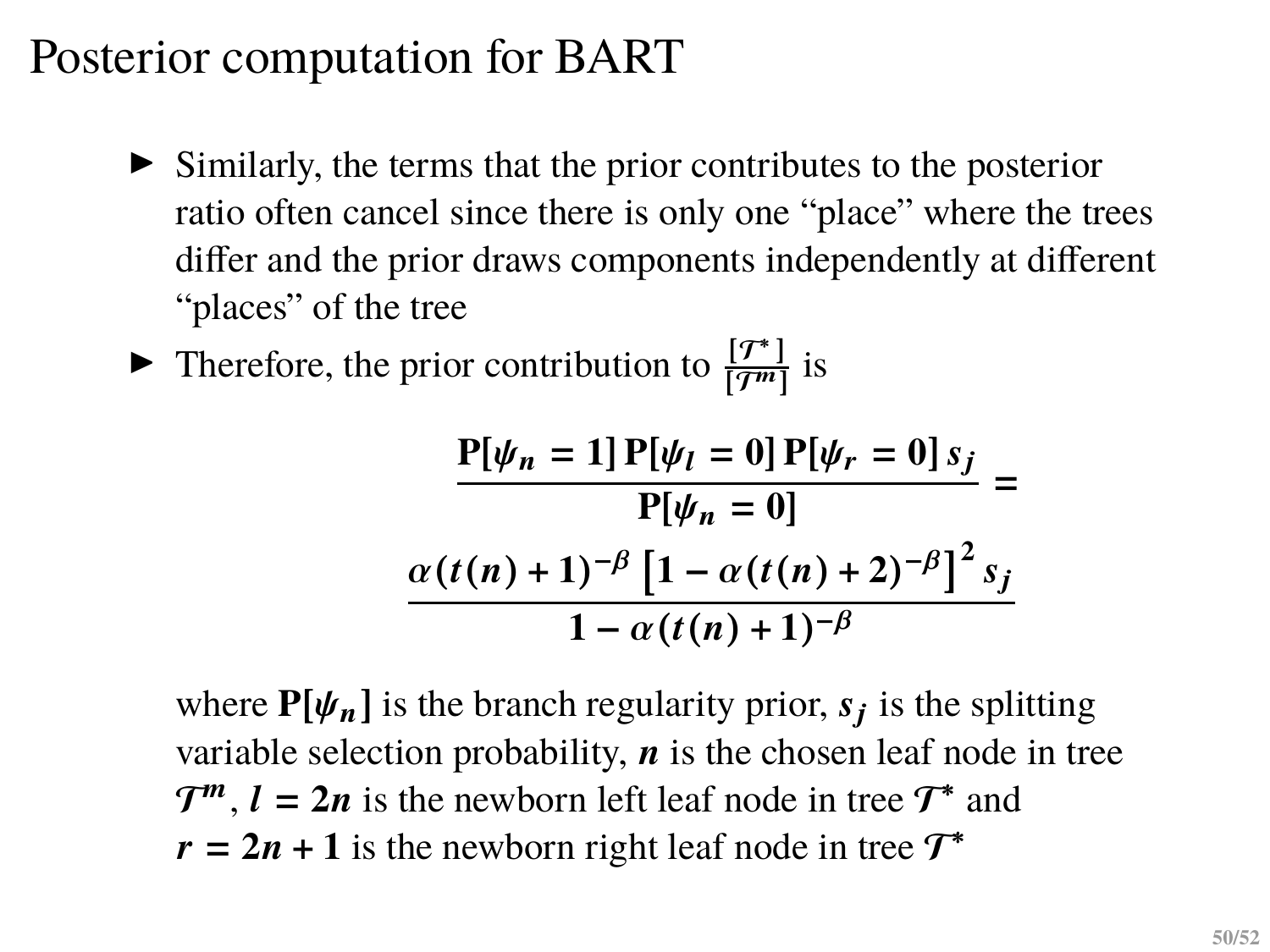#### Finally, the ratio  $\frac{[T^m | T^*]}{[T^* | T^m]}$  $\frac{17}{[T^{\ast}|T^{\prime\prime}|]}$  is  $[DEATH|\mathcal{T}^*][n|\mathcal{T}^*]$  $\sqrt{\text{BIRTH}|\mathcal{T}^m|\left[n|\mathcal{T}^m\right]s_i}$

where  $[n|\mathcal{T}]$  is the probability of choosing node *n* given tree  $\mathcal T$ 

 $\blacktriangleright$  N.B.  $s_i$  appears in both the numerator and denominator of the acceptance probability  $\pi_{\text{BIRTH}}$ , therefore, canceling which is mathematically convenient